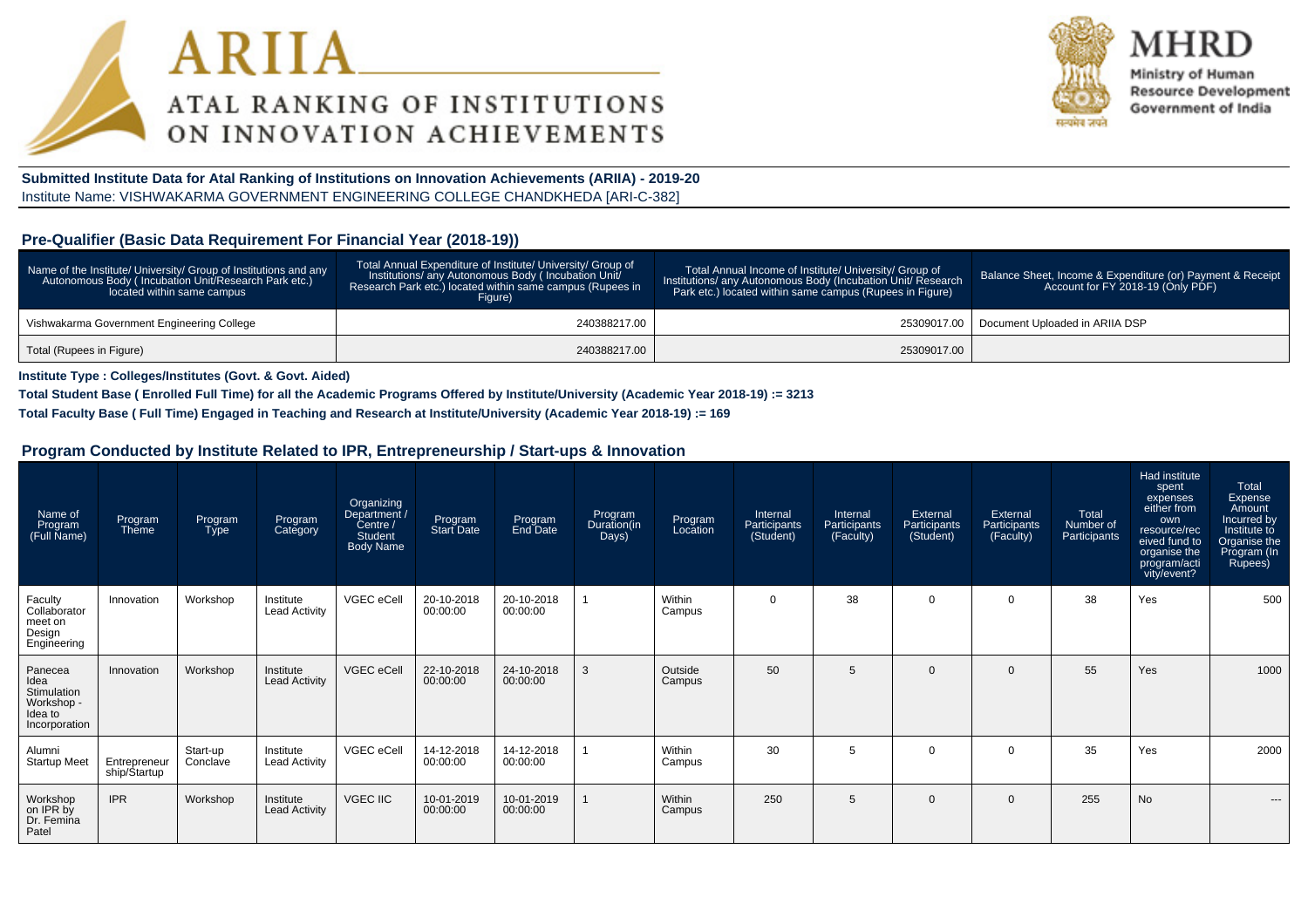|                                                                                                    |                              |                                                     | The prior conducted by institute iterated to it it, Littlepreneurship / Start-ups & Innovation |                           |                        |                        |                   |     |                |              |              |     |           |      |
|----------------------------------------------------------------------------------------------------|------------------------------|-----------------------------------------------------|------------------------------------------------------------------------------------------------|---------------------------|------------------------|------------------------|-------------------|-----|----------------|--------------|--------------|-----|-----------|------|
| An Expert<br>Talk on<br>Entrepreneur<br>ship and<br>Startups by<br>Mr. Kamlesh<br>Dwivedi          | Entrepreneur<br>ship/Startup | Mentoring<br>session                                | Institute<br><b>Lead Activity</b>                                                              | VGEC eCell                | 25-01-2019<br>00:00:00 | 25-01-2019<br>00:00:00 | Within<br>Campus  | 100 | 3              | $\Omega$     | $\Omega$     | 103 | Yes       | 700  |
| Visit to EDII -<br>Cradle<br>Incubator                                                             | Entrepreneur<br>ship/Startup | Exposure<br>Visit                                   | Institute<br>Lead Activity                                                                     | VGEC eCell                | 30-01-2019<br>00:00:00 | 30-01-2019<br>00:00:00 | Outside<br>Campus | 30  | 2              | $\mathbf{0}$ | $\mathbf{0}$ | 32  | <b>No</b> | ---  |
| Innovation<br>and Design<br>Thinking by<br>Mrs.<br>Sanskruti<br>Panchal, Ms.<br>Mugdha<br>Pargunde | Innovation                   | Workshop                                            | Institute<br>Lead Activity                                                                     | VGEC eCell                | 15-12-2018<br>00:00:00 | 15-12-2018<br>00:00:00 | Outside<br>Campus | 30  | 5              | 20           | 4            | 59  | <b>No</b> | ---  |
| Review of<br>SSIP<br>projects                                                                      | Innovation                   | Evaluation<br>and<br>Mentoring<br>Session           | Institute<br><b>Lead Activity</b>                                                              | <b>VGEC SSIP</b><br>eCell | 08-03-2019<br>00:00:00 | 08-03-2019<br>00:00:00 | Within<br>Campus  | 170 | 26             | $\mathbf{0}$ | $\mathbf{0}$ | 196 | Yes       | 491  |
| VishwaNavd<br>hara<br>Conclave on<br>Mentoring<br>Innovative<br>Projects                           | Innovation                   | Mentoring<br>and<br>Bootcamp<br>for new<br>projects | Institute<br><b>Lead Activity</b>                                                              | <b>VGEC SSIP</b><br>eCell | 16-03-2019<br>00:00:00 | 16-03-2019<br>00:00:00 | Within<br>Campus  | 392 | 30             | $\mathbf 0$  | $\mathbf{0}$ | 422 | Yes       | 9684 |
| Startup and<br>Innovation<br>Marketing<br>and<br>Patenting by<br>expert Mr.<br>Chandresh           | Entrepreneur<br>ship/Startup | Mentoring<br>Session                                | Institute<br><b>Lead Activity</b>                                                              | VGEC eCell                | 10-07-2018<br>00:00:00 | 10-07-2018<br>00:00:00 | Within<br>Campus  | 250 | $\overline{7}$ | $\mathbf{0}$ | $\mathbf{0}$ | 257 | Yes       | 1033 |

#### **Program Conducted by Institute Related to IPR, Entrepreneurship / Start-ups & Innovation**

Shah<sup>1</sup>

Participation / Representation of Students and (or) Faculties in Events / Programs related to IPR, entrepreneurship / Start-ups & Innovation organized by repute external<br>institutions or agencies at national or internationa

| Name of<br>Program<br>(Full Name)                                   | Program<br>Theme             | Program<br><b>Type</b> | Organizing<br>Agency /<br>Institute<br>Name | Organizing<br>Agency Type    | Program<br><b>Start Date</b> | Program<br>End Date    | Program<br>Duration(in<br>Days) | Participants<br>(Students) | Participants<br>(Faculty) | Total<br>Number of<br>Participants | Awards/Rec<br>ognitions/Ac<br>hievements | Award /<br>Position /<br>Recognition<br>Secured | Title of<br>Innovation /<br>Start-up<br>Secured the<br>Award /<br>Recognition | Had institute<br>spent<br>expenses<br>either from<br>own<br>resource/rec<br>eived fund<br>towards<br>sending<br>delegation to<br>participate/re<br>present the<br>program/acti<br>vity/event? | Total<br>Expense<br>Amount<br>Incurred by<br>Institute? (In<br>Rupees) |
|---------------------------------------------------------------------|------------------------------|------------------------|---------------------------------------------|------------------------------|------------------------------|------------------------|---------------------------------|----------------------------|---------------------------|------------------------------------|------------------------------------------|-------------------------------------------------|-------------------------------------------------------------------------------|-----------------------------------------------------------------------------------------------------------------------------------------------------------------------------------------------|------------------------------------------------------------------------|
| India First<br>Leadership<br>Talk Episode<br>01                     | Entrepreneur<br>ship/Startup | Mentoring<br>session   | <b>MHRD</b><br>Innovation<br>Cel            | Govt.<br>Agency<br>(Central) | 08-01-2019<br>00:00:00       | 08-01-2019<br>00:00:00 |                                 | 250                        | $\overline{ }$            | 257                                | No                                       | $\sim$ $\sim$                                   | $--$                                                                          | <b>No</b>                                                                                                                                                                                     | $\cdots$                                                               |
| Workshop<br>on IPR from<br><b>AICTE Live</b><br><b>IIC Activity</b> | <b>IPR</b>                   | Workshop               | <b>MHRD</b><br>Innovation<br>Cell           | Govt.<br>Agency<br>(Central) | 10-01-2019<br>00:00:00       | 10-01-2019<br>00:00:00 |                                 | 250                        | 5                         | 255                                | <b>No</b>                                | $---$                                           | ---                                                                           | <b>No</b>                                                                                                                                                                                     | $---$                                                                  |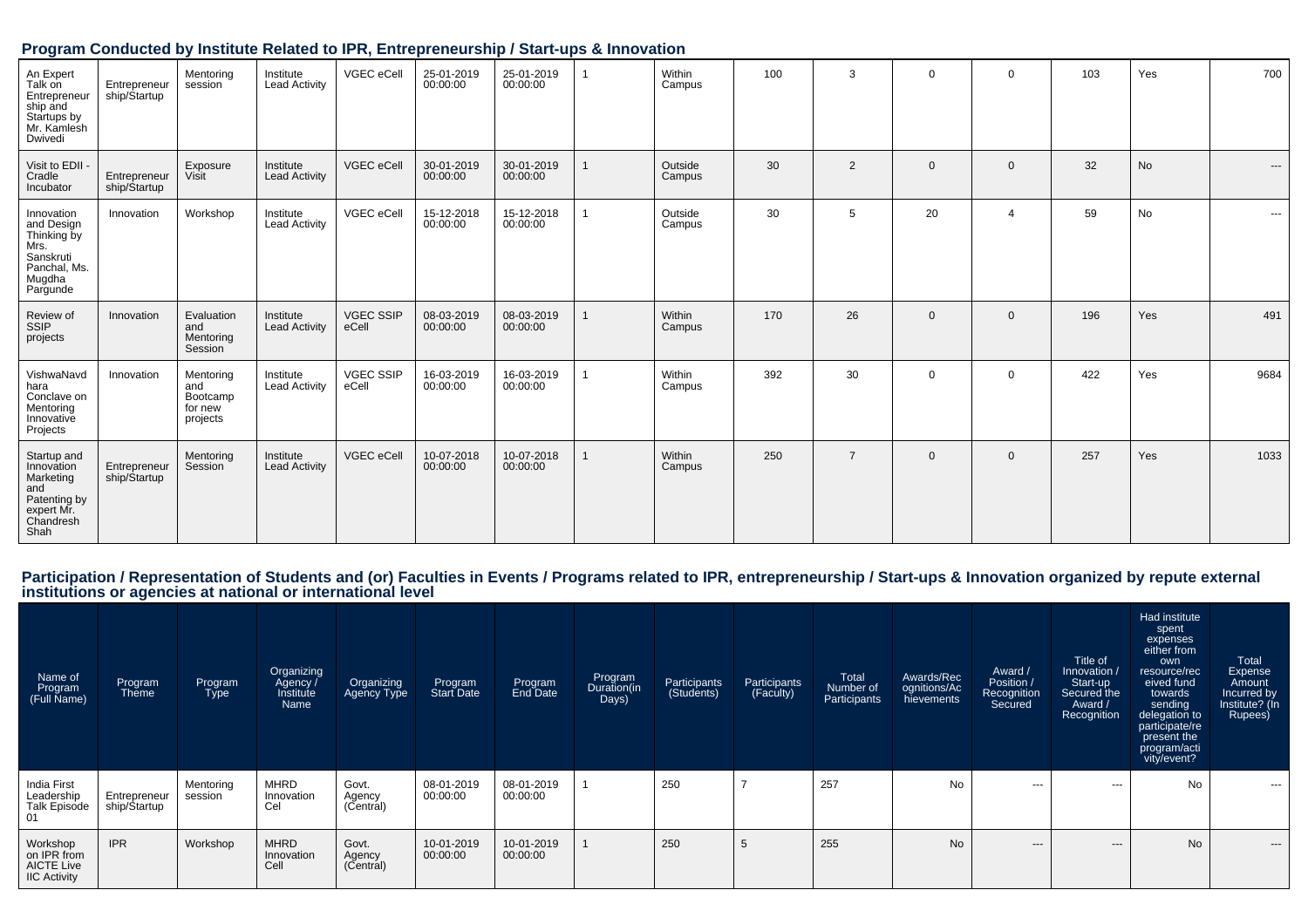# Participation / Representation of Students and (or) Faculties in Events / Programs related to IPR, entrepreneurship / Start-ups & Innovation organized by repute external<br>institutions or agencies at national or internationa

| <b>India First</b><br>Leadership<br><b>Talk Episode</b><br>02                                       | Entrepreneur<br>ship/Startup | Mentoring<br>session | <b>MHRD</b><br>Innovation<br>Cell                                                                         | Govt.<br>Agency<br>(Central) | 24-01-2019<br>00:00:00 | 24-01-2019<br>00:00:00 | $\mathbf{1}$   | 250 | 10              | 260 | No        | $\sim$                                                                                                                    | ---                                                                                                    | No  | ---                      |
|-----------------------------------------------------------------------------------------------------|------------------------------|----------------------|-----------------------------------------------------------------------------------------------------------|------------------------------|------------------------|------------------------|----------------|-----|-----------------|-----|-----------|---------------------------------------------------------------------------------------------------------------------------|--------------------------------------------------------------------------------------------------------|-----|--------------------------|
| Session on<br>Internet of<br>Things                                                                 | Innovation                   | Seminar              | SSIP,<br>Gujarat<br>Knowledge<br>Society<br>under<br>Education<br>Department,<br>Government<br>of Gujarat | Govt.<br>Agency<br>(Sitate)  | 12-02-2019<br>00:00:00 | 12-02-2019<br>00:00:00 | $\overline{1}$ | 20  | $\overline{2}$  | 22  | No        | $\overline{a}$                                                                                                            | $---$                                                                                                  | No  | $\overline{\phantom{a}}$ |
| Hurdles in<br>Startups by<br>Prof. Monali<br>Prajapati,<br>Prof. Vihang<br>Dholakiya                | Entrepreneur<br>ship/Startup | Seminar              | SSIP Hub,<br>GKS,<br>Education<br>Department,<br>Gujarat                                                  | Govt.<br>Agency<br>(State)   | 18-02-2019<br>00:00:00 | 18-02-2019<br>00:00:00 | $\overline{1}$ | 20  | $\overline{2}$  | 22  | <b>No</b> | $\sim$                                                                                                                    | $\overline{a}$                                                                                         | No  | $\overline{\phantom{a}}$ |
| Hurdles in<br><b>Patent Filing</b>                                                                  | <b>IPR</b>                   | Seminar              | SSIP, GKS,<br>Education<br>Department,<br>Government<br>of Gujarat                                        | Govt.<br>Agency<br>(Sitate)  | 19-02-2019<br>00:00:00 | 19-02-2019<br>00:00:00 |                | 23  | 2               | 25  | No        | $---$                                                                                                                     | $---$                                                                                                  | No  | ---                      |
| Introduction<br>to Indian IP<br>regime by<br>Mr. Jigar<br>Jivani                                    | <b>IPR</b>                   | Seminar              | SSIP, GKS,<br>Education<br>Department,<br>Government<br>of Gujarat                                        | Govt.<br>Agency<br>(Sitate)  | 27-02-2019<br>00:00:00 | 27-02-2019<br>00:00:00 | $\overline{1}$ | 30  | $\mathbf{3}$    | 33  | No        | $\hspace{0.05cm} \ldots$                                                                                                  | ---                                                                                                    | No  | $\hspace{0.05cm} \ldots$ |
| <b>Expert Talk</b><br>by Mr. Tony<br>Bailetti<br>(expert from<br>Carleton<br>University,<br>Canada) | Entrepreneur<br>ship/Startup | Workshop             | SSIP, GKS,<br>Education<br>Department,<br>Govt of<br>Gujarat                                              | Govt.<br>Agency<br>(Sitate)  | 16-02-2019<br>00:00:00 | 16-02-2019<br>00:00:00 |                | 100 | $5\phantom{.0}$ | 105 | No        | $---$                                                                                                                     | $\overline{\phantom{a}}$                                                                               | No  | $\hspace{0.05cm} \cdots$ |
| Smart India<br>Hackathon<br>2018                                                                    | Innovation                   | Hackathon            | <b>MHRD</b><br>Innovation<br>Cell                                                                         | Govt.<br>Agency<br>(Central) | 18-06-2018<br>00:00:00 | 22-06-2018<br>00:00:00 | 5              | 5   | $\mathbf{1}$    | 6   | Yes       | 2nd runner<br>up                                                                                                          | Drone<br>Robot based<br>system for<br>cleaning<br>between<br>tracks                                    | Yes | 85000                    |
| Gujarat<br>Industrial<br>Hackathon<br>Regional<br>Rounds                                            | Innovation                   | Hackathon            | SSIP, Govt<br>of Gujarat                                                                                  | Govt.<br>Agency<br>(Sitate)  | 19-02-2019<br>00:00:00 | 22-02-2019<br>00:00:00 | $\overline{4}$ | 120 | 30              | 150 | Yes       | 6 teams<br>shortlisted<br>out of 19 for<br>final round<br>happened in<br>April 2019                                       | Team IDs<br>shortlisted<br>are<br>TG001411<br>TG000672<br>TG001159<br>TG001802<br>TG001891<br>TG000687 | No  | ---                      |
| Gujarat<br>Industrial<br>Hackathon<br>final round                                                   | Innovation                   | Hackathon            | SSIP, KCG,<br>Govt of<br>Gujarat                                                                          | Govt.<br>Agency<br>(State)   | 06-04-2019<br>00:00:00 | 07-04-2019<br>00:00:00 | $\overline{2}$ | 40  | $5\phantom{.0}$ | 45  | Yes       | total 3<br>awards - 1st<br>rank in large<br>industry<br>category,<br>2nd and 3rd<br>rank in small<br>industry<br>category | Team id -<br>TG000687<br>TG001802<br>and<br>TG001411                                                   | No  | $\overline{\phantom{a}}$ |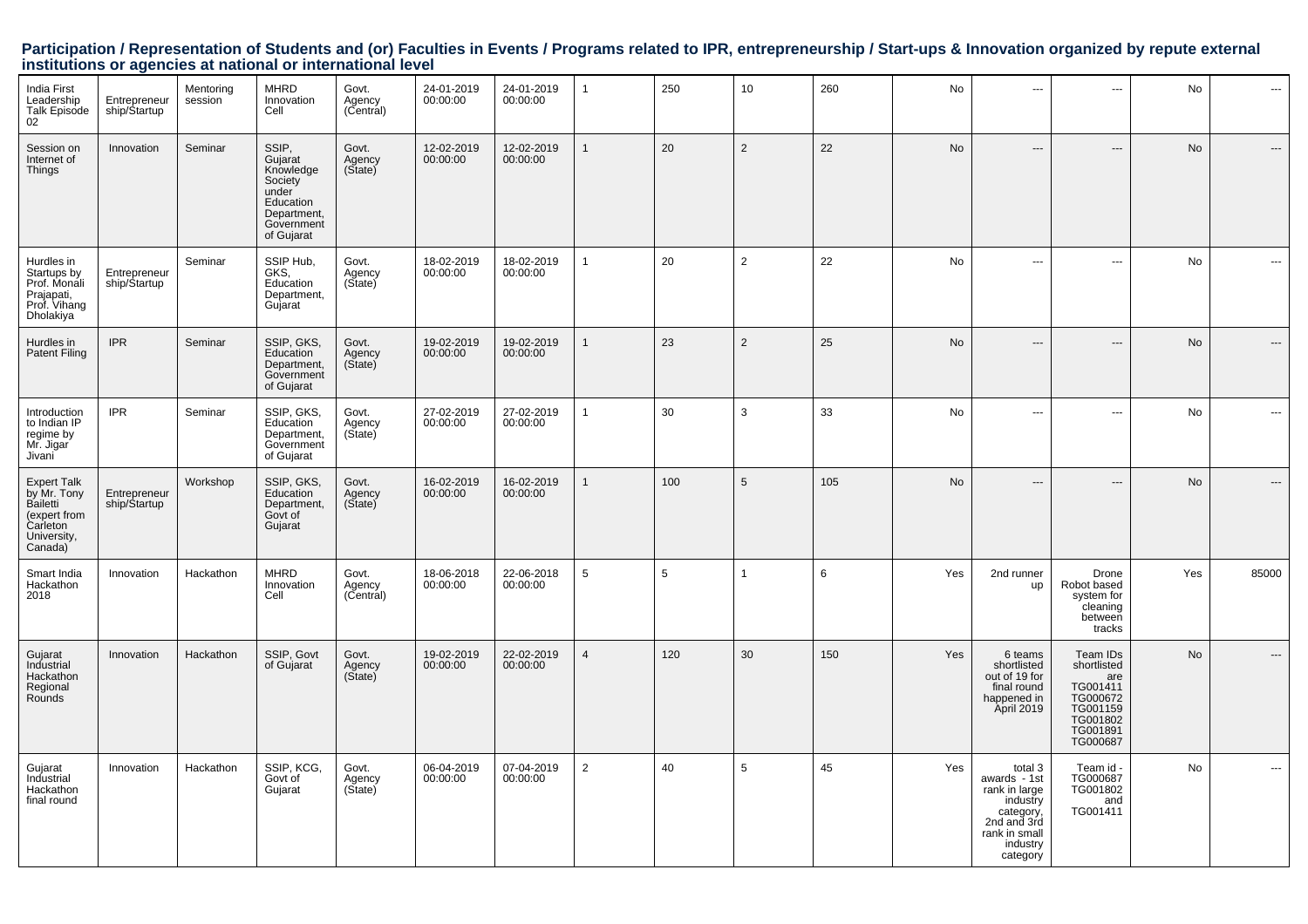# Participation / Representation of Students and (or) Faculties in Events / Programs related to IPR, entrepreneurship / Start-ups & Innovation organized by repute external<br>institutions or agencies at national or internationa

| CONFEREN<br>CE ON<br>CONNECTI<br><b>NG</b><br>INVENTORS<br>INNOVATO<br>RS<br><b>INCUBATO</b><br>RS and<br>INVESTORS<br>TO<br>ACCELERA<br>TE THE<br>GROWTH<br>OF START-<br>UPS 30TH<br>31ST<br>MARCH<br>2019 | Entrepreneur<br>ship/Startup | Conference | NRDC, EDII,<br>Ahmedabad          | Govt.<br>Agency<br>(Central) | 30-03-2019<br>00:00:00 | 31-03-2019<br>00:00:00 | $\overline{2}$ | 24  | 2  | 26  | No | $---$   | $---$ | No        | $---$         |
|-------------------------------------------------------------------------------------------------------------------------------------------------------------------------------------------------------------|------------------------------|------------|-----------------------------------|------------------------------|------------------------|------------------------|----------------|-----|----|-----|----|---------|-------|-----------|---------------|
| India First<br>Leadership<br>Talk -<br>Episode 03                                                                                                                                                           | Entrepreneur<br>ship/Startup | Seminar    | <b>MHRD</b><br>Innovation<br>Cell | Govt.<br>Agency<br>(Central) | 19-03-2019<br>00:00:00 | 19-03-2019<br>00:00:00 |                | 250 | 10 | 260 | No | $- - -$ | $--$  | <b>No</b> | $\sim$ $\sim$ |

#### **Courses on Innovation, IPR and Entrepreneurship Development Offered During the Academic Period 2018-19**

| <b>Title of Course/Subject</b><br>Offered | Program Theme | Type of Course                 | Level of Course                      | Program Start<br>Date  | Program End<br>Date    | Program<br>Duration(in<br>Days) | <b>Mode of Delivery</b> | <b>Total Enrolment</b><br><b>Number</b> | Total Number of<br><b>Students</b><br>Completed | <b>Total Numbers of</b><br><b>Contact Hours of</b><br>Course |
|-------------------------------------------|---------------|--------------------------------|--------------------------------------|------------------------|------------------------|---------------------------------|-------------------------|-----------------------------------------|-------------------------------------------------|--------------------------------------------------------------|
| Design Engineering I A                    | Innovation    | Elective/Core Credit<br>Course | <b>Credit Course</b><br>(Compulsory) | 18-06-2018<br>00:00:00 | 12-10-2018<br>00:00:00 | 117                             | Offline                 | 832                                     | 830                                             | 39                                                           |
| Design Engineering 2 A                    | Innovation    | Elective/Core Credit<br>Course | <b>Credit Course</b><br>(Compulsory) | 18-06-2018<br>00:00:00 | 12-10-2018<br>00:00:00 | 117                             | Offline                 | 844                                     | 839                                             | 39                                                           |
| Design Engineering I B                    | Innovation    | Elective/Core Credit<br>Course | <b>Credit Course</b><br>(Compulsory) | 17-12-2018<br>00:00:00 | 16-04-2019<br>00:00:00 | 121                             | Offline                 | 821                                     | 815                                             | 39                                                           |
| Design Engineering 2 B                    | Innovation    | Elective/Core Credit<br>Course | <b>Credit Course</b><br>(Compulsory) | 17-12-2018<br>00:00:00 | 16-04-2019<br>00:00:00 | 121                             | Offline                 | 845                                     | 842                                             | 39                                                           |

#### **Innovation, Pre-Incubation & Incubation Centre/Facilities exists in campus**

| Name of Centre  | <b>Type of Facility</b> | Year of Facility<br>Creation | <b>Facility Location /</b><br>Address                   | <b>Facility Incharge</b>                                                                                             | Carpet Area of Facility | Had institute spent expenses either<br>from own resource/received fund<br>towards Establishment/Operation of<br>Pre-Incubation & Incubation<br>Centre/Facilities? | Had institute Generated Income either from<br>Services Offered by Pre-Incubation &<br>Incubation Centre/Facilities? |
|-----------------|-------------------------|------------------------------|---------------------------------------------------------|----------------------------------------------------------------------------------------------------------------------|-------------------------|-------------------------------------------------------------------------------------------------------------------------------------------------------------------|---------------------------------------------------------------------------------------------------------------------|
| VGEC SSIP eCell | Pre-Incubation Centre   | 2018                         | IIT Shed-1, VGEC<br>campus,<br>Chandkheda,<br>Ahmedabad | Prof.<br>Facility<br>Navin<br>Incharge<br>Ganesha<br>Name                                                            | 4000 Sq. Ft.            | Yes<br>35035<br><b>Annual Capital</b><br>Expenditure (In                                                                                                          | No                                                                                                                  |
|                 |                         |                              |                                                         | Facility<br>navin.gan<br>eshan@g<br>Incharge<br>Email<br>mail.com<br>Facility<br>88664754<br>57<br>Incharge<br>Phone |                         | Rupees)<br>10000<br>Annual<br>Operational<br>Expenditure (In<br>Rupees)                                                                                           |                                                                                                                     |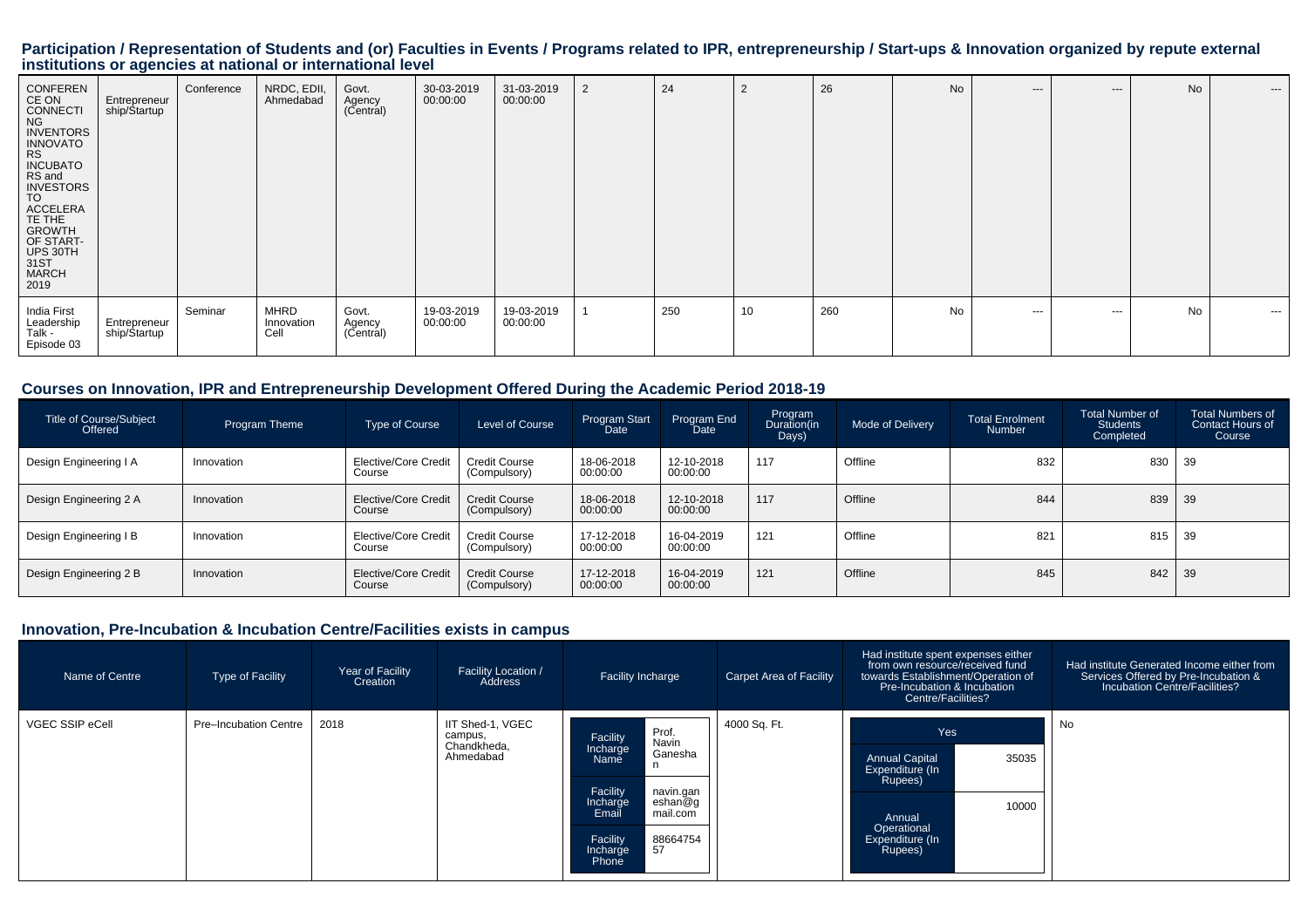#### **Innovation, Pre-Incubation & Incubation Centre/Facilities exists in campus**

| GTU VGEC Center of<br>Excellence supported by<br>Bosch- Rexroth | Centre of Excellence<br>with Advance Tools &<br>Equipment | 2017 | G Block, first floor,<br>VGEC Campus,<br>Chandkheda,<br>Ahmedabad | Prof. M S<br>Facility<br>Incharge<br>Shah<br>Name<br>Facility<br>mssvgec<br>Incharge<br>@gmail.c<br>Email<br>om<br>93769509<br>Facility<br>52<br>Incharge<br>Phone                     | 1000 Sq. Ft. | No                                                                                                                                   | <b>No</b> |
|-----------------------------------------------------------------|-----------------------------------------------------------|------|-------------------------------------------------------------------|----------------------------------------------------------------------------------------------------------------------------------------------------------------------------------------|--------------|--------------------------------------------------------------------------------------------------------------------------------------|-----------|
| High Performance Computing<br>Lab - B-103 - VGEC<br>Chandkheda  | Pre-Incubation Centre                                     | 2018 | <b>B-103 - VGEC</b><br>Chandkheda<br>Ahmedbad                     | Facility<br>Prof.<br>Incharge<br>Anoop<br>Patel <sup>'</sup><br>Name<br>Facility<br>app_it@v<br>gecg.ac.i<br>n<br>Incharge<br>Email<br>88667467<br>87<br>Facility<br>Incharge<br>Phone | 600 Sq. Ft.  | Yes<br>Annual Capital<br>Expenditure (In<br>1250000<br>Rupees)<br>10000<br>Annual<br>Operational<br>Expenditure (In<br>Rupees)       | No        |
| 3D printing Lab                                                 | Pre-Incubation Centre                                     | 2018 | M 201, VGEC<br>Chandkheda,<br>Ahmedabad                           | Facility<br>Prof.<br>Incharge<br>Name<br>Kuldeep<br>Dodia<br>Facility<br>kdapme.g<br>ec@gmail<br>Incharge<br>Email<br>.com<br>Facility<br>94263830<br>05<br>Incharge<br>Phone          | 400 Sq. Ft.  | Yes<br><b>Annual Capital</b><br>88205.9<br>Expenditure (In<br>Rupees)<br>1000<br>Annual<br>Operational<br>Expenditure (In<br>Rupees) | No        |
| <b>Electronics Tinkering Lab</b>                                | Pre-Incubation Centre                                     | 2017 | Shed 1 room, VGEC<br>Campus,<br>Chandkheda,<br>Ahmedabad          | Prof.<br>Facility<br>Navin<br>Incharge<br>Ganesha<br>Name<br>n<br>Facility<br>navin.gan<br>eshan@g<br>Incharge<br>Email<br>mail.com<br>Facility<br>88664754<br>57<br>Incharge<br>Phone | 150 Sq. Ft.  | No                                                                                                                                   | No        |

## **Grants / Funds Received by Pre-Incubation & Incubation Centre / Facilities exists in Campus**

| Name of Centre                                              | Source of Grant / Fund | Agency Name                                                   | Agency Type          | Had Received Grants / Funds by Pre-<br>Incubation & Incubation Centre /<br>Facilities exists in Campus? | Total Grants / Funds Received by<br>Pre-Incubation & Incubation Centre /<br>Facilities exists in Campus (In<br>Rupees) |
|-------------------------------------------------------------|------------------------|---------------------------------------------------------------|----------------------|---------------------------------------------------------------------------------------------------------|------------------------------------------------------------------------------------------------------------------------|
| High Performance Computing Lab - B-103 - VGEC<br>Chandkheda | <b>Funding Agency</b>  | Department of Science and<br>Technology Government of Gujarat | Govt. Agency (State) | Yes                                                                                                     | 1250000                                                                                                                |
| 3D printing Lab                                             | <b>Funding Agency</b>  | Institute SSIP fund                                           | Govt. Agency (State) | Yes                                                                                                     | 80000                                                                                                                  |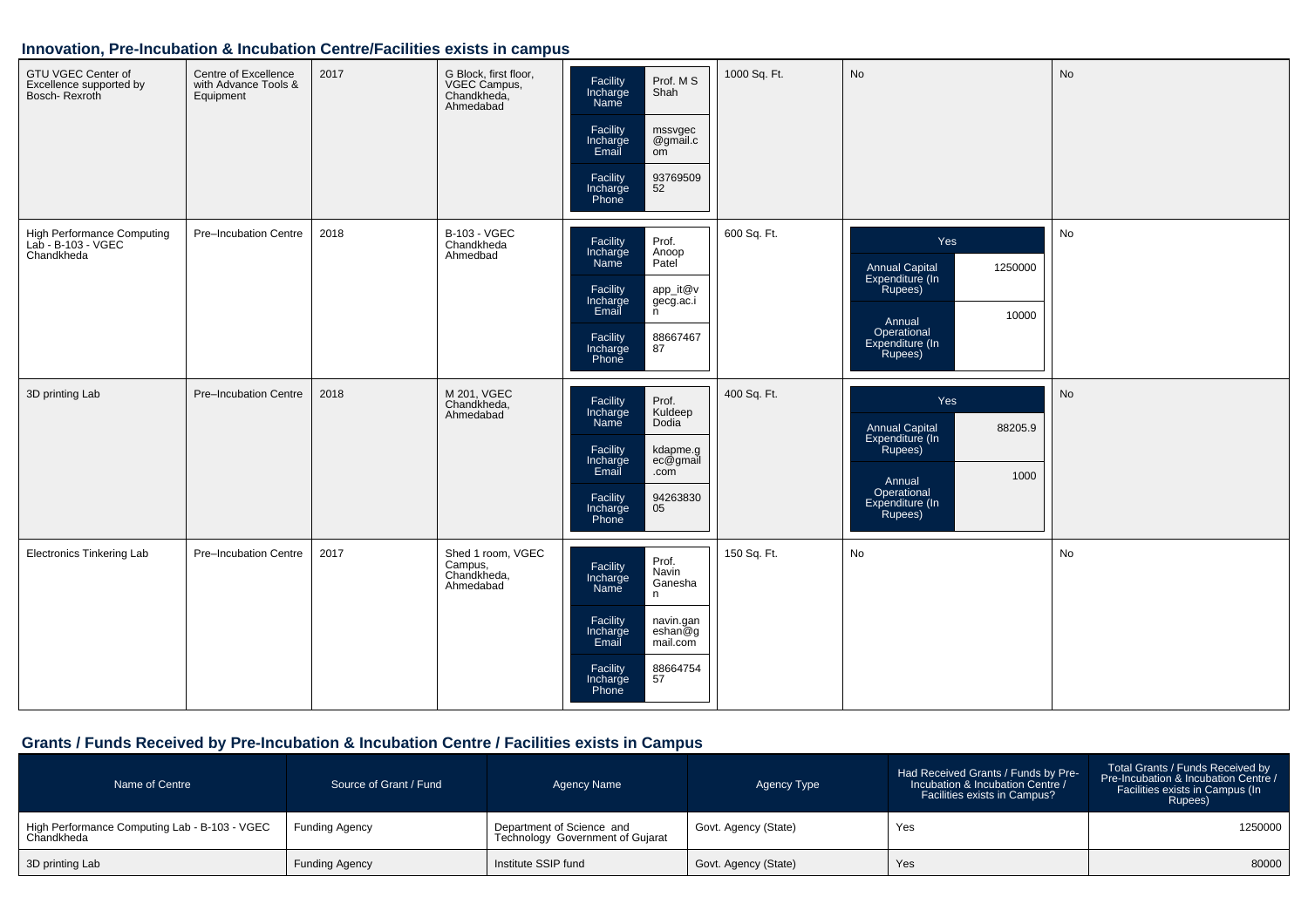#### **Grants / Funds Received by Pre-Incubation & Incubation Centre / Facilities exists in Campus**

| Name of Idea / POC /<br>Innovation / Prototype<br>Received Funding / Grant<br>from Centre           | Name of Centre             | Stage of Innovation<br>(TRL Stage)                                                        | Innovation<br>Developed by | Year of Innovation /<br><b>Project Started</b> | Type of Innovation                      | <b>Current Status Pre-</b><br>Incubation/Incubati<br>on Support<br>Received | <b>Current Status of</b><br>Innovation, Stage<br>of TRL it has<br>reached                 | Had Centre/institute<br>provided any<br>Financial support<br>(either own<br>resource or fund<br>received from<br>agencies) in terms<br>of Seed Grant/Fund<br>Support to Idea /<br>Prototype /<br>Innovations<br>Development<br>during the financial<br>period 2018-19 | Had the<br>Idea/Prototype/Inno<br>vations raised any<br>Seed fund/Angel<br>Investment/VC<br>during the period of<br>receiving pre-<br>incubation/incubatio<br>n support at your<br>Pre-<br>incubation/incubatio<br>n or institute during<br>the financial period<br>2018-19 | Had the Incubation<br>Centre/institute<br>received any<br>income/revenue<br>from<br>Idea/Prototype/Inno<br>vations for the pre-<br>incubation/incubatio<br>n support and the<br>services offered by<br>Pre-<br>incubation/incubatio<br>n or institute during<br>the financial period<br>2018-19? |
|-----------------------------------------------------------------------------------------------------|----------------------------|-------------------------------------------------------------------------------------------|----------------------------|------------------------------------------------|-----------------------------------------|-----------------------------------------------------------------------------|-------------------------------------------------------------------------------------------|-----------------------------------------------------------------------------------------------------------------------------------------------------------------------------------------------------------------------------------------------------------------------|-----------------------------------------------------------------------------------------------------------------------------------------------------------------------------------------------------------------------------------------------------------------------------|--------------------------------------------------------------------------------------------------------------------------------------------------------------------------------------------------------------------------------------------------------------------------------------------------|
| <b>Modification of Properties</b><br>of Geo-polymer Concrete<br>at Ambient Temperature<br>Using RHA | <b>VGEC SSIP eCell</b>     | TRL 3 : Applied<br>research. First<br>laboratory tests<br>completed; proof of<br>concept. | Faculty and<br>Student     | 2018                                           | Non-IP / Non-<br>Patented<br>Technology | Still Under<br>Development<br>Process                                       | TRL 3 : Applied<br>research. First<br>laboratory tests<br>completed; proof of<br>concept. | Yes<br><b>Total Seed</b><br>Grant/Fund<br>Amount<br>Disbursed to<br>above<br>Idea/Prototype/I<br>nnovations<br>Development by<br>Centre (In<br>Rupees)<br>17982                                                                                                       | No                                                                                                                                                                                                                                                                          | No                                                                                                                                                                                                                                                                                               |
|                                                                                                     | <b>Principal Innovator</b> |                                                                                           |                            |                                                |                                         |                                                                             |                                                                                           |                                                                                                                                                                                                                                                                       |                                                                                                                                                                                                                                                                             |                                                                                                                                                                                                                                                                                                  |
|                                                                                                     |                            | Name                                                                                      |                            | Type                                           |                                         | Gender                                                                      |                                                                                           | Email                                                                                                                                                                                                                                                                 |                                                                                                                                                                                                                                                                             | Contact                                                                                                                                                                                                                                                                                          |
|                                                                                                     | Deep kumar J. Patel        |                                                                                           |                            | Student                                        | Male                                    |                                                                             | 62674.dp@gmail.com                                                                        |                                                                                                                                                                                                                                                                       | 7487910793                                                                                                                                                                                                                                                                  |                                                                                                                                                                                                                                                                                                  |
|                                                                                                     |                            |                                                                                           |                            |                                                |                                         |                                                                             |                                                                                           |                                                                                                                                                                                                                                                                       |                                                                                                                                                                                                                                                                             |                                                                                                                                                                                                                                                                                                  |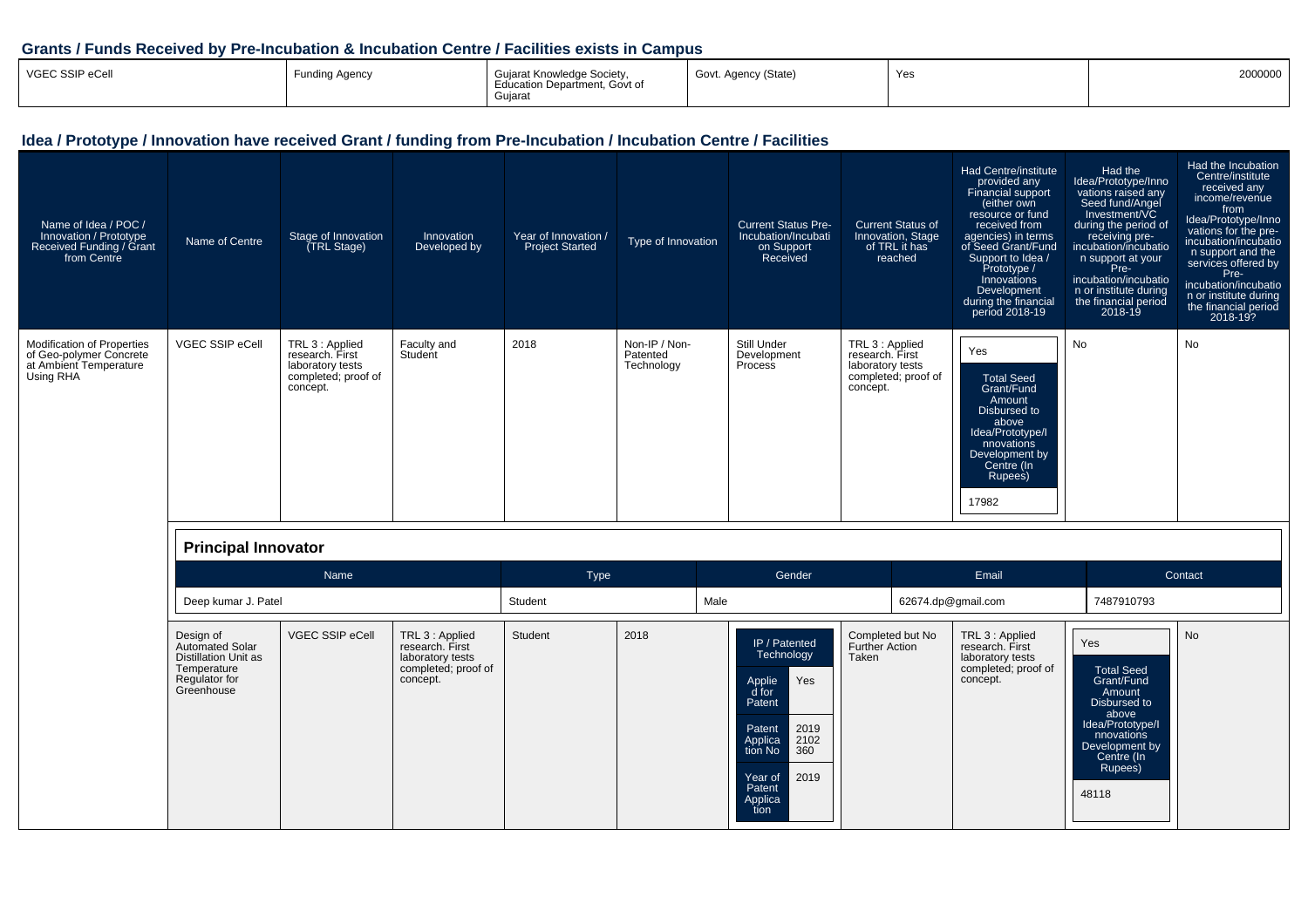| Name of Idea / POC /<br>Innovation / Prototype<br>Received Funding / Grant<br>from Centre | Name of Centre               | Stage of Innovation<br>(TRL Stage) | Innovation<br>Developed by                                                                | Year of Innovation /<br><b>Project Started</b> |         | Type of Innovation | <b>Current Status Pre-</b><br>Incubation/Incubati<br>on Support<br>Received | <b>Current Status of</b><br>Innovation, Stage<br>of TRL it has<br>reached | Had Centre/institute<br>provided any<br>Financial support<br>(either own<br>resource or fund<br>received from<br>agencies) in terms<br>of Seed Grant/Fund<br>Support to Idea /<br>Prototype /<br>Innovations<br>Development<br>during the financial<br>period 2018-19 |              | Had the<br>Idea/Prototype/Inno<br>vations raised any<br>Seed fund/Angel<br>Investment/VC<br>during the period of<br>receiving pre-<br>incubation/incubatio<br>n support at your<br>Pre-<br>incubation/incubatio<br>n or institute during<br>the financial period<br>2018-19 | Had the Incubation<br>Centre/institute<br>received any<br>income/revenue<br>from<br>Idea/Prototype/Inno<br>vations for the pre-<br>incubation/incubatio<br>n support and the<br>services offered by<br>Pre-<br>incubation/incubatio<br>n or institute during<br>the financial period<br>2018-19? |
|-------------------------------------------------------------------------------------------|------------------------------|------------------------------------|-------------------------------------------------------------------------------------------|------------------------------------------------|---------|--------------------|-----------------------------------------------------------------------------|---------------------------------------------------------------------------|-----------------------------------------------------------------------------------------------------------------------------------------------------------------------------------------------------------------------------------------------------------------------|--------------|-----------------------------------------------------------------------------------------------------------------------------------------------------------------------------------------------------------------------------------------------------------------------------|--------------------------------------------------------------------------------------------------------------------------------------------------------------------------------------------------------------------------------------------------------------------------------------------------|
| No                                                                                        |                              | <b>Principal Innovator</b>         |                                                                                           |                                                |         |                    |                                                                             |                                                                           |                                                                                                                                                                                                                                                                       |              |                                                                                                                                                                                                                                                                             |                                                                                                                                                                                                                                                                                                  |
|                                                                                           |                              |                                    | Name                                                                                      |                                                |         | Type               |                                                                             | Gender                                                                    | Email                                                                                                                                                                                                                                                                 |              |                                                                                                                                                                                                                                                                             | Contact                                                                                                                                                                                                                                                                                          |
|                                                                                           |                              | <b>Akshat Mistry</b>               |                                                                                           |                                                | Student |                    | Male                                                                        |                                                                           | amistry177@gmail.com                                                                                                                                                                                                                                                  |              | 8485937353                                                                                                                                                                                                                                                                  |                                                                                                                                                                                                                                                                                                  |
| Automatic slab filling<br>machine                                                         |                              | VGEC SSIP eCell                    | TRL 3 : Applied<br>research. First<br>laboratory tests<br>completed; proof of<br>concept. | Faculty and<br>Student                         |         | 2018               | Non-IP / Non-<br>Patented<br>Technology                                     | Completed and<br>Ready for<br>Commercialization/I<br>ncubati              | TRL 3 : Applied<br>research. First<br>laboratory tests<br>completed; proof of<br>concept.                                                                                                                                                                             | Yes<br>23600 | <b>Total Seed</b><br>Grant/Fund<br>Amount<br>Disbursed to<br>above<br>Idea/Prototype/I<br>nnovations<br>Development by<br>Centre (In<br>Rupees)                                                                                                                             | <b>No</b>                                                                                                                                                                                                                                                                                        |
|                                                                                           | <b>No</b>                    | <b>Principal Innovator</b>         |                                                                                           |                                                |         |                    |                                                                             |                                                                           |                                                                                                                                                                                                                                                                       |              |                                                                                                                                                                                                                                                                             |                                                                                                                                                                                                                                                                                                  |
|                                                                                           |                              |                                    | Name                                                                                      |                                                |         | Type               |                                                                             | Gender                                                                    | Email                                                                                                                                                                                                                                                                 |              |                                                                                                                                                                                                                                                                             | Contact                                                                                                                                                                                                                                                                                          |
|                                                                                           |                              | Panchal Arvish N.                  |                                                                                           |                                                | Student |                    | Male                                                                        |                                                                           | arvish1997@gmail.com                                                                                                                                                                                                                                                  |              | 8320547757                                                                                                                                                                                                                                                                  |                                                                                                                                                                                                                                                                                                  |
|                                                                                           | IOT based process<br>control | VGEC SSIP eCell                    | TRL 3 : Applied<br>research. First<br>laboratory tests<br>completed; proof of<br>concept. | Faculty and<br>Student                         |         | 2018               | Non-IP / Non-<br>Patented<br>Technology                                     | Completed but No<br>Further Action<br>Taken                               | TRL 3 : Applied<br>research. First<br>laboratory tests<br>completed; proof of<br>concept.                                                                                                                                                                             | Yes<br>9943  | <b>Total Seed</b><br>Grant/Fund<br>Amount<br>Disbursed to<br>above<br>Idea/Prototype/I<br>nnovations<br>Development by<br>Centre (In<br>Rupees)                                                                                                                             | <b>No</b>                                                                                                                                                                                                                                                                                        |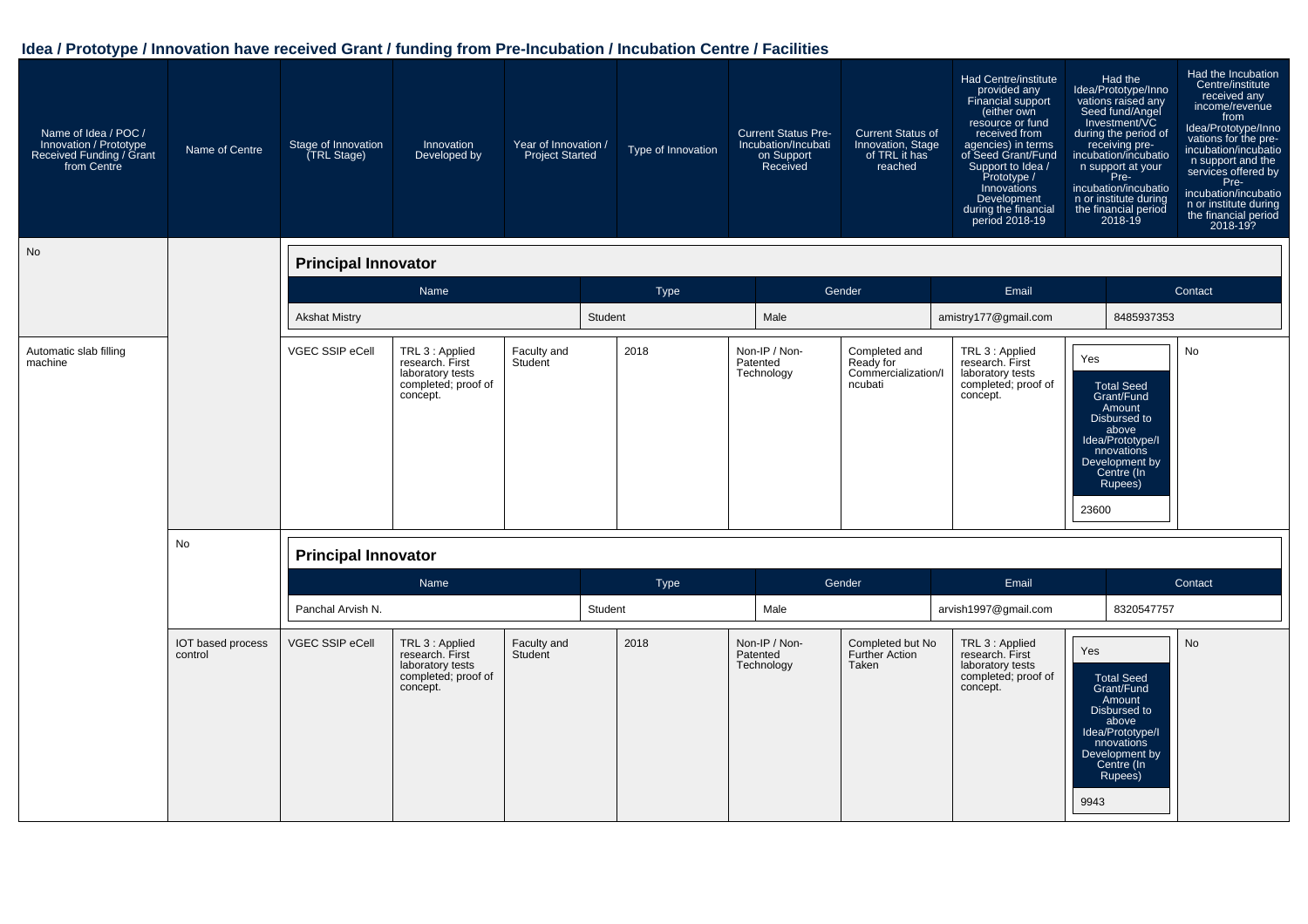| Name of Idea / POC /<br>Innovation / Prototype<br>Received Funding / Grant<br>from Centre                              | Name of Centre      | Stage of Innovation<br>(TRL Stage) | Innovation<br>Developed by                                                                | Year of Innovation /<br>Project Started |         | Type of Innovation | <b>Current Status Pre-</b><br>Incubation/Incubati<br>on Support<br>Received |        | <b>Current Status of</b><br>Innovation, Stage<br>of TRL it has<br>reached | <b>Had Centre/institute</b><br>provided any<br>Financial support<br>(either own<br>resource or fund<br>received from<br>agencies) in terms<br>of Seed Grant/Fund<br>Support to Idea /<br>Prototype /<br>Innovations<br>Development<br>during the financial<br>period 2018-19 |              | Had the<br>Idea/Prototype/Inno<br>vations raised any<br>Seed fund/Angel<br>Investment/VC<br>during the period of<br>receiving pre-<br>incubation/incubatio<br>n support at your<br>Pre-<br>incubation/incubatio<br>n or institute during<br>the financial period<br>2018-19 | Had the Incubation<br>Centre/institute<br>received any<br>income/revenue<br>from<br>Idea/Prototype/Inno<br>vations for the pre-<br>incubation/incubatio<br>n support and the<br>services offered by<br>Pre-<br>incubation/incubatio<br>n or institute during<br>the financial period<br>2018-19? |
|------------------------------------------------------------------------------------------------------------------------|---------------------|------------------------------------|-------------------------------------------------------------------------------------------|-----------------------------------------|---------|--------------------|-----------------------------------------------------------------------------|--------|---------------------------------------------------------------------------|------------------------------------------------------------------------------------------------------------------------------------------------------------------------------------------------------------------------------------------------------------------------------|--------------|-----------------------------------------------------------------------------------------------------------------------------------------------------------------------------------------------------------------------------------------------------------------------------|--------------------------------------------------------------------------------------------------------------------------------------------------------------------------------------------------------------------------------------------------------------------------------------------------|
| No                                                                                                                     |                     | <b>Principal Innovator</b>         |                                                                                           |                                         |         |                    |                                                                             |        |                                                                           |                                                                                                                                                                                                                                                                              |              |                                                                                                                                                                                                                                                                             |                                                                                                                                                                                                                                                                                                  |
|                                                                                                                        |                     |                                    | Name                                                                                      |                                         |         | Type               |                                                                             | Gender |                                                                           | Email                                                                                                                                                                                                                                                                        |              |                                                                                                                                                                                                                                                                             | Contact                                                                                                                                                                                                                                                                                          |
|                                                                                                                        |                     | Darshan Patel                      |                                                                                           |                                         | Student |                    | Male                                                                        |        |                                                                           | imdp24041998@gmail.com                                                                                                                                                                                                                                                       |              | 9737582184                                                                                                                                                                                                                                                                  |                                                                                                                                                                                                                                                                                                  |
| Multipurpose Instrument to<br>measure solid liquid<br>interaction (Wettability<br>measurement and its<br>applications) |                     | VGEC SSIP eCell                    | TRL 3 : Applied<br>research. First<br>laboratory tests<br>completed; proof of<br>concept. | Faculty and<br>Student                  |         | 2018               | Non-IP / Non-<br>Patented<br>Technology                                     | Taken  | Completed but No<br>Further Action                                        | TRL 3 : Applied<br>research. First<br>laboratory tests<br>completed; proof of<br>concept.                                                                                                                                                                                    | Yes<br>15900 | <b>Total Seed</b><br>Grant/Fund<br>Amount<br>Disbursed to<br>above<br>Idea/Prototype/I<br>nnovations<br>Development by<br>Centre (In<br>Rupees)                                                                                                                             | No                                                                                                                                                                                                                                                                                               |
|                                                                                                                        | No                  | <b>Principal Innovator</b>         |                                                                                           |                                         |         |                    |                                                                             |        |                                                                           |                                                                                                                                                                                                                                                                              |              |                                                                                                                                                                                                                                                                             |                                                                                                                                                                                                                                                                                                  |
|                                                                                                                        |                     |                                    | <b>Name</b>                                                                               |                                         |         | Type               |                                                                             | Gender |                                                                           | Email                                                                                                                                                                                                                                                                        |              |                                                                                                                                                                                                                                                                             | Contact                                                                                                                                                                                                                                                                                          |
|                                                                                                                        | Neha Vishwakarma    |                                    |                                                                                           |                                         | Student |                    | Female                                                                      |        |                                                                           | nehav1405@gmail.com                                                                                                                                                                                                                                                          |              | 9824536564                                                                                                                                                                                                                                                                  |                                                                                                                                                                                                                                                                                                  |
|                                                                                                                        | <b>Co-Innovator</b> |                                    |                                                                                           |                                         |         |                    |                                                                             |        |                                                                           |                                                                                                                                                                                                                                                                              |              |                                                                                                                                                                                                                                                                             |                                                                                                                                                                                                                                                                                                  |
|                                                                                                                        |                     | Name                               |                                                                                           |                                         | Type    |                    | Gender                                                                      |        |                                                                           | Email                                                                                                                                                                                                                                                                        |              |                                                                                                                                                                                                                                                                             | Contact                                                                                                                                                                                                                                                                                          |
|                                                                                                                        |                     | Prof. Dr. Manish Thakker           |                                                                                           | Faculty                                 |         | Male               |                                                                             |        |                                                                           | dr.mtthakker@gmail.com                                                                                                                                                                                                                                                       |              | 9824536564                                                                                                                                                                                                                                                                  |                                                                                                                                                                                                                                                                                                  |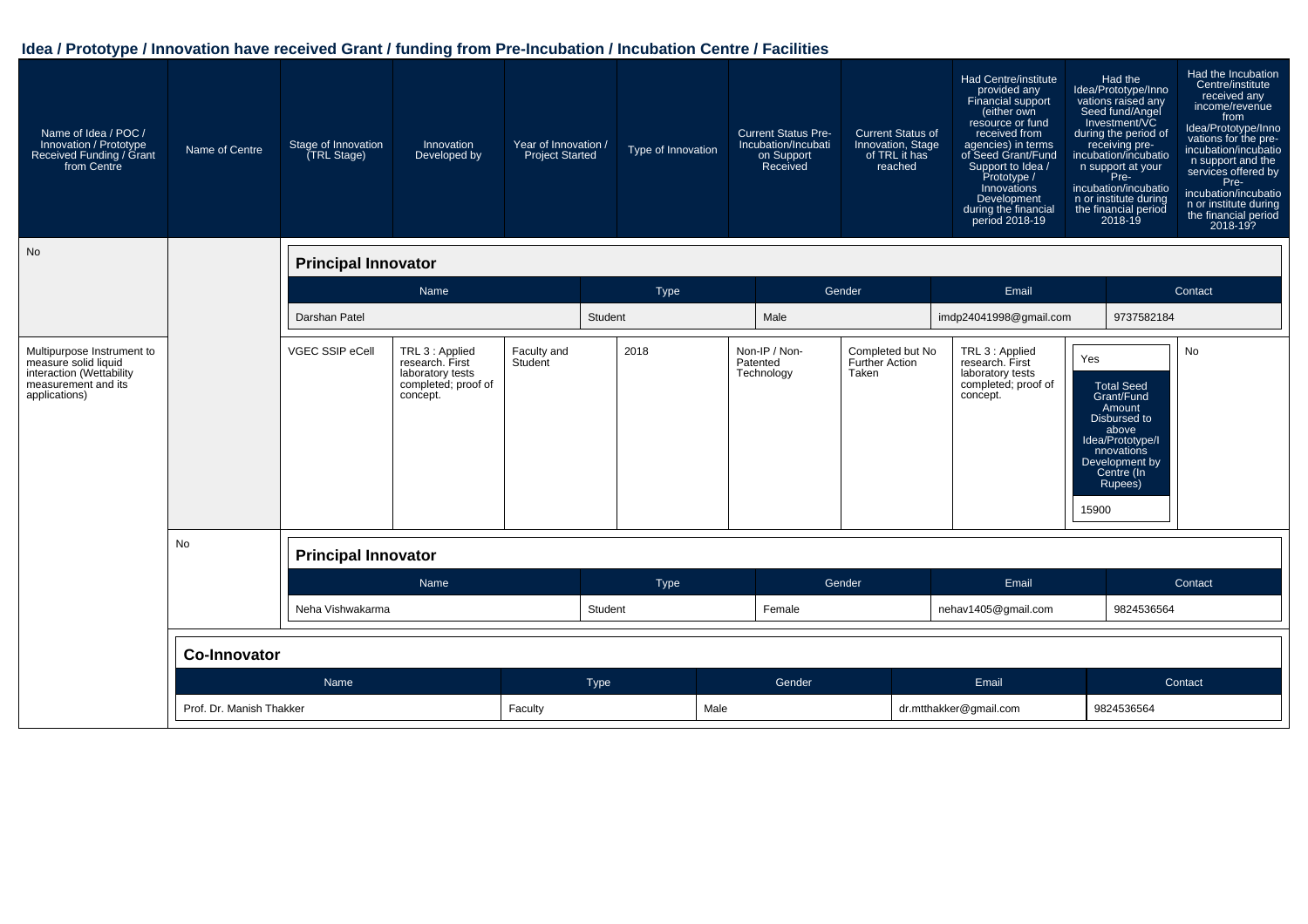| Name of Idea / POC /<br>Innovation / Prototype<br>Received Funding / Grant<br>from Centre | Name of Centre                   | Stage of Innovation<br>(TRL Stage)                                                        | Innovation<br>Developed by                                                                | Year of Innovation /<br><b>Project Started</b> | Type of Innovation                      | <b>Current Status Pre-</b><br>Incubation/Incubati<br>on Support<br>Received | <b>Current Status of</b><br>Innovation, Stage<br>of TRL it has<br>reached                 | Had Centre/institute<br>provided any<br>Financial support<br>(either own<br>resource or fund<br>received from<br>agencies) in terms<br>of Seed Grant/Fund<br>Support to Idea /<br>Prototype /<br>Innovations<br>Development<br>during the financial<br>period 2018-19 | Had the<br>Idea/Prototype/Inno<br>vations raised any<br>Seed fund/Angel<br>Investment/VC<br>during the period of<br>receiving pre-<br>incubation/incubatio<br>n support at your<br>Pre-<br>incubation/incubatio<br>n or institute during<br>the financial period<br>$2018 - 19$ | Had the Incubation<br>Centre/institute<br>received any<br>income/revenue<br>from<br>Idea/Prototype/Inno<br>vations for the pre-<br>incubation/incubatio<br>n support and the<br>services offered by<br>Pre-<br>incubation/incubatio<br>n or institute during<br>the financial period<br>2018-19? |
|-------------------------------------------------------------------------------------------|----------------------------------|-------------------------------------------------------------------------------------------|-------------------------------------------------------------------------------------------|------------------------------------------------|-----------------------------------------|-----------------------------------------------------------------------------|-------------------------------------------------------------------------------------------|-----------------------------------------------------------------------------------------------------------------------------------------------------------------------------------------------------------------------------------------------------------------------|---------------------------------------------------------------------------------------------------------------------------------------------------------------------------------------------------------------------------------------------------------------------------------|--------------------------------------------------------------------------------------------------------------------------------------------------------------------------------------------------------------------------------------------------------------------------------------------------|
| IOT based hydroponic<br>approach for soilless<br>farming                                  | VGEC SSIP eCell                  | TRL 3 : Applied<br>research. First<br>laboratory tests<br>completed; proof of<br>concept. | Faculty and<br>Student                                                                    | 2018                                           | Non-IP / Non-<br>Patented<br>Technology | Completed but No<br>Further Action<br>Taken                                 | TRL 3 : Applied<br>research. First<br>laboratory tests<br>completed; proof of<br>concept. | Yes<br><b>Total Seed</b><br>Grant/Fund<br>Amount<br>Disbursed to<br>above<br>Idea/Prototype/I<br>nnovations<br>Development by<br>Centre (In<br>Rupees)<br>19441.78                                                                                                    | <b>No</b>                                                                                                                                                                                                                                                                       | No                                                                                                                                                                                                                                                                                               |
|                                                                                           | <b>Principal Innovator</b>       |                                                                                           |                                                                                           |                                                |                                         |                                                                             |                                                                                           |                                                                                                                                                                                                                                                                       |                                                                                                                                                                                                                                                                                 |                                                                                                                                                                                                                                                                                                  |
|                                                                                           |                                  | <b>Name</b>                                                                               |                                                                                           | Type                                           |                                         | Gender                                                                      |                                                                                           | Email                                                                                                                                                                                                                                                                 |                                                                                                                                                                                                                                                                                 | Contact                                                                                                                                                                                                                                                                                          |
|                                                                                           | Umangkumar Lunagariya            |                                                                                           |                                                                                           | Student                                        | Male                                    |                                                                             |                                                                                           | umanglunagariya1075@gmail.com                                                                                                                                                                                                                                         | 846047353                                                                                                                                                                                                                                                                       |                                                                                                                                                                                                                                                                                                  |
|                                                                                           | <b>Smart Parking</b><br>Solution | VGEC SSIP eCell                                                                           | TRL 3 : Applied<br>research. First<br>laboratory tests<br>completed; proof of<br>concept. | Faculty and<br>Student                         | 2018                                    | Non-IP / Non-<br>Patented<br>Technology                                     | Completed but No<br><b>Further Action</b><br>Taken                                        | TRL 3 : Applied<br>research. First<br>laboratory tests<br>completed; proof of<br>concept.                                                                                                                                                                             | Yes<br><b>Total Seed</b><br>Grant/Fund<br>Amount<br>Disbursed to<br>above<br>Idea/Prototype/I<br>nnovations<br>Development by<br>Centre (In<br>Rupees)<br>6014                                                                                                                  | No                                                                                                                                                                                                                                                                                               |
| No                                                                                        |                                  | <b>Principal Innovator</b>                                                                |                                                                                           |                                                |                                         |                                                                             |                                                                                           |                                                                                                                                                                                                                                                                       |                                                                                                                                                                                                                                                                                 |                                                                                                                                                                                                                                                                                                  |
|                                                                                           |                                  |                                                                                           | Name                                                                                      |                                                | <b>Type</b>                             |                                                                             | Gender                                                                                    | Email                                                                                                                                                                                                                                                                 |                                                                                                                                                                                                                                                                                 | Contact                                                                                                                                                                                                                                                                                          |
|                                                                                           |                                  | Prayag Mulsaniya                                                                          |                                                                                           | Student                                        |                                         | Male                                                                        |                                                                                           | prayagmulsaniya@gmail.com                                                                                                                                                                                                                                             | 9824536564                                                                                                                                                                                                                                                                      |                                                                                                                                                                                                                                                                                                  |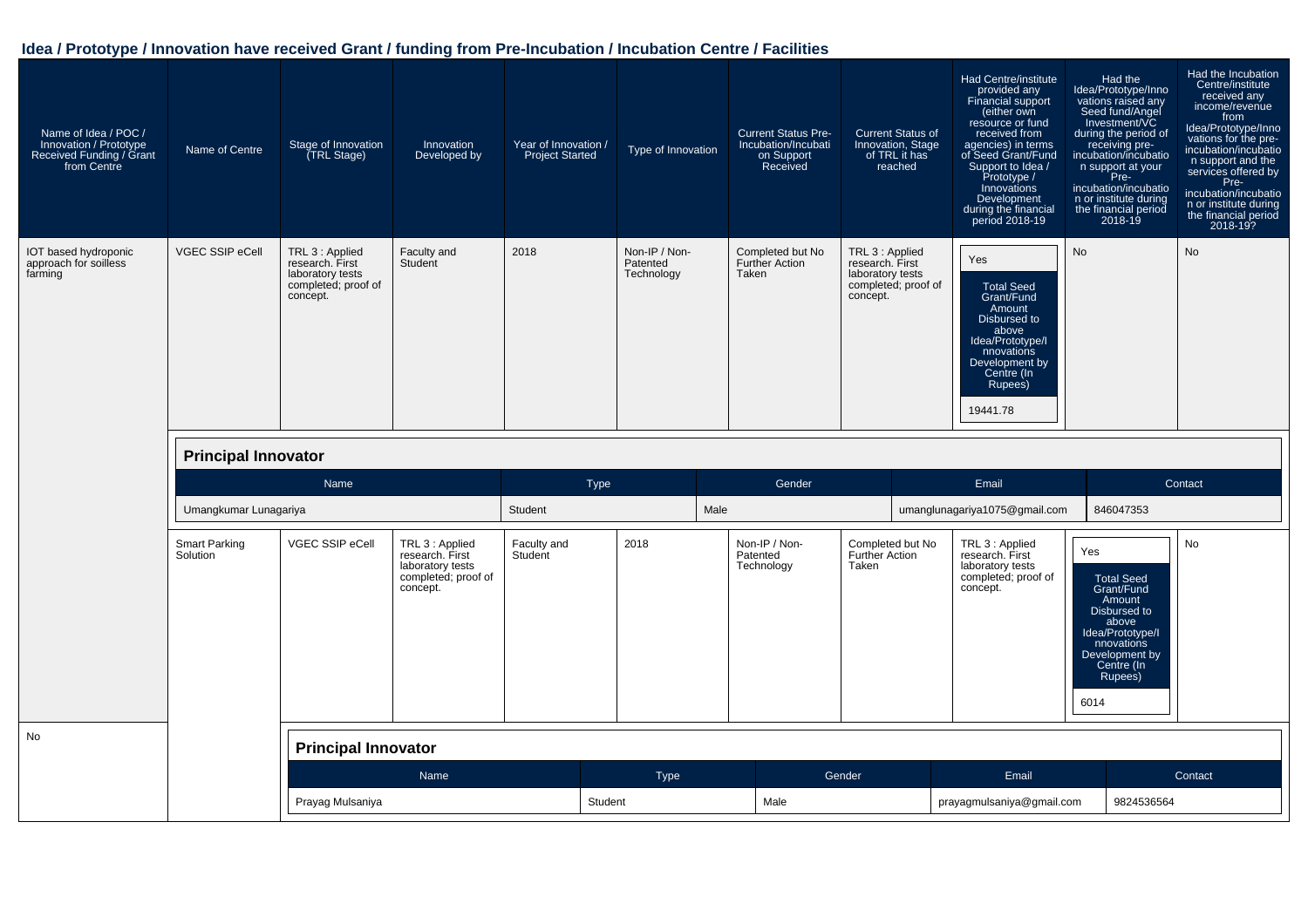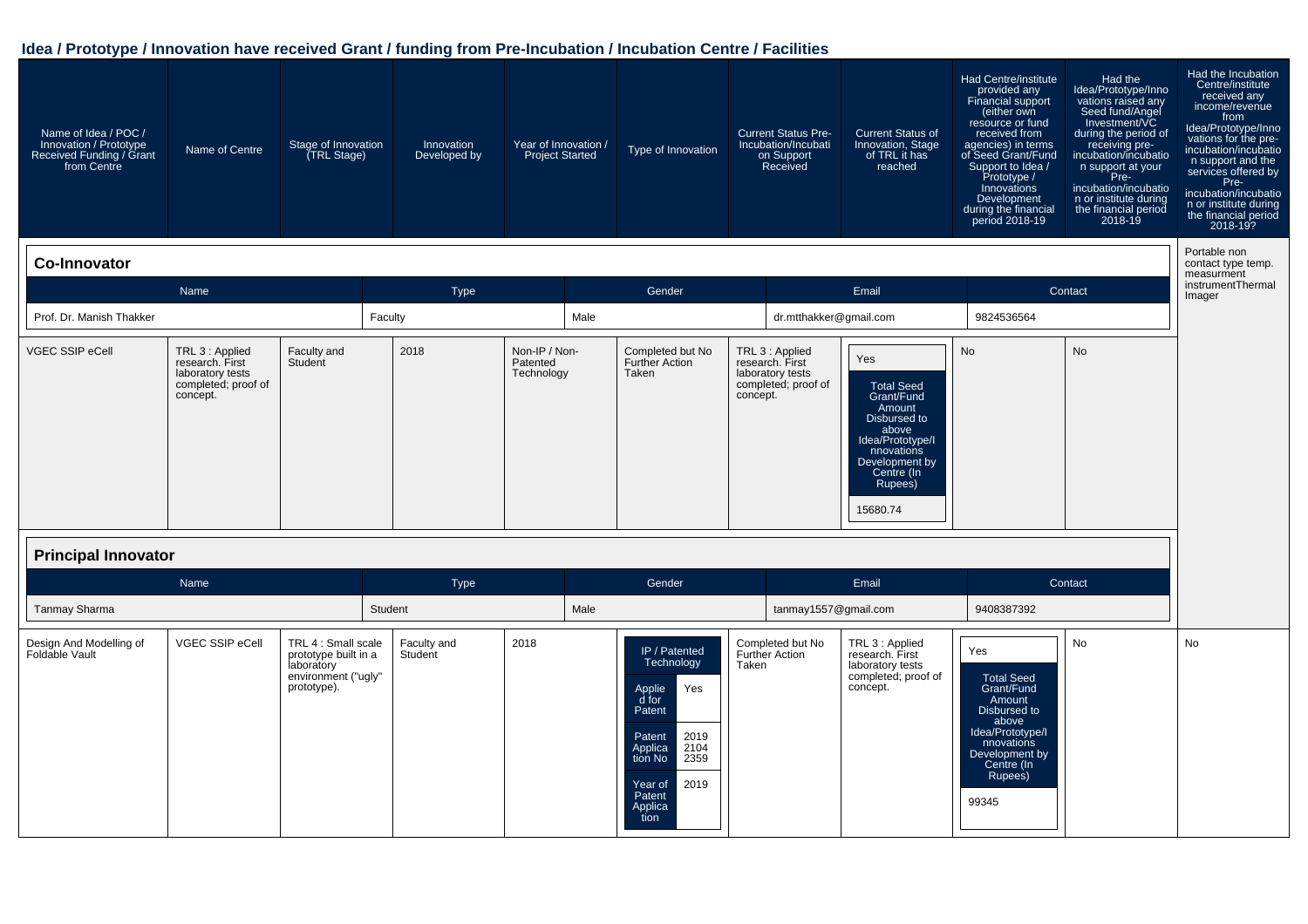| Name of Idea / POC /<br>Innovation / Prototype<br>Received Funding / Grant<br>from Centre | Name of Centre                                               | Stage of Innovation<br>(TRL Stage) | Innovation<br>Developed by                                                                | Year of Innovation /<br><b>Project Started</b> | Type of Innovation | <b>Current Status Pre-</b><br>Incubation/Incubati<br>on Support<br>Received                                                                                                    | <b>Current Status of</b><br>Innovation, Stage<br>of TRL it has<br>reached | <b>Had Centre/institute</b><br>provided any<br><b>Financial support</b><br>(either own<br>resource or fund<br>received from<br>agencies) in terms<br>of Seed Grant/Fund<br>Support to Idea /<br>Prototype /<br>Innovations<br>Development<br>during the financial<br>period 2018-19 | Had the<br>Idea/Prototype/Inno<br>vations raised any<br>Seed fund/Angel<br>Investment/VC<br>during the period of<br>receiving pre-<br>incubation/incubatio<br>n support at your<br>Pre-<br>incubation/incubatio<br>n or institute during<br>the financial period<br>2018-19 | Had the Incubation<br>Centre/institute<br>received any<br>income/revenue<br>from<br>Idea/Prototype/Inno<br>vations for the pre-<br>incubation/incubatio<br>n support and the<br>services offered by<br>Pre-<br>incubation/incubatio<br>n or institute during<br>the financial period<br>$\overline{2018}$ -192 |
|-------------------------------------------------------------------------------------------|--------------------------------------------------------------|------------------------------------|-------------------------------------------------------------------------------------------|------------------------------------------------|--------------------|--------------------------------------------------------------------------------------------------------------------------------------------------------------------------------|---------------------------------------------------------------------------|-------------------------------------------------------------------------------------------------------------------------------------------------------------------------------------------------------------------------------------------------------------------------------------|-----------------------------------------------------------------------------------------------------------------------------------------------------------------------------------------------------------------------------------------------------------------------------|----------------------------------------------------------------------------------------------------------------------------------------------------------------------------------------------------------------------------------------------------------------------------------------------------------------|
|                                                                                           | <b>Principal Innovator</b>                                   |                                    |                                                                                           |                                                |                    |                                                                                                                                                                                |                                                                           |                                                                                                                                                                                                                                                                                     |                                                                                                                                                                                                                                                                             |                                                                                                                                                                                                                                                                                                                |
|                                                                                           |                                                              | Name                               |                                                                                           | <b>Type</b>                                    |                    | Gender                                                                                                                                                                         |                                                                           | Email                                                                                                                                                                                                                                                                               |                                                                                                                                                                                                                                                                             | Contact                                                                                                                                                                                                                                                                                                        |
|                                                                                           | Bhadka Prabhat D.                                            |                                    |                                                                                           | Student                                        | Male               |                                                                                                                                                                                |                                                                           | prabhatbhadka@gmail.com                                                                                                                                                                                                                                                             | 9265416497                                                                                                                                                                                                                                                                  |                                                                                                                                                                                                                                                                                                                |
|                                                                                           | <b>HIGH VOLTAGE</b><br><b>DC GENERATOR</b><br>12 V TO 2kV DC | <b>VGEC SSIP eCell</b>             | TRL 3 : Applied<br>research. First<br>laboratory tests<br>completed; proof of<br>concept. | Faculty and<br>Student                         | 2018               | Non-IP / Non-<br>Patented<br>Technology                                                                                                                                        | Completed but No<br>Further Action<br>Taken                               | TRL 3 : Applied<br>research. First<br>laboratory tests<br>completed; proof of<br>concept.                                                                                                                                                                                           | Yes<br><b>Total Seed</b><br>Grant/Fund<br>Amount<br>Disbursed to<br>above<br>Idea/Prototype/I<br>nnovations<br>Development by<br>Centre (In<br>Rupees)<br>8725                                                                                                              | <b>No</b>                                                                                                                                                                                                                                                                                                      |
| <b>No</b>                                                                                 |                                                              | <b>Principal Innovator</b>         |                                                                                           |                                                |                    |                                                                                                                                                                                |                                                                           |                                                                                                                                                                                                                                                                                     |                                                                                                                                                                                                                                                                             |                                                                                                                                                                                                                                                                                                                |
|                                                                                           |                                                              |                                    | Name                                                                                      |                                                | Type               |                                                                                                                                                                                | Gender                                                                    | Email                                                                                                                                                                                                                                                                               |                                                                                                                                                                                                                                                                             | Contact                                                                                                                                                                                                                                                                                                        |
|                                                                                           |                                                              | Timbadiya Dhruvin Prafulbhai       |                                                                                           |                                                | Student            | Male                                                                                                                                                                           |                                                                           | dhruvintimbadiya23@gmail.com                                                                                                                                                                                                                                                        | 7201836233                                                                                                                                                                                                                                                                  |                                                                                                                                                                                                                                                                                                                |
| Design and Fabrication of<br>Folding Bicycle                                              |                                                              | VGEC SSIP eCell                    | TRL 3 : Applied<br>research. First<br>laboratory tests<br>completed; proof of<br>concept. | Faculty and<br>Student                         | 2018               | <b>IP</b> / Patented<br>Technology<br>Yes<br>Applie<br>d for<br>Patent<br>2018<br>Patent<br>2104<br>Applica<br>tion No<br>4565<br>2018<br>Year of<br>Patent<br>Applica<br>tion | Completed but No<br><b>Further Action</b><br>Taken                        | TRL 3 : Applied<br>research. First<br>laboratory tests<br>completed; proof of<br>concept.                                                                                                                                                                                           | Yes<br><b>Total Seed</b><br>Grant/Fund<br>Amount<br>Disbursed to<br>above<br>Idea/Prototype/I<br>nnovations<br>Development by<br>Centre (In<br>Rupees)<br>$\mathbf 0$                                                                                                       | <b>No</b>                                                                                                                                                                                                                                                                                                      |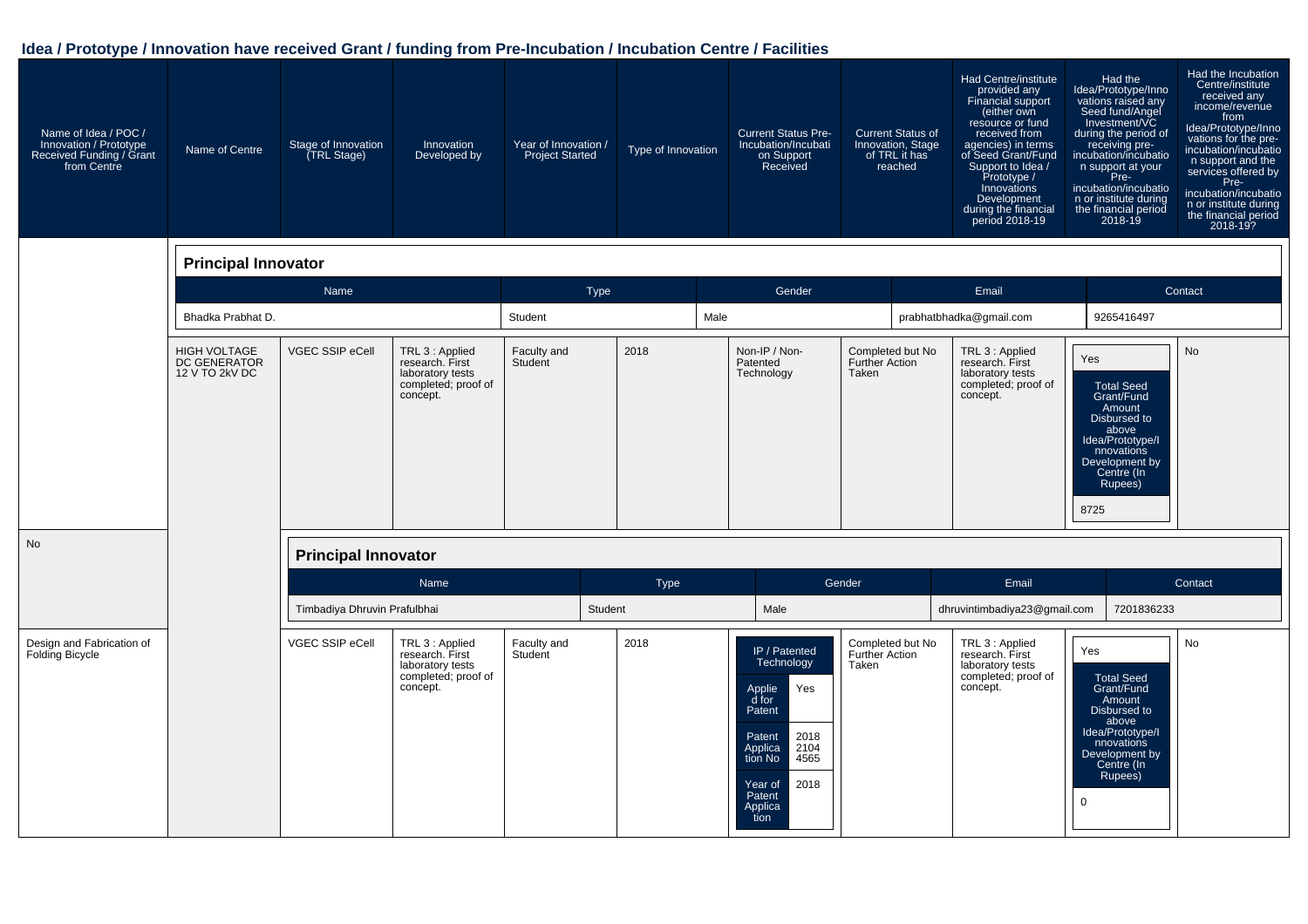| Name of Idea / POC /<br>Innovation / Prototype<br>Received Funding / Grant<br>from Centre | Name of Centre                                   | Stage of Innovation<br>(TRL Stage) | Innovation<br>Developed by                                                                      | Year of Innovation /<br><b>Project Started</b> |         | Type of Innovation | <b>Current Status Pre-</b><br>Incubation/Incubati<br>on Support<br>Received                                                                                                          | <b>Current Status of</b><br>Innovation, Stage<br>of TRL it has<br>reached | Had Centre/institute<br>provided any<br>Financial support<br>(either own<br>resource or fund<br>received from<br>agencies) in terms<br>of Seed Grant/Fund<br>Support to Idea /<br>Prototype /<br>Innovations<br>Development<br>during the financial<br>period 2018-19 | Had the<br>Idea/Prototype/Inno<br>vations raised any<br>Seed fund/Angel<br>Investment/VC<br>during the period of<br>receiving pre-<br>incubation/incubatio<br>n support at your<br>Pre-<br>incubation/incubatio<br>n or institute during<br>the financial period<br>2018-19 | Had the Incubation<br>Centre/institute<br>received any<br>income/revenue<br>from<br>Idea/Prototype/Inno<br>vations for the pre-<br>incubation/incubatio<br>n support and the<br>services offered by<br>Pre-<br>incubation/incubatio<br>n or institute during<br>the financial period<br>2018-19? |
|-------------------------------------------------------------------------------------------|--------------------------------------------------|------------------------------------|-------------------------------------------------------------------------------------------------|------------------------------------------------|---------|--------------------|--------------------------------------------------------------------------------------------------------------------------------------------------------------------------------------|---------------------------------------------------------------------------|-----------------------------------------------------------------------------------------------------------------------------------------------------------------------------------------------------------------------------------------------------------------------|-----------------------------------------------------------------------------------------------------------------------------------------------------------------------------------------------------------------------------------------------------------------------------|--------------------------------------------------------------------------------------------------------------------------------------------------------------------------------------------------------------------------------------------------------------------------------------------------|
|                                                                                           | No                                               | <b>Principal Innovator</b>         |                                                                                                 |                                                |         |                    |                                                                                                                                                                                      |                                                                           |                                                                                                                                                                                                                                                                       |                                                                                                                                                                                                                                                                             |                                                                                                                                                                                                                                                                                                  |
|                                                                                           |                                                  |                                    | Name                                                                                            |                                                |         | <b>Type</b>        |                                                                                                                                                                                      | Gender                                                                    | Email                                                                                                                                                                                                                                                                 |                                                                                                                                                                                                                                                                             | Contact                                                                                                                                                                                                                                                                                          |
|                                                                                           |                                                  | Shah Aarsh Rajeshbhai              |                                                                                                 |                                                | Student |                    | Male                                                                                                                                                                                 |                                                                           | aarshshah211296@gmail.com                                                                                                                                                                                                                                             | 9909818992                                                                                                                                                                                                                                                                  |                                                                                                                                                                                                                                                                                                  |
|                                                                                           | Robot based<br>railway track<br>cleaning machine | VGEC SSIP eCell                    | TRL 3 : Applied<br>research. First<br>laboratory tests<br>completed; proof of<br>concept.       | Faculty and<br>Student                         |         | 2018               | IP / Patented<br>Technology<br>Applie<br>Yes<br>$\overline{d}$ for<br>Patent<br>2019<br>Patent<br>2100<br>Applica<br>8217<br>tion No<br>2019<br>Year of<br>Patent<br>Applica<br>tion | Completed and<br>Ready for<br>Commercialization/I<br>ncubati              | TRL 3 : Applied<br>research. First<br>laboratory tests<br>completed; proof of<br>concept.                                                                                                                                                                             | Yes<br><b>Total Seed</b><br>Grant/Fund<br>Amount<br>Disbursed to<br>above<br>Idea/Prototype/I<br>nnovations<br>Development by<br>Centre (In<br>Rupees)<br>85000                                                                                                             | <b>No</b>                                                                                                                                                                                                                                                                                        |
| <b>No</b>                                                                                 |                                                  | <b>Principal Innovator</b>         |                                                                                                 |                                                |         |                    |                                                                                                                                                                                      |                                                                           |                                                                                                                                                                                                                                                                       |                                                                                                                                                                                                                                                                             |                                                                                                                                                                                                                                                                                                  |
|                                                                                           |                                                  |                                    | Name                                                                                            |                                                |         | Type               |                                                                                                                                                                                      | Gender                                                                    | Email                                                                                                                                                                                                                                                                 |                                                                                                                                                                                                                                                                             | Contact                                                                                                                                                                                                                                                                                          |
|                                                                                           |                                                  | Neel desai                         |                                                                                                 |                                                | Student |                    | Male                                                                                                                                                                                 |                                                                           | neeldesai572@gmail.com                                                                                                                                                                                                                                                | 9033437058                                                                                                                                                                                                                                                                  |                                                                                                                                                                                                                                                                                                  |
| Flexible Canvas Water<br>Storage Pot                                                      |                                                  | VGEC SSIP eCell                    | TRL 4 : Small scale<br>prototype built in a<br>laboratory<br>environment ("ugly"<br>prototype). | Faculty and<br>Student                         |         | 2018               | IP / Patented<br>Technology<br>Applie<br>Yes<br>$\overline{d}$ for<br>Patent<br>2018<br>Patent<br>2103<br>8587<br>Applica<br>tion No<br>2018<br>Year of<br>Patent<br>Applica<br>tion | Completed and<br>Ready for<br>Commercialization/I<br>ncubati              | TRL 3 : Applied<br>research. First<br>laboratory tests<br>completed; proof of<br>concept.                                                                                                                                                                             | Yes<br><b>Total Seed</b><br>Grant/Fund<br>Amount<br>Disbursed to<br>above<br>Idea/Prototype/I<br>nnovations<br>Development by<br>Centre (In<br>Rupees)<br>14310                                                                                                             | No                                                                                                                                                                                                                                                                                               |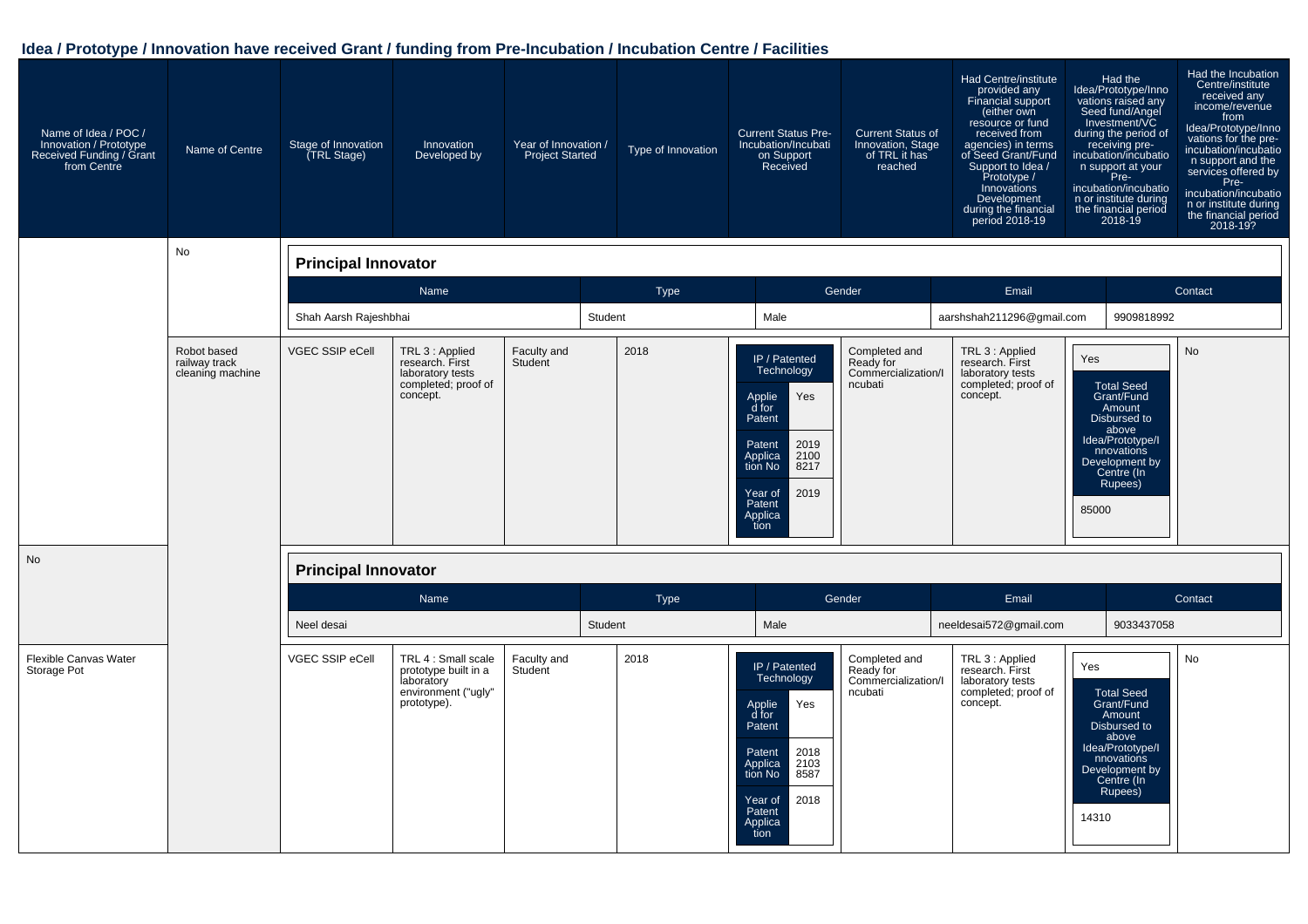| Name of Idea / POC /<br>Innovation / Prototype<br>Received Funding / Grant<br>from Centre | Name of Centre                                                      | Stage of Innovation<br>(TRL Stage) | Innovation<br>Developed by                                                                | Year of Innovation /<br><b>Project Started</b> |         | Type of Innovation | <b>Current Status Pre-</b><br>Incubation/Incubati<br>on Support<br>Received                                                                                             | <b>Current Status of</b><br>Innovation, Stage<br>of TRL it has<br>reached | <b>Had Centre/institute</b><br>provided any<br>Financial support<br>(either own<br>resource or fund<br>received from<br>agencies) in terms<br>of Seed Grant/Fund<br>Support to Idea /<br>Prototype /<br>Innovations<br>Development<br>during the financial<br>period 2018-19 |                     | Had the<br>Idea/Prototype/Inno<br>vations raised any<br>Seed fund/Angel<br>Investment/VC<br>during the period of<br>receiving pre-<br>incubation/incubatio<br>n support at your<br>Pre-<br>incubation/incubatio<br>n or institute during<br>the financial period<br>$2018 - 19$ | Had the Incubation<br>Centre/institute<br>received any<br>income/revenue<br>from<br>Idea/Prototype/Inno<br>vations for the pre-<br>incubation/incubatio<br>n support and the<br>services offered by<br>Pre-<br>incubation/incubatio<br>n or institute during<br>the financial period<br>2018-19? |
|-------------------------------------------------------------------------------------------|---------------------------------------------------------------------|------------------------------------|-------------------------------------------------------------------------------------------|------------------------------------------------|---------|--------------------|-------------------------------------------------------------------------------------------------------------------------------------------------------------------------|---------------------------------------------------------------------------|------------------------------------------------------------------------------------------------------------------------------------------------------------------------------------------------------------------------------------------------------------------------------|---------------------|---------------------------------------------------------------------------------------------------------------------------------------------------------------------------------------------------------------------------------------------------------------------------------|--------------------------------------------------------------------------------------------------------------------------------------------------------------------------------------------------------------------------------------------------------------------------------------------------|
|                                                                                           | <b>No</b>                                                           | <b>Principal Innovator</b>         |                                                                                           |                                                |         |                    |                                                                                                                                                                         |                                                                           |                                                                                                                                                                                                                                                                              |                     |                                                                                                                                                                                                                                                                                 |                                                                                                                                                                                                                                                                                                  |
|                                                                                           |                                                                     |                                    | Name                                                                                      |                                                |         | <b>Type</b>        |                                                                                                                                                                         | Gender                                                                    | Email                                                                                                                                                                                                                                                                        |                     |                                                                                                                                                                                                                                                                                 | Contact                                                                                                                                                                                                                                                                                          |
|                                                                                           |                                                                     | Divya .R. Behl                     |                                                                                           |                                                | Student |                    | Female                                                                                                                                                                  |                                                                           | drb9095@gmail.com                                                                                                                                                                                                                                                            |                     | 9998219908                                                                                                                                                                                                                                                                      |                                                                                                                                                                                                                                                                                                  |
|                                                                                           | Hydro Jet ejector<br>for cooling using<br>water alcohol<br>emulsion | VGEC SSIP eCell                    | TRL 3 : Applied<br>research. First<br>laboratory tests<br>completed; proof of<br>concept. | Faculty and<br>Student                         |         | 2018               | IP / Patented<br>Technology<br>Applie<br>d for<br>Yes<br>Patent<br>2019<br>Patent<br>Applica<br>2100<br>tion No<br>9504<br>2019<br>Year of<br>Patent<br>Applica<br>tion | Completed but No<br><b>Further Action</b><br>Taken                        | TRL 3 : Applied<br>research. First<br>laboratory tests<br>completed; proof of<br>concept.                                                                                                                                                                                    | Yes<br>$\mathbf{0}$ | <b>Total Seed</b><br>Grant/Fund<br>Amount<br>Disbursed to<br>above<br>Idea/Prototype/I<br>nnovations<br>Development by<br>Centre (In<br>Rupees)                                                                                                                                 | No                                                                                                                                                                                                                                                                                               |
| No                                                                                        |                                                                     | <b>Principal Innovator</b>         |                                                                                           |                                                |         |                    |                                                                                                                                                                         |                                                                           |                                                                                                                                                                                                                                                                              |                     |                                                                                                                                                                                                                                                                                 |                                                                                                                                                                                                                                                                                                  |
|                                                                                           |                                                                     |                                    | Name                                                                                      |                                                |         | Type               |                                                                                                                                                                         | Gender                                                                    | Email                                                                                                                                                                                                                                                                        |                     |                                                                                                                                                                                                                                                                                 | Contact                                                                                                                                                                                                                                                                                          |
|                                                                                           |                                                                     | Jakhariya Jigar Rameshbhai         |                                                                                           |                                                | Student |                    | Male                                                                                                                                                                    |                                                                           | jigarjakhariya97@gmail.com                                                                                                                                                                                                                                                   |                     | 9978216645                                                                                                                                                                                                                                                                      |                                                                                                                                                                                                                                                                                                  |
| Home Automation Using<br>IOT and AI                                                       |                                                                     | VGEC SSIP eCell                    | TRL 3 : Applied<br>research. First<br>laboratory tests<br>completed; proof of<br>concept. | Faculty and<br>Student                         |         | 2018               | Non-IP / Non-<br>Patented<br>Technology                                                                                                                                 | Completed and<br>Ready for<br>Commercialization/I<br>ncubati              | TRL 3 : Applied<br>research. First<br>laboratory tests<br>completed; proof of<br>concept.                                                                                                                                                                                    | Yes<br>58280        | <b>Total Seed</b><br>Grant/Fund<br>Amount<br>Disbursed to<br>above<br>Idea/Prototype/I<br>nnovations<br>Development by<br>Centre (In<br>Rupees)                                                                                                                                 | <b>No</b>                                                                                                                                                                                                                                                                                        |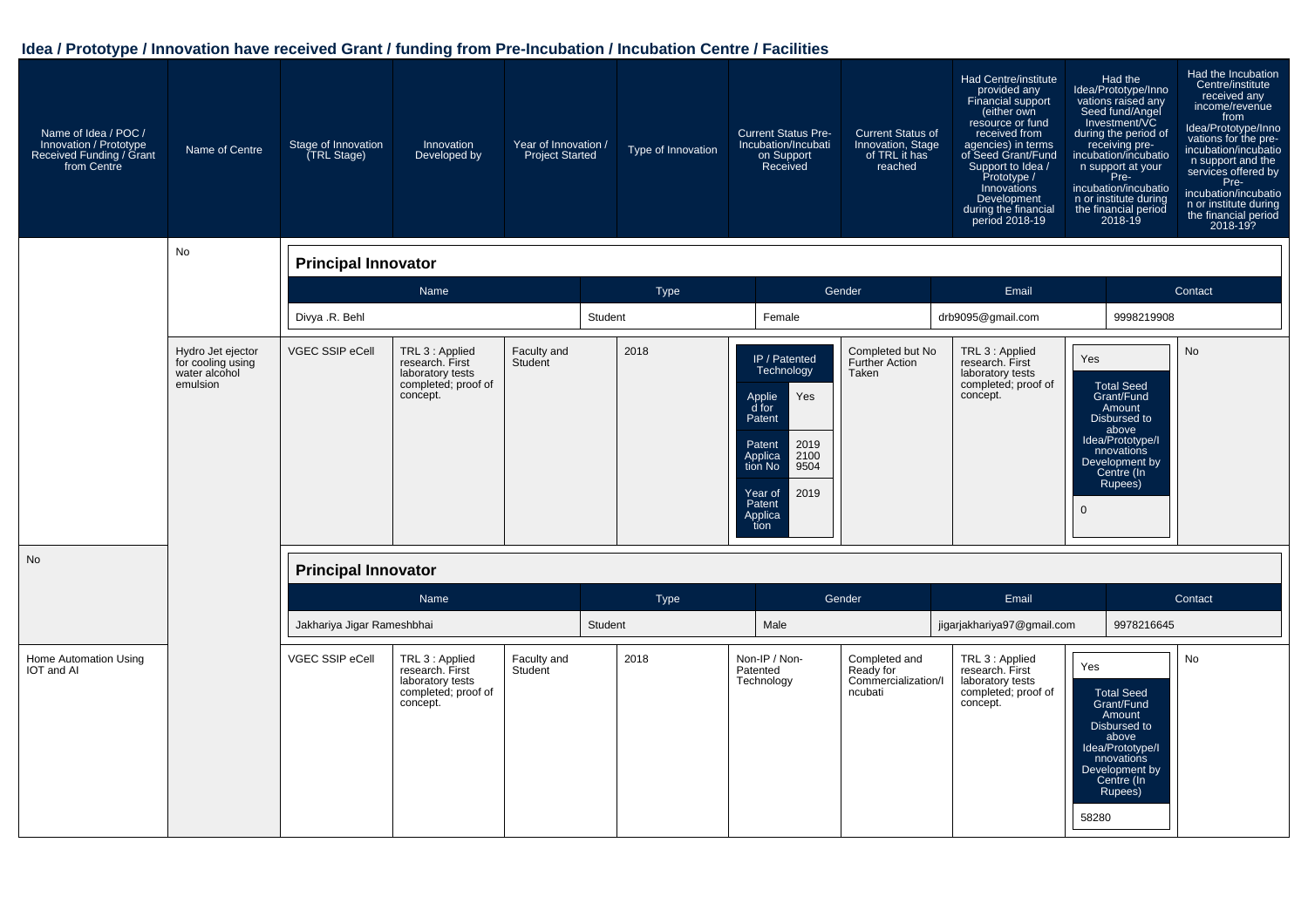| Name of Idea / POC /<br>Innovation / Prototype<br>Received Funding / Grant<br>from Centre | Name of Centre                                                                     | Stage of Innovation<br><b>TRL Stage)</b> | Innovation<br>Developed by                                                                      | Year of Innovation /<br><b>Project Started</b> |         | Type of Innovation | <b>Current Status Pre-</b><br>Incubation/Incubati<br>on Support<br>Received | <b>Current Status of</b><br>Innovation, Stage<br>of TRL it has<br>reached | Had Centre/institute<br>provided any<br>Financial support<br>(either own<br>resource or fund<br>received from<br>agencies) in terms<br>of Seed Grant/Fund<br>Support to Idea /<br>Prototype /<br>Innovations<br>Development<br>during the financial<br>period 2018-19 |              | Had the<br>Idea/Prototype/Inno<br>vations raised any<br>Seed fund/Angel<br>Investment/VC<br>during the period of<br>receiving pre-<br>incubation/incubatio<br>n support at your<br>Pre-<br>incubation/incubatio<br>n or institute during<br>the financial period<br>2018-19 | Had the Incubation<br>Centre/institute<br>received any<br>income/revenue<br>from<br>Idea/Prototype/Inno<br>vations for the pre-<br>incubation/incubatio<br>n support and the<br>services offered by<br>Pre-<br>incubation/incubatio<br>n or institute during<br>the financial period<br>2018-19? |
|-------------------------------------------------------------------------------------------|------------------------------------------------------------------------------------|------------------------------------------|-------------------------------------------------------------------------------------------------|------------------------------------------------|---------|--------------------|-----------------------------------------------------------------------------|---------------------------------------------------------------------------|-----------------------------------------------------------------------------------------------------------------------------------------------------------------------------------------------------------------------------------------------------------------------|--------------|-----------------------------------------------------------------------------------------------------------------------------------------------------------------------------------------------------------------------------------------------------------------------------|--------------------------------------------------------------------------------------------------------------------------------------------------------------------------------------------------------------------------------------------------------------------------------------------------|
|                                                                                           | No                                                                                 | <b>Principal Innovator</b>               |                                                                                                 |                                                |         |                    |                                                                             |                                                                           |                                                                                                                                                                                                                                                                       |              |                                                                                                                                                                                                                                                                             |                                                                                                                                                                                                                                                                                                  |
|                                                                                           |                                                                                    |                                          | Name                                                                                            |                                                |         | <b>Type</b>        |                                                                             | Gender                                                                    | Email                                                                                                                                                                                                                                                                 |              |                                                                                                                                                                                                                                                                             | Contact                                                                                                                                                                                                                                                                                          |
|                                                                                           |                                                                                    | Shukla Hardik                            |                                                                                                 |                                                | Student |                    | Male                                                                        |                                                                           | hardykshukla0315@gmail.com                                                                                                                                                                                                                                            |              | 8128211049                                                                                                                                                                                                                                                                  |                                                                                                                                                                                                                                                                                                  |
|                                                                                           | <b>GPS NavIC</b><br>receiver based<br>pollution<br>parameters<br>monitoring system | <b>VGEC SSIP eCell</b>                   | TRL 4 : Small scale<br>prototype built in a<br>laboratory<br>environment ("ugly"<br>prototype). | Faculty and<br>Student                         |         | 2018               | Non-IP / Non-<br>Patented<br>Technology                                     | Completed and<br>Ready for<br>Commercialization/I<br>ncubati              | TRL 3 : Applied<br>research. First<br>laboratory tests<br>completed; proof of<br>concept.                                                                                                                                                                             | Yes<br>16747 | <b>Total Seed</b><br>Grant/Fund<br>Amount<br>Disbursed to<br>above<br>Idea/Prototype/I<br>nnovations<br>Development by<br>Centre (In<br>Rupees)                                                                                                                             | <b>No</b>                                                                                                                                                                                                                                                                                        |
| <b>No</b>                                                                                 |                                                                                    | <b>Principal Innovator</b>               |                                                                                                 |                                                |         |                    |                                                                             |                                                                           |                                                                                                                                                                                                                                                                       |              |                                                                                                                                                                                                                                                                             |                                                                                                                                                                                                                                                                                                  |
|                                                                                           |                                                                                    |                                          | Name                                                                                            |                                                |         | Type               |                                                                             | Gender                                                                    | Email                                                                                                                                                                                                                                                                 |              |                                                                                                                                                                                                                                                                             | Contact                                                                                                                                                                                                                                                                                          |
|                                                                                           |                                                                                    | aarushi gangwar                          |                                                                                                 |                                                | Student |                    | Female                                                                      |                                                                           | aarushigangwar0000@gmail.co<br>m                                                                                                                                                                                                                                      |              | 8401440121                                                                                                                                                                                                                                                                  |                                                                                                                                                                                                                                                                                                  |
| DRONE BASED IMAGING<br><b>SYSTEM FOR WASTE</b><br>ASSESSMENT                              |                                                                                    | VGEC SSIP eCell                          | TRL 3 : Applied<br>research. First<br>laboratory tests<br>completed; proof of<br>concept.       | Faculty and<br>Student                         |         | 2018               | Non-IP / Non-<br>Patented<br>Technology                                     | Completed but No<br><b>Further Action</b><br>Taken                        | TRL 3 : Applied<br>research. First<br>laboratory tests<br>completed; proof of<br>concept.                                                                                                                                                                             | Yes<br>33732 | Total Seed<br>Grant/Fund<br>Amount<br>Disbursed to<br>above<br>Idea/Prototype/I<br>nnovations<br>Development by<br>Centre (In<br>Rupees)                                                                                                                                    | No                                                                                                                                                                                                                                                                                               |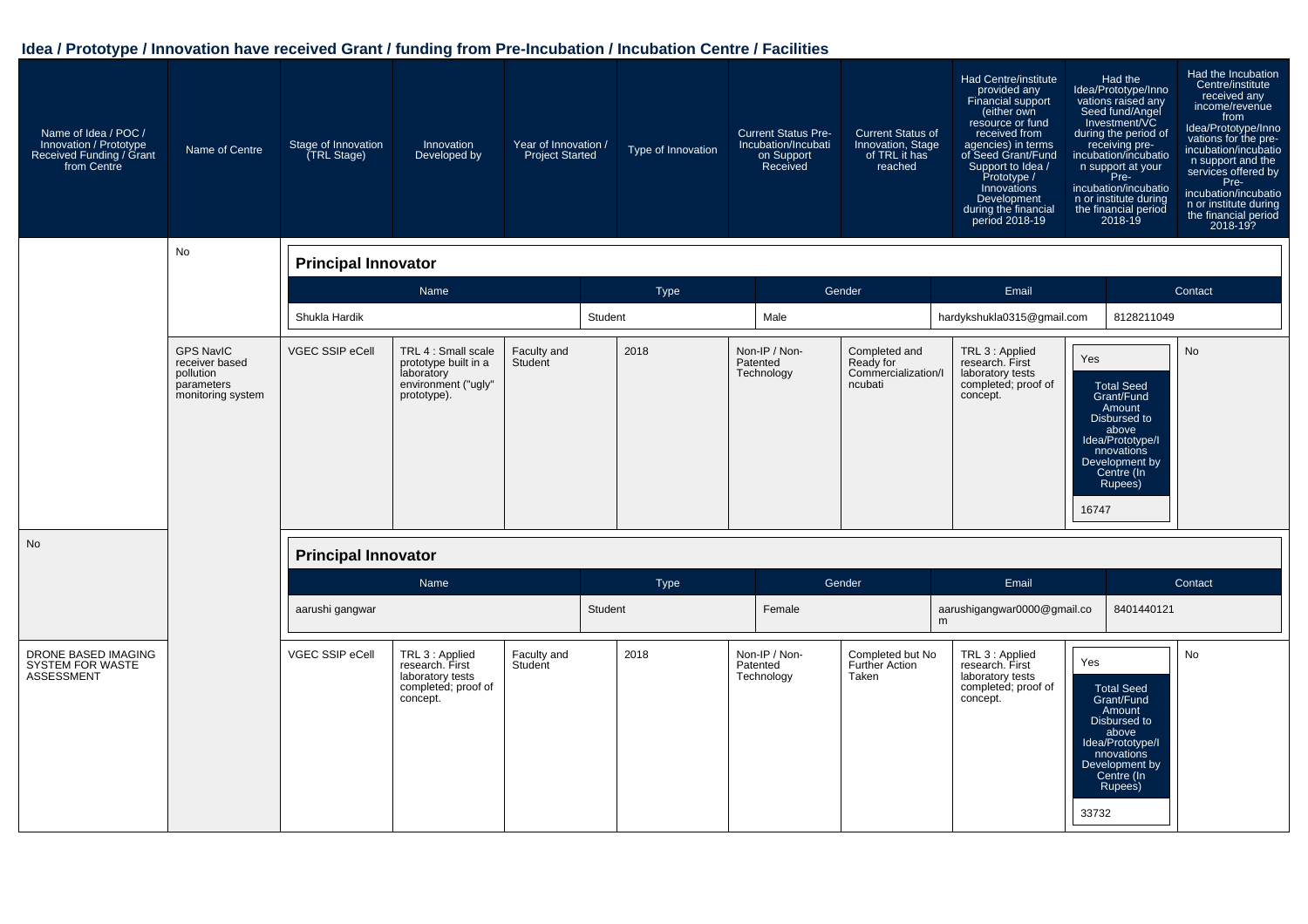| Name of Idea / POC /<br>Innovation / Prototype<br>Received Funding / Grant<br>from Centre | Name of Centre                                                                         | Stage of Innovation<br>(TRL Stage) | Innovation<br>Developed by                                                                      | Year of Innovation /<br><b>Project Started</b> |         | Type of Innovation | <b>Current Status Pre-</b><br>Incubation/Incubati<br>on Support<br>Received | <b>Current Status of</b><br>Innovation, Stage<br>of TRL it has<br>reached | Had Centre/institute<br>provided any<br>Financial support<br>(either own<br>resource or fund<br>received from<br>agencies) in terms<br>of Seed Grant/Fund<br>Support to Idea /<br>Prototype /<br>Innovations<br>Development<br>during the financial<br>period 2018-19 | Had the<br>Idea/Prototype/Inno<br>vations raised any<br>Seed fund/Angel<br>Investment/VC<br>during the period of<br>receiving pre-<br>incubation/incubatio<br>n support at your<br>Pre-<br>incubation/incubatio<br>n or institute during<br>the financial period<br>2018-19 | Had the Incubation<br>Centre/institute<br>received any<br>income/revenue<br>from<br>Idea/Prototype/Inno<br>vations for the pre-<br>incubation/incubatio<br>n support and the<br>services offered by<br>Pre-<br>incubation/incubatio<br>n or institute during<br>the financial period<br>2018-19? |
|-------------------------------------------------------------------------------------------|----------------------------------------------------------------------------------------|------------------------------------|-------------------------------------------------------------------------------------------------|------------------------------------------------|---------|--------------------|-----------------------------------------------------------------------------|---------------------------------------------------------------------------|-----------------------------------------------------------------------------------------------------------------------------------------------------------------------------------------------------------------------------------------------------------------------|-----------------------------------------------------------------------------------------------------------------------------------------------------------------------------------------------------------------------------------------------------------------------------|--------------------------------------------------------------------------------------------------------------------------------------------------------------------------------------------------------------------------------------------------------------------------------------------------|
|                                                                                           | No                                                                                     | <b>Principal Innovator</b>         |                                                                                                 |                                                |         |                    |                                                                             |                                                                           |                                                                                                                                                                                                                                                                       |                                                                                                                                                                                                                                                                             |                                                                                                                                                                                                                                                                                                  |
|                                                                                           |                                                                                        |                                    | Name                                                                                            |                                                |         | Type               |                                                                             | Gender                                                                    | Email                                                                                                                                                                                                                                                                 |                                                                                                                                                                                                                                                                             | Contact                                                                                                                                                                                                                                                                                          |
|                                                                                           |                                                                                        | Niti popat                         |                                                                                                 |                                                | Student |                    | Female                                                                      |                                                                           | nitipopat3@gmail.com                                                                                                                                                                                                                                                  | 9879476247                                                                                                                                                                                                                                                                  |                                                                                                                                                                                                                                                                                                  |
|                                                                                           | <b>GPS NavIC</b><br>Receiver based<br>accidental<br>prevention Speed<br>Control System | <b>VGEC SSIP eCell</b>             | TRL 3 : Applied<br>research. First<br>laboratory tests<br>completed; proof of<br>concept.       | Faculty and<br>Student                         |         | 2018               | Non-IP / Non-<br>Patented<br>Technology                                     | Completed and<br>Ready for<br>Commercialization/I<br>ncubati              | TRL 3 : Applied<br>research. First<br>laboratory tests<br>completed; proof of<br>concept.                                                                                                                                                                             | Yes<br><b>Total Seed</b><br>Grant/Fund<br>Amount<br>Disbursed to<br>above<br>Idea/Prototype/I<br>nnovations<br>Development by<br>Centre (In<br>Rupees)<br>11588                                                                                                             | <b>No</b>                                                                                                                                                                                                                                                                                        |
| No                                                                                        |                                                                                        | <b>Principal Innovator</b>         |                                                                                                 |                                                |         |                    |                                                                             |                                                                           |                                                                                                                                                                                                                                                                       |                                                                                                                                                                                                                                                                             |                                                                                                                                                                                                                                                                                                  |
|                                                                                           |                                                                                        |                                    | Name                                                                                            |                                                |         | Type               |                                                                             | Gender                                                                    | Email                                                                                                                                                                                                                                                                 |                                                                                                                                                                                                                                                                             | Contact                                                                                                                                                                                                                                                                                          |
|                                                                                           |                                                                                        | Jain Samyakkumar Ajitbhai          |                                                                                                 |                                                | Student |                    | Male                                                                        |                                                                           | samyakjain5111997@gmail.com                                                                                                                                                                                                                                           | 9974698687                                                                                                                                                                                                                                                                  |                                                                                                                                                                                                                                                                                                  |
| Automatic Garbage<br>Detection and Collection                                             |                                                                                        | <b>VGEC SSIP eCell</b>             | TRL 4 : Small scale<br>prototype built in a<br>laboratory<br>environment ("ugly"<br>prototype). | Faculty and<br>Student                         |         | 2018               | Non-IP / Non-<br>Patented<br>Technology                                     | Completed but No<br><b>Further Action</b><br>Taken                        | TRL 3 : Applied<br>research. First<br>laboratory tests<br>completed; proof of<br>concept.                                                                                                                                                                             | Yes<br><b>Total Seed</b><br>Grant/Fund<br>Amount<br>Disbursed to<br>above<br>Idea/Prototype/I<br>nnovations<br>Development by<br>Centre (In<br>Rupees)<br>27839                                                                                                             | No                                                                                                                                                                                                                                                                                               |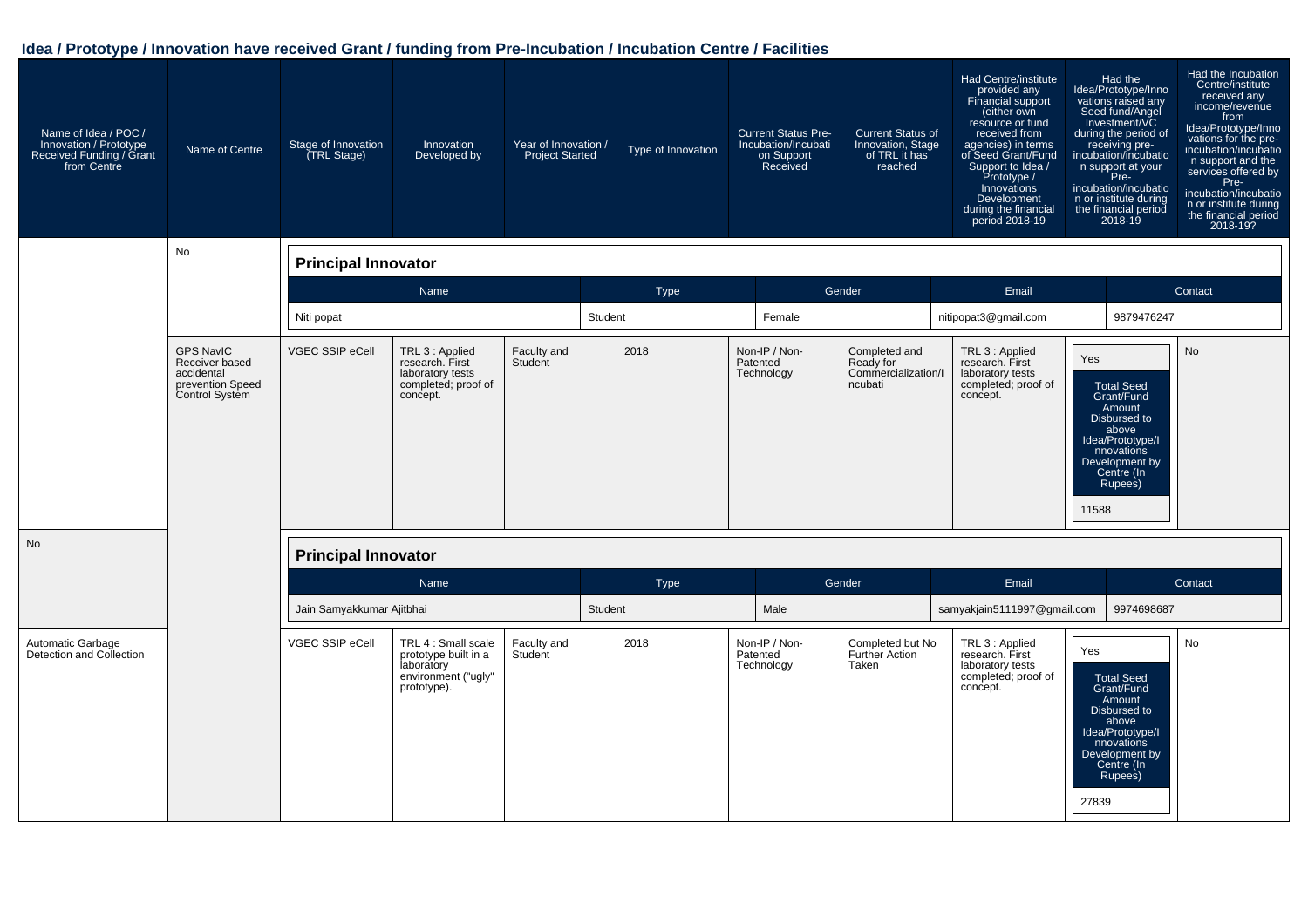| Name of Idea / POC /<br>Innovation / Prototype<br>Received Funding / Grant<br>from Centre | Name of Centre                                                                                                         | Stage of Innovation<br>(TRL Stage) | Innovation<br>Developed by                                                                      | Year of Innovation /<br><b>Project Started</b> |         | Type of Innovation         | <b>Current Status Pre-</b><br>Incubation/Incubati<br>on Support<br>Received                                                                                             | <b>Current Status of</b><br>Innovation, Stage<br>of TRL it has<br>reached | Had Centre/institute<br>provided any<br>Financial support<br>(either own<br>resource or fund<br>received from<br>agencies) in terms<br>of Seed Grant/Fund<br>Support to Idea /<br>Prototype /<br>Innovations<br>Development<br>during the financial<br>period 2018-19 |             | Had the<br>Idea/Prototype/Inno<br>vations raised any<br>Seed fund/Angel<br>Investment/VC<br>during the period of<br>receiving pre-<br>incubation/incubatio<br>n support at your<br>Pre-<br>incubation/incubatio<br>n or institute during<br>the financial period<br>2018-19 | Had the Incubation<br>Centre/institute<br>received any<br>income/revenue<br>from<br>Idea/Prototype/Inno<br>vations for the pre-<br>incubation/incubatio<br>n support and the<br>services offered by<br>Pre-<br>incubation/incubatio<br>n or institute during<br>the financial period<br>2018-19? |
|-------------------------------------------------------------------------------------------|------------------------------------------------------------------------------------------------------------------------|------------------------------------|-------------------------------------------------------------------------------------------------|------------------------------------------------|---------|----------------------------|-------------------------------------------------------------------------------------------------------------------------------------------------------------------------|---------------------------------------------------------------------------|-----------------------------------------------------------------------------------------------------------------------------------------------------------------------------------------------------------------------------------------------------------------------|-------------|-----------------------------------------------------------------------------------------------------------------------------------------------------------------------------------------------------------------------------------------------------------------------------|--------------------------------------------------------------------------------------------------------------------------------------------------------------------------------------------------------------------------------------------------------------------------------------------------|
|                                                                                           | No                                                                                                                     | <b>Principal Innovator</b>         |                                                                                                 |                                                |         |                            |                                                                                                                                                                         |                                                                           |                                                                                                                                                                                                                                                                       |             |                                                                                                                                                                                                                                                                             |                                                                                                                                                                                                                                                                                                  |
|                                                                                           |                                                                                                                        |                                    | Name                                                                                            |                                                |         | Type                       |                                                                                                                                                                         | Gender                                                                    | Email                                                                                                                                                                                                                                                                 |             |                                                                                                                                                                                                                                                                             | Contact                                                                                                                                                                                                                                                                                          |
|                                                                                           |                                                                                                                        | Siddhant Bansal                    |                                                                                                 |                                                |         | <b>Faculty and Student</b> | Male                                                                                                                                                                    |                                                                           | siddhant2697@gmail.com                                                                                                                                                                                                                                                |             | 9904768487                                                                                                                                                                                                                                                                  |                                                                                                                                                                                                                                                                                                  |
|                                                                                           | <b>UNMANNED</b><br><b>AERIAL VEHICLE</b><br>(UAV) FOR<br>SURVEILLANCE,<br>PATH AND<br><b>OBJECT</b><br><b>TRACKING</b> | VGEC SSIP eCell                    | TRL 4 : Small scale<br>prototype built in a<br>laboratory<br>environment ("ugly"<br>prototype). | Faculty and<br>Student                         |         | 2018                       | IP / Patented<br>Technology<br>Yes<br>Applie<br>d for<br>Patent<br>2018<br>Patent<br>Applica<br>2100<br>tion No<br>3563<br>2018<br>Year of<br>Patent<br>Applica<br>tion | Completed but No<br><b>Further Action</b><br>Taken                        | TRL 3 : Applied<br>research. First<br>laboratory tests<br>completed; proof of<br>concept.                                                                                                                                                                             | Yes<br>1750 | <b>Total Seed</b><br>Grant/Fund<br>Amount<br>Disbursed to<br>above<br>Idea/Prototype/I<br>nnovations<br>Development by<br>Centre (In<br>Rupees)                                                                                                                             | No                                                                                                                                                                                                                                                                                               |
| No                                                                                        |                                                                                                                        | <b>Principal Innovator</b>         |                                                                                                 |                                                |         |                            |                                                                                                                                                                         |                                                                           |                                                                                                                                                                                                                                                                       |             |                                                                                                                                                                                                                                                                             |                                                                                                                                                                                                                                                                                                  |
|                                                                                           |                                                                                                                        |                                    | Name                                                                                            |                                                |         | Type                       |                                                                                                                                                                         | Gender                                                                    | Email                                                                                                                                                                                                                                                                 |             |                                                                                                                                                                                                                                                                             | Contact                                                                                                                                                                                                                                                                                          |
|                                                                                           |                                                                                                                        | PARTH GADOYA                       |                                                                                                 |                                                | Student |                            | Male                                                                                                                                                                    |                                                                           | parthbkgadoya@gmail.com                                                                                                                                                                                                                                               |             | 8866746787                                                                                                                                                                                                                                                                  |                                                                                                                                                                                                                                                                                                  |
| Improving Strength of<br>Porous Concrete Pavement                                         |                                                                                                                        | VGEC SSIP eCell                    | TRL 4 : Small scale<br>prototype built in a<br>laboratory<br>environment ("ugly"<br>prototype). | Faculty and<br>Student                         |         | 2018                       | Non-IP / Non-<br>Patented<br>Technology                                                                                                                                 | Completed but No<br><b>Further Action</b><br>Taken                        | TRL 3 : Applied<br>research. First<br>laboratory tests<br>completed; proof of<br>concept.                                                                                                                                                                             | Yes<br>9352 | <b>Total Seed</b><br>Grant/Fund<br>Amount<br>Disbursed to<br>above<br>Idea/Prototype/I<br>nnovations<br>Development by<br>Centre (In<br>Rupees)                                                                                                                             | <b>No</b>                                                                                                                                                                                                                                                                                        |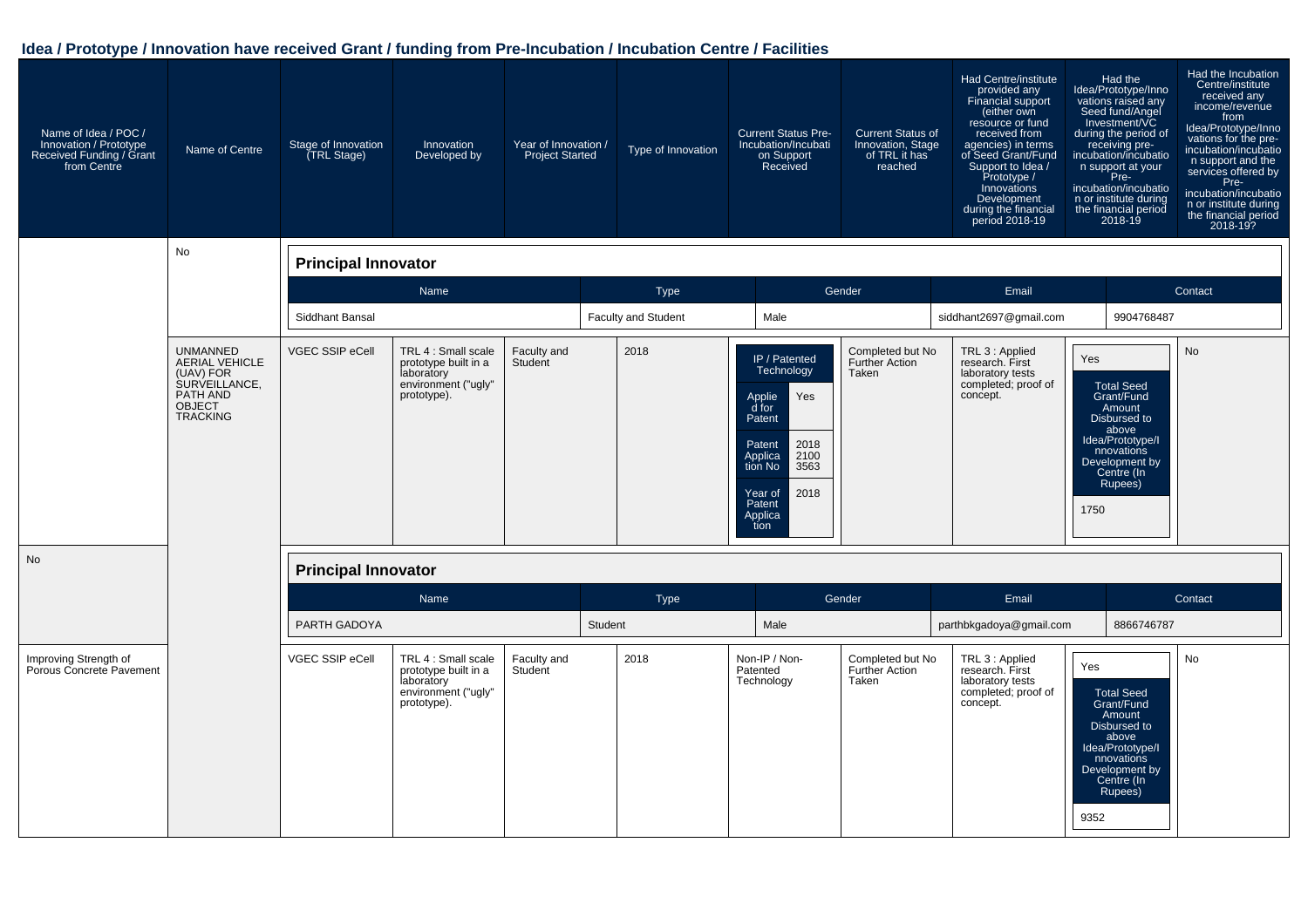| Name of Idea / POC /<br>Innovation / Prototype<br>Received Funding / Grant<br>from Centre | Name of Centre                                     | Stage of Innovation<br>(TRL Stage) | Innovation<br>Developed by                                                                | Year of Innovation /<br><b>Project Started</b> |         | Type of Innovation | <b>Current Status Pre-</b><br>Incubation/Incubati<br>on Support<br>Received | <b>Current Status of</b><br>Innovation, Stage<br>of TRL it has<br>reached | Had Centre/institute<br>provided any<br>Financial support<br>(either own<br>resource or fund<br>received from<br>agencies) in terms<br>of Seed Grant/Fund<br>Support to Idea /<br>Prototype /<br>Innovations<br>Development<br>during the financial<br>period 2018-19 | Had the<br>ldea/Prototype/Inno<br>vations raised any<br>Seed fund/Angel<br>Investment/VC<br>during the period of<br>receiving pre-<br>incubation/incubatio<br>n support at your<br>Pre-<br>incubation/incubatio<br>n or institute during<br>the financial period<br>2018-19 | Had the Incubation<br>Centre/institute<br>received any<br>income/revenue<br>from<br>Idea/Prototype/Inno<br>vations for the pre-<br>incubation/incubatio<br>n support and the<br>services offered by<br>Pre-<br>incubation/incubatio<br>n or institute during<br>the financial period<br>2018-19? |
|-------------------------------------------------------------------------------------------|----------------------------------------------------|------------------------------------|-------------------------------------------------------------------------------------------|------------------------------------------------|---------|--------------------|-----------------------------------------------------------------------------|---------------------------------------------------------------------------|-----------------------------------------------------------------------------------------------------------------------------------------------------------------------------------------------------------------------------------------------------------------------|-----------------------------------------------------------------------------------------------------------------------------------------------------------------------------------------------------------------------------------------------------------------------------|--------------------------------------------------------------------------------------------------------------------------------------------------------------------------------------------------------------------------------------------------------------------------------------------------|
|                                                                                           | No                                                 | <b>Principal Innovator</b>         |                                                                                           |                                                |         |                    |                                                                             |                                                                           |                                                                                                                                                                                                                                                                       |                                                                                                                                                                                                                                                                             |                                                                                                                                                                                                                                                                                                  |
|                                                                                           |                                                    |                                    | Name                                                                                      |                                                |         | <b>Type</b>        |                                                                             | Gender                                                                    | Email                                                                                                                                                                                                                                                                 |                                                                                                                                                                                                                                                                             | Contact                                                                                                                                                                                                                                                                                          |
|                                                                                           |                                                    | <b>Neel Raval</b>                  |                                                                                           |                                                | Student |                    | Male                                                                        |                                                                           | neelraval044@gmail.com                                                                                                                                                                                                                                                | 9099646441                                                                                                                                                                                                                                                                  |                                                                                                                                                                                                                                                                                                  |
|                                                                                           | Food grade water<br>based emulsion of<br>cumin oil | <b>VGEC SSIP eCell</b>             | TRL 3 : Applied<br>research. First<br>laboratory tests<br>completed; proof of<br>concept. | Faculty and<br>Student                         |         | 2018               | Non-IP / Non-<br>Patented<br>Technology                                     | Completed and<br>Ready for<br>Commercialization/I<br>ncubati              | TRL 3 : Applied<br>research. First<br>laboratory tests<br>completed; proof of<br>concept.                                                                                                                                                                             | Yes<br><b>Total Seed</b><br>Grant/Fund<br>Amount<br>Disbursed to<br>above<br>Idea/Prototype/I<br>nnovations<br>Development by<br>Centre (In<br>Rupees)<br>24696                                                                                                             | <b>No</b>                                                                                                                                                                                                                                                                                        |
| <b>No</b>                                                                                 |                                                    | <b>Principal Innovator</b>         |                                                                                           |                                                |         |                    |                                                                             |                                                                           |                                                                                                                                                                                                                                                                       |                                                                                                                                                                                                                                                                             |                                                                                                                                                                                                                                                                                                  |
|                                                                                           |                                                    |                                    | Name                                                                                      |                                                |         | <b>Type</b>        |                                                                             | Gender                                                                    | Email                                                                                                                                                                                                                                                                 |                                                                                                                                                                                                                                                                             | Contact                                                                                                                                                                                                                                                                                          |
|                                                                                           |                                                    | Harshita Patel                     |                                                                                           |                                                | Student |                    | Female                                                                      |                                                                           | patelharshita07@gmail.com                                                                                                                                                                                                                                             | 9408290742                                                                                                                                                                                                                                                                  |                                                                                                                                                                                                                                                                                                  |
| Separation of Carbon<br>Dioxide from flue gases<br>using Ionic Liquids                    |                                                    | <b>VGEC SSIP eCell</b>             | TRL 3 : Applied<br>research. First<br>laboratory tests<br>completed; proof of<br>concept. | Faculty and<br>Student                         |         | 2018               | Non-IP / Non-<br>Patented<br>Technology                                     | Completed but No<br><b>Further Action</b><br>Taken                        | TRL 3 : Applied<br>research. First<br>laboratory tests<br>completed; proof of<br>concept.                                                                                                                                                                             | Yes<br><b>Total Seed</b><br>Grant/Fund<br>Amount<br>Disbursed to<br>above<br>Idea/Prototype/I<br>nnovations<br>Development by<br>Centre (In<br>Rupees)<br>29683                                                                                                             | <b>No</b>                                                                                                                                                                                                                                                                                        |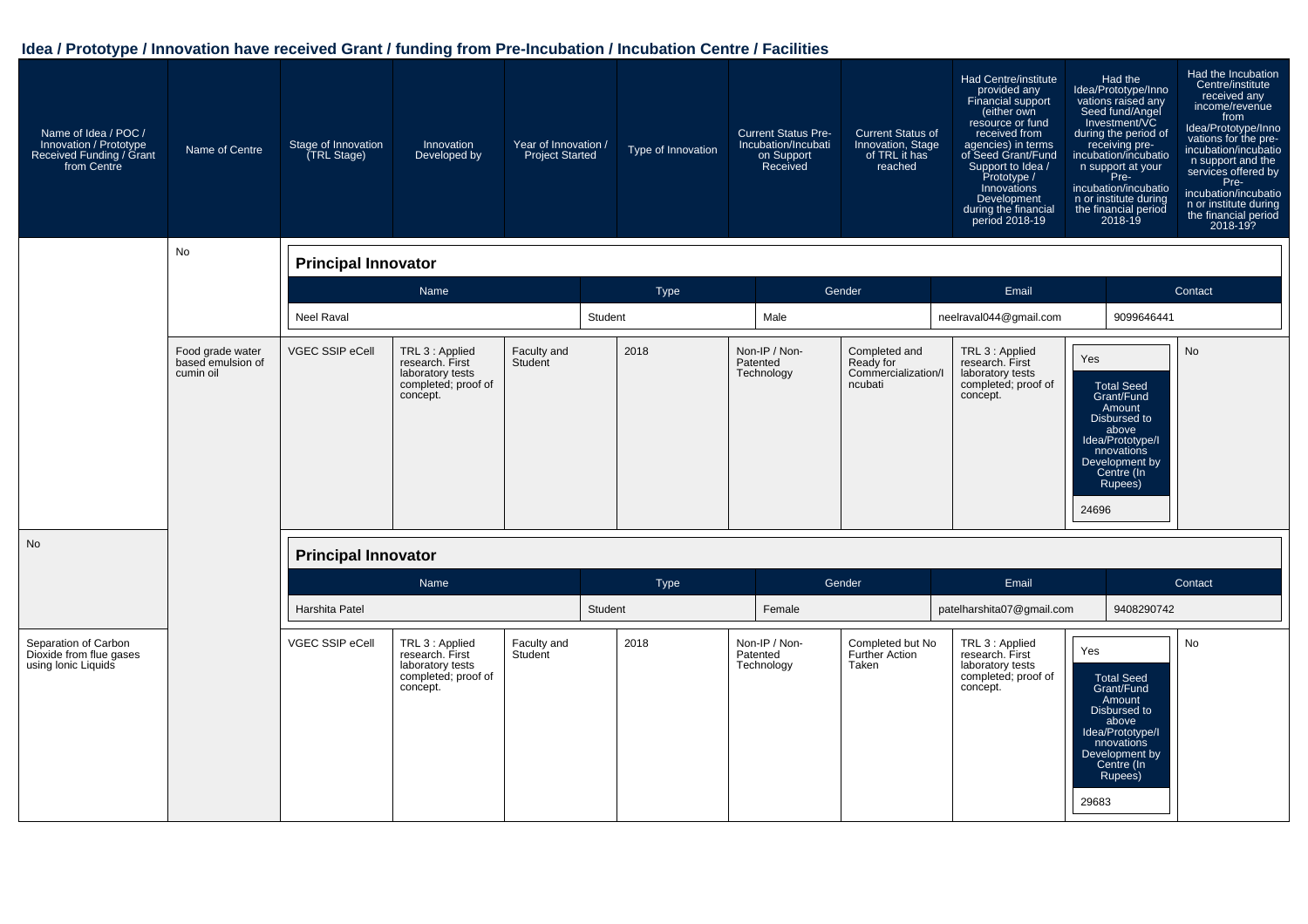| Name of Idea / POC /<br>Innovation / Prototype<br>Received Funding / Grant<br>from Centre | Name of Centre           | Stage of Innovation<br>(TRL Stage) | Innovation<br>Developed by                                                                | Year of Innovation /<br><b>Project Started</b> | Type of Innovation | <b>Current Status Pre-</b><br>Incubation/Incubati<br>on Support<br>Received | <b>Current Status of</b><br>Innovation, Stage<br>of TRL it has<br>reached | Had Centre/institute<br>provided any<br>Financial support<br>(either own<br>resource or fund<br>received from<br>agencies) in terms<br>of Seed Grant/Fund<br>Support to Idea /<br>Prototype /<br>Innovations<br>Development<br>during the financial<br>period 2018-19 | Had the<br>ldea/Prototype/Inno<br>vations raised any<br>Seed fund/Angel<br>Investment/VC<br>during the period of<br>receiving pre-<br>incubation/incubatio<br>n support at your<br>Pre-<br>incubation/incubatio<br>n or institute during<br>the financial period<br>2018-19 | Had the Incubation<br>Centre/institute<br>received any<br>income/revenue<br>from<br>Idea/Prototype/Inno<br>vations for the pre-<br>incubation/incubatio<br>n support and the<br>services offered by<br>Pre-<br>incubation/incubatio<br>n or institute during<br>the financial period<br>2018-19? |
|-------------------------------------------------------------------------------------------|--------------------------|------------------------------------|-------------------------------------------------------------------------------------------|------------------------------------------------|--------------------|-----------------------------------------------------------------------------|---------------------------------------------------------------------------|-----------------------------------------------------------------------------------------------------------------------------------------------------------------------------------------------------------------------------------------------------------------------|-----------------------------------------------------------------------------------------------------------------------------------------------------------------------------------------------------------------------------------------------------------------------------|--------------------------------------------------------------------------------------------------------------------------------------------------------------------------------------------------------------------------------------------------------------------------------------------------|
|                                                                                           | No                       | <b>Principal Innovator</b>         |                                                                                           |                                                |                    |                                                                             |                                                                           |                                                                                                                                                                                                                                                                       |                                                                                                                                                                                                                                                                             |                                                                                                                                                                                                                                                                                                  |
|                                                                                           |                          |                                    | Name                                                                                      |                                                | Type               |                                                                             | Gender                                                                    | Email                                                                                                                                                                                                                                                                 |                                                                                                                                                                                                                                                                             | Contact                                                                                                                                                                                                                                                                                          |
|                                                                                           |                          | Shah Parth                         |                                                                                           |                                                | Student            | Male                                                                        |                                                                           | parthshah540@gmail.com                                                                                                                                                                                                                                                | 8866582715                                                                                                                                                                                                                                                                  |                                                                                                                                                                                                                                                                                                  |
|                                                                                           | Portable Biogas<br>Plant | VGEC SSIP eCell                    | TRL 3 : Applied<br>research. First<br>laboratory tests<br>completed; proof of<br>concept. | Faculty and<br>Student                         | 2018               | Non-IP / Non-<br>Patented<br>Technology                                     | Completed and<br>Ready for<br>Commercialization/I<br>ncubati              | TRL 3 : Applied<br>research. First<br>laboratory tests<br>completed; proof of<br>concept.                                                                                                                                                                             | Yes<br><b>Total Seed</b><br>Grant/Fund<br>Amount<br>Disbursed to<br>above<br>Idea/Prototype/I<br>nnovations<br>Development by<br>Centre (In<br>Rupees)<br>37928                                                                                                             | <b>No</b>                                                                                                                                                                                                                                                                                        |
| <b>No</b>                                                                                 |                          | <b>Principal Innovator</b>         |                                                                                           |                                                |                    |                                                                             |                                                                           |                                                                                                                                                                                                                                                                       |                                                                                                                                                                                                                                                                             |                                                                                                                                                                                                                                                                                                  |
|                                                                                           |                          |                                    | Name                                                                                      |                                                | Type               |                                                                             | Gender                                                                    | Email                                                                                                                                                                                                                                                                 |                                                                                                                                                                                                                                                                             | Contact                                                                                                                                                                                                                                                                                          |
|                                                                                           |                          | Vishwa Zaveri                      |                                                                                           |                                                | Student            | Female                                                                      |                                                                           | vishwa1312@gmail.com                                                                                                                                                                                                                                                  | 7600479919                                                                                                                                                                                                                                                                  |                                                                                                                                                                                                                                                                                                  |
| Zeolite membrane filter for<br>oxygen reach air                                           |                          | VGEC SSIP eCell                    | TRL 3 : Applied<br>research. First<br>laboratory tests<br>completed; proof of<br>concept. | Faculty and<br>Student                         | 2018               | Non-IP / Non-<br>Patented<br>Technology                                     | Completed and<br>Ready for<br>Commercialization/I<br>ncubati              | TRL 3 : Applied<br>research. First<br>laboratory tests<br>completed; proof of<br>concept.                                                                                                                                                                             | Yes<br><b>Total Seed</b><br>Grant/Fund<br>Amount<br>Disbursed to<br>above<br>Idea/Prototype/I<br>nnovations<br>Development by<br>Centre (In<br>Rupees)<br>57466                                                                                                             | <b>No</b>                                                                                                                                                                                                                                                                                        |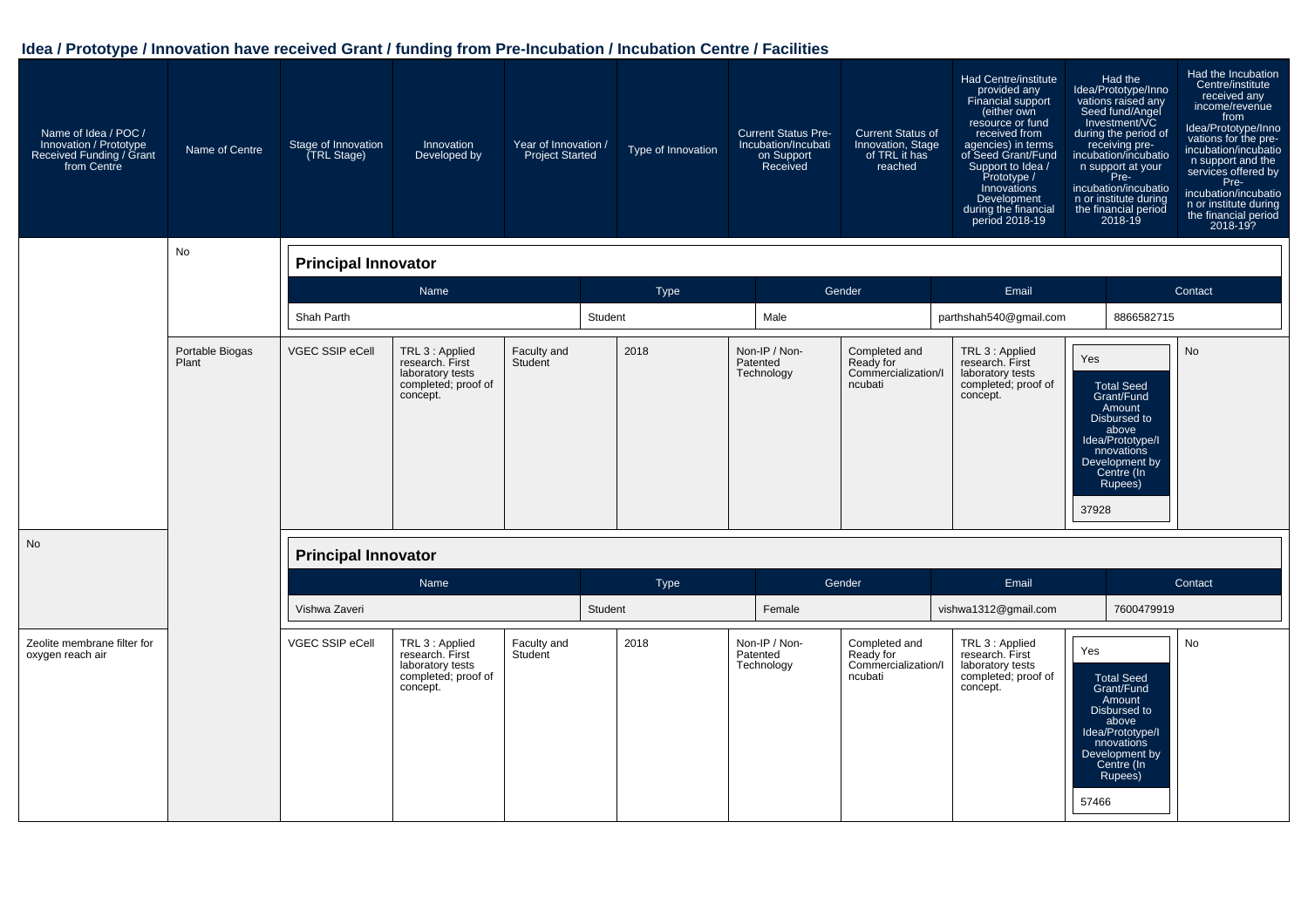| Name of Idea / POC /<br>Innovation / Prototype<br>Received Funding / Grant<br>from Centre | Name of Centre          | Stage of Innovation<br>(TRL Stage) | Innovation<br>Developed by                                                                | Year of Innovation /<br><b>Project Started</b> | Type of Innovation         | <b>Current Status Pre-</b><br>Incubation/Incubati<br>on Support<br>Received | <b>Current Status of</b><br>Innovation, Stage<br>of TRL it has<br>reached | Had Centre/institute<br>provided any<br>Financial support<br>(either own<br>resource or fund<br>received from<br>agencies) in terms<br>of Seed Grant/Fund<br>Support to Idea /<br>Prototype /<br>Innovations<br>Development<br>during the financial<br>period 2018-19 | Had the<br>ldea/Prototype/Inno<br>vations raised any<br>Seed fund/Angel<br>Investment/VC<br>during the period of<br>receiving pre-<br>incubation/incubatio<br>n support at your<br>Pre-<br>incubation/incubatio<br>n or institute during<br>the financial period<br>2018-19 | Had the Incubation<br>Centre/institute<br>received any<br>income/revenue<br>from<br>Idea/Prototype/Inno<br>vations for the pre-<br>incubation/incubatio<br>n support and the<br>services offered by<br>Pre-<br>incubation/incubatio<br>n or institute during<br>the financial period<br>2018-19? |
|-------------------------------------------------------------------------------------------|-------------------------|------------------------------------|-------------------------------------------------------------------------------------------|------------------------------------------------|----------------------------|-----------------------------------------------------------------------------|---------------------------------------------------------------------------|-----------------------------------------------------------------------------------------------------------------------------------------------------------------------------------------------------------------------------------------------------------------------|-----------------------------------------------------------------------------------------------------------------------------------------------------------------------------------------------------------------------------------------------------------------------------|--------------------------------------------------------------------------------------------------------------------------------------------------------------------------------------------------------------------------------------------------------------------------------------------------|
|                                                                                           | No                      | <b>Principal Innovator</b>         |                                                                                           |                                                |                            |                                                                             |                                                                           |                                                                                                                                                                                                                                                                       |                                                                                                                                                                                                                                                                             |                                                                                                                                                                                                                                                                                                  |
|                                                                                           |                         |                                    | Name                                                                                      |                                                | <b>Type</b>                |                                                                             | Gender                                                                    | Email                                                                                                                                                                                                                                                                 |                                                                                                                                                                                                                                                                             | Contact                                                                                                                                                                                                                                                                                          |
|                                                                                           |                         | Yash Pandya                        |                                                                                           |                                                | Student                    | Male                                                                        |                                                                           | yashpandya102@gmail.com                                                                                                                                                                                                                                               | 8511605667                                                                                                                                                                                                                                                                  |                                                                                                                                                                                                                                                                                                  |
|                                                                                           | Power Charger for<br>EV | VGEC SSIP eCell                    | TRL 3 : Applied<br>research. First<br>laboratory tests<br>completed; proof of<br>concept. | Faculty and<br>Student                         | 2018                       | Non-IP / Non-<br>Patented<br>Technology                                     | Completed but No<br>Further Action<br>Taken                               | TRL 3 : Applied<br>research. First<br>laboratory tests<br>completed; proof of<br>concept.                                                                                                                                                                             | Yes<br><b>Total Seed</b><br>Grant/Fund<br>Amount<br>Disbursed to<br>above<br>Idea/Prototype/I<br>nnovations<br>Development by<br>Centre (In<br>Rupees)<br>15993                                                                                                             | <b>No</b>                                                                                                                                                                                                                                                                                        |
| <b>No</b>                                                                                 |                         | <b>Principal Innovator</b>         |                                                                                           |                                                |                            |                                                                             |                                                                           |                                                                                                                                                                                                                                                                       |                                                                                                                                                                                                                                                                             |                                                                                                                                                                                                                                                                                                  |
|                                                                                           |                         |                                    | Name                                                                                      |                                                | <b>Type</b>                |                                                                             | Gender                                                                    | Email                                                                                                                                                                                                                                                                 |                                                                                                                                                                                                                                                                             | Contact                                                                                                                                                                                                                                                                                          |
|                                                                                           |                         | Kumavat Ajay                       |                                                                                           |                                                | <b>Faculty and Student</b> | Male                                                                        |                                                                           | kumawatajay17@gmail.com                                                                                                                                                                                                                                               | 8320638796                                                                                                                                                                                                                                                                  |                                                                                                                                                                                                                                                                                                  |
| <b>Battery Management</b><br>System for Electric Vehicle                                  |                         | VGEC SSIP eCell                    | TRL 3 : Applied<br>research. First<br>laboratory tests<br>completed; proof of<br>concept. | Faculty and<br>Student                         | 2018                       | Non-IP / Non-<br>Patented<br>Technology                                     | Completed but No<br><b>Further Action</b><br>Taken                        | TRL 3 : Applied<br>research. First<br>laboratory tests<br>completed; proof of<br>concept.<br>$\mathbf 0$                                                                                                                                                              | Yes<br><b>Total Seed</b><br>Grant/Fund<br>Amount<br>Disbursed to<br>above<br>Idea/Prototype/I<br>nnovations<br>Development by<br>Centre (In<br>Rupees)                                                                                                                      | <b>No</b>                                                                                                                                                                                                                                                                                        |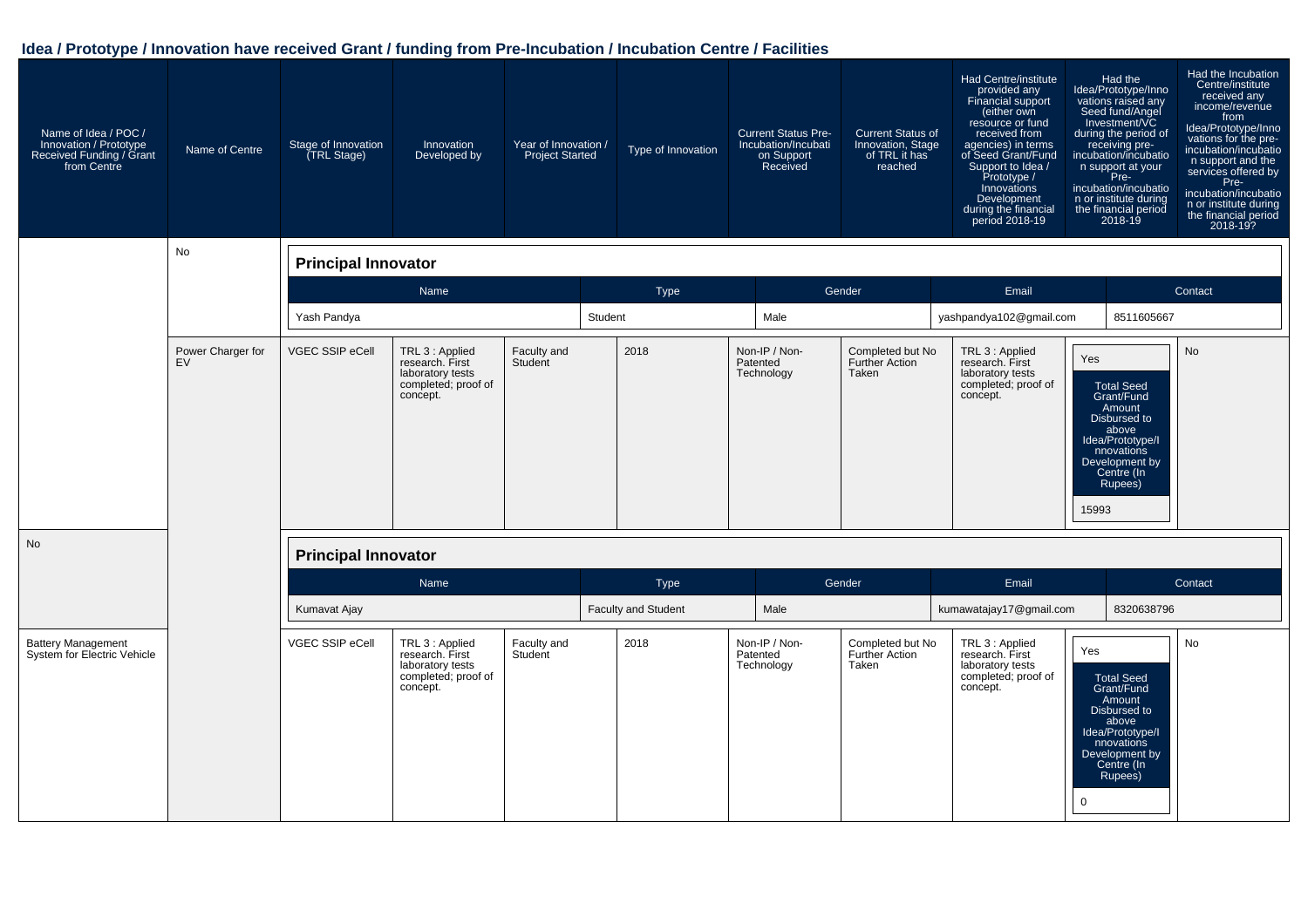| Name of Idea / POC /<br>Innovation / Prototype<br>Received Funding / Grant<br>from Centre | Name of Centre                      | Stage of Innovation<br>(TRL Stage) | Innovation<br>Developed by                                                                | Year of Innovation /<br><b>Project Started</b> |         | Type of Innovation | <b>Current Status Pre-</b><br>Incubation/Incubati<br>on Support<br>Received | <b>Current Status of</b><br>Innovation, Stage<br>of TRL it has<br>reached | Had Centre/institute<br>provided any<br><b>Financial support</b><br>(either own<br>resource or fund<br>received from<br>agencies) in terms<br>of Seed Grant/Fund<br>Support to Idea /<br>Prototype /<br>Innovations<br>Development<br>during the financial<br>period 2018-19 | Had the<br>Idea/Prototype/Inno<br>vations raised any<br>Seed fund/Angel<br>Investment/VC<br>during the period of<br>receiving pre-<br>incubation/incubatio<br>n support at your<br>Free<br>Pre-<br>incubation/incubatio<br>n or institute during<br>the financial period<br>$2018 - 19$ | Had the Incubation<br>Centre/institute<br>received any<br>income/revenue<br>from<br>Idea/Prototype/Inno<br>vations for the pre-<br>incubation/incubatio<br>n support and the<br>services offered by<br>Pre-<br>incubation/incubatio<br>n or institute during<br>the financial period<br>2018-19? |
|-------------------------------------------------------------------------------------------|-------------------------------------|------------------------------------|-------------------------------------------------------------------------------------------|------------------------------------------------|---------|--------------------|-----------------------------------------------------------------------------|---------------------------------------------------------------------------|------------------------------------------------------------------------------------------------------------------------------------------------------------------------------------------------------------------------------------------------------------------------------|-----------------------------------------------------------------------------------------------------------------------------------------------------------------------------------------------------------------------------------------------------------------------------------------|--------------------------------------------------------------------------------------------------------------------------------------------------------------------------------------------------------------------------------------------------------------------------------------------------|
|                                                                                           | No                                  | <b>Principal Innovator</b>         |                                                                                           |                                                |         |                    |                                                                             |                                                                           |                                                                                                                                                                                                                                                                              |                                                                                                                                                                                                                                                                                         |                                                                                                                                                                                                                                                                                                  |
|                                                                                           |                                     |                                    | Name                                                                                      |                                                |         | <b>Type</b>        |                                                                             | Gender                                                                    | Email                                                                                                                                                                                                                                                                        |                                                                                                                                                                                                                                                                                         | Contact                                                                                                                                                                                                                                                                                          |
|                                                                                           |                                     | Harshit Kothari                    |                                                                                           |                                                | Student |                    | Male                                                                        |                                                                           | harshitkothari1998@gmail.com                                                                                                                                                                                                                                                 | 9913248449                                                                                                                                                                                                                                                                              |                                                                                                                                                                                                                                                                                                  |
|                                                                                           | Anti-Kidnapping<br>System using IOT | VGEC SSIP eCell                    | TRL 3 : Applied<br>research. First<br>laboratory tests<br>completed; proof of<br>concept. | Faculty and<br>Student                         |         | 2018               | Non-IP / Non-<br>Patented<br>Technology                                     | Completed and<br>Commercialize as<br>Satrap/Company                       | $TRL7$ :<br>Demonstration<br>system operating in<br>operational<br>environment at pre-<br>commercial scale.                                                                                                                                                                  | Yes<br><b>Total Seed</b><br>Grant/Fund<br>Amount<br>Disbursed to<br>above<br>Idea/Prototype/I<br>nnovations<br>Development by<br>Centre (In<br>Rupees)<br>4793                                                                                                                          | <b>No</b>                                                                                                                                                                                                                                                                                        |
| <b>No</b>                                                                                 |                                     | <b>Principal Innovator</b>         |                                                                                           |                                                |         |                    |                                                                             |                                                                           |                                                                                                                                                                                                                                                                              |                                                                                                                                                                                                                                                                                         |                                                                                                                                                                                                                                                                                                  |
|                                                                                           |                                     |                                    | Name                                                                                      |                                                |         | Type               |                                                                             | Gender                                                                    | Email                                                                                                                                                                                                                                                                        |                                                                                                                                                                                                                                                                                         | Contact                                                                                                                                                                                                                                                                                          |
|                                                                                           |                                     | <b>Utsav Talati</b>                |                                                                                           |                                                | Student |                    | Male                                                                        |                                                                           | utsavtalati1@gmail.com                                                                                                                                                                                                                                                       | 7984463580                                                                                                                                                                                                                                                                              |                                                                                                                                                                                                                                                                                                  |
| localized information<br>broadcasting                                                     |                                     | VGEC SSIP eCell                    | TRL 3 : Applied<br>research. First<br>laboratory tests<br>completed; proof of<br>concept. | Faculty and<br>Student                         |         | 2018               | Non-IP / Non-<br>Patented<br>Technology                                     | Completed but No<br><b>Further Action</b><br>Taken                        | TRL 3 : Applied<br>research. First<br>laboratory tests<br>completed; proof of<br>concept.                                                                                                                                                                                    | Yes<br><b>Total Seed</b><br>Grant/Fund<br>Amount<br>Disbursed to<br>above<br>Idea/Prototype/I<br>nnovations<br>Development by<br>Centre (In<br>Rupees)<br>3637                                                                                                                          | <b>No</b>                                                                                                                                                                                                                                                                                        |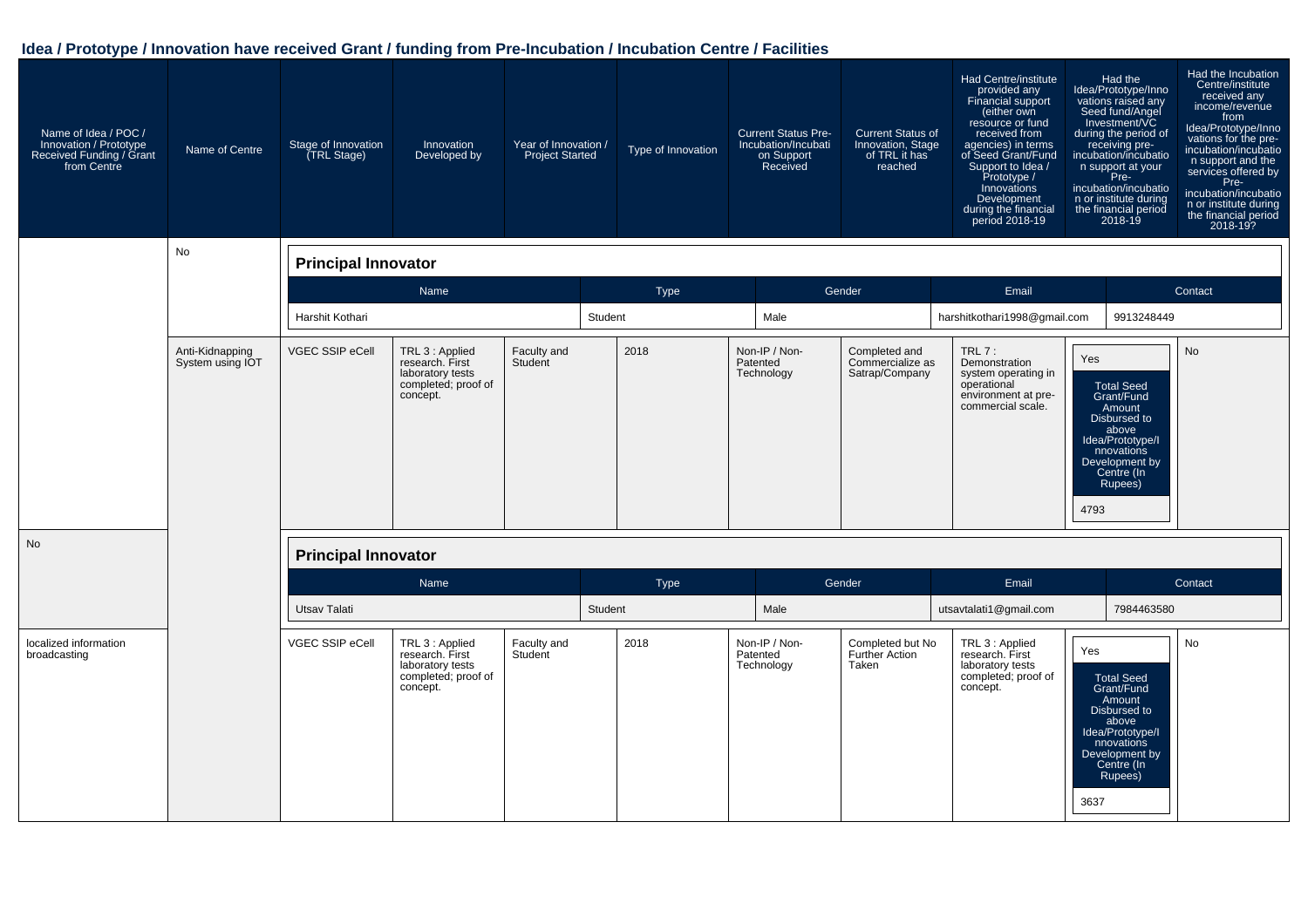| Name of Idea / POC /<br>Innovation / Prototype<br>Received Funding / Grant<br>from Centre | Name of Centre          | Stage of Innovation<br>(TRL Stage) | Innovation<br>Developed by                                                                | Year of Innovation /<br><b>Project Started</b> | Type of Innovation | <b>Current Status Pre-</b><br>Incubation/Incubati<br>on Support<br>Received | <b>Current Status of</b><br>Innovation, Stage<br>of TRL it has<br>reached | Had Centre/institute<br>provided any<br>Financial support<br>(either own<br>resource or fund<br>received from<br>agencies) in terms<br>of Seed Grant/Fund<br>Support to Idea /<br>Prototype /<br>Innovations<br>Development<br>during the financial<br>period 2018-19 | Had the<br>Idea/Prototype/Inno<br>vations raised any<br>Seed fund/Angel<br>Investment/VC<br>during the period of<br>receiving pre-<br>incubation/incubatio<br>n support at your<br>Pre-<br>incubation/incubatio<br>n or institute during<br>the financial period<br>$2018 - 19$ | Had the Incubation<br>Centre/institute<br>received any<br>income/revenue<br>from<br>Idea/Prototype/Inno<br>vations for the pre-<br>incubation/incubatio<br>n support and the<br>services offered by<br>Pre-<br>incubation/incubatio<br>n or institute during<br>the financial period<br>2018-19? |
|-------------------------------------------------------------------------------------------|-------------------------|------------------------------------|-------------------------------------------------------------------------------------------|------------------------------------------------|--------------------|-----------------------------------------------------------------------------|---------------------------------------------------------------------------|-----------------------------------------------------------------------------------------------------------------------------------------------------------------------------------------------------------------------------------------------------------------------|---------------------------------------------------------------------------------------------------------------------------------------------------------------------------------------------------------------------------------------------------------------------------------|--------------------------------------------------------------------------------------------------------------------------------------------------------------------------------------------------------------------------------------------------------------------------------------------------|
|                                                                                           | <b>No</b>               | <b>Principal Innovator</b>         |                                                                                           |                                                |                    |                                                                             |                                                                           |                                                                                                                                                                                                                                                                       |                                                                                                                                                                                                                                                                                 |                                                                                                                                                                                                                                                                                                  |
|                                                                                           |                         |                                    | Name                                                                                      |                                                | <b>Type</b>        |                                                                             | Gender                                                                    | Email                                                                                                                                                                                                                                                                 |                                                                                                                                                                                                                                                                                 | Contact                                                                                                                                                                                                                                                                                          |
|                                                                                           |                         | Samvid Mistry                      |                                                                                           |                                                | Student            | Male                                                                        |                                                                           | mistrysamvid@gmail.com                                                                                                                                                                                                                                                | 9601912491                                                                                                                                                                                                                                                                      |                                                                                                                                                                                                                                                                                                  |
|                                                                                           | Automatic<br>Dishwasher | VGEC SSIP eCell                    | TRL 3 : Applied<br>research. First<br>laboratory tests<br>completed; proof of<br>concept. | Faculty and<br>Student                         | 2018               | Non-IP / Non-<br>Patented<br>Technology                                     | Completed but No<br><b>Further Action</b><br>Taken                        | TRL 3 : Applied<br>research. First<br>laboratory tests<br>completed; proof of<br>concept.                                                                                                                                                                             | Yes<br><b>Total Seed</b><br>Grant/Fund<br>Amount<br>Disbursed to<br>above<br>Idea/Prototype/I<br>nnovations<br>Development by<br>Centre (In<br>Rupees)<br>9745                                                                                                                  | <b>No</b>                                                                                                                                                                                                                                                                                        |
| <b>No</b>                                                                                 |                         | <b>Principal Innovator</b>         |                                                                                           |                                                |                    |                                                                             |                                                                           |                                                                                                                                                                                                                                                                       |                                                                                                                                                                                                                                                                                 |                                                                                                                                                                                                                                                                                                  |
|                                                                                           |                         |                                    | Name                                                                                      |                                                | <b>Type</b>        |                                                                             | Gender                                                                    | Email                                                                                                                                                                                                                                                                 |                                                                                                                                                                                                                                                                                 | Contact                                                                                                                                                                                                                                                                                          |
|                                                                                           |                         | Urvi Jobanputra                    |                                                                                           |                                                | Student            | Female                                                                      |                                                                           | jobanputraurvi@gmail.com                                                                                                                                                                                                                                              | 8758684159                                                                                                                                                                                                                                                                      |                                                                                                                                                                                                                                                                                                  |
| Vision Compass                                                                            |                         | VGEC SSIP eCell                    | TRL 3 : Applied<br>research. First<br>laboratory tests<br>completed; proof of<br>concept. | Faculty and<br>Student                         | 2018               | Non-IP / Non-<br>Patented<br>Technology                                     | Completed and<br>Ready for<br>Commercialization/I<br>ncubati              | TRL 3 : Applied<br>research. First<br>laboratory tests<br>completed; proof of<br>concept.<br>0                                                                                                                                                                        | Yes<br><b>Total Seed</b><br>Grant/Fund<br>Amount<br>Disbursed to<br>above<br>Idea/Prototype/I<br>nnovations<br>Development by<br>Centre (In<br>Rupees)                                                                                                                          | <b>No</b>                                                                                                                                                                                                                                                                                        |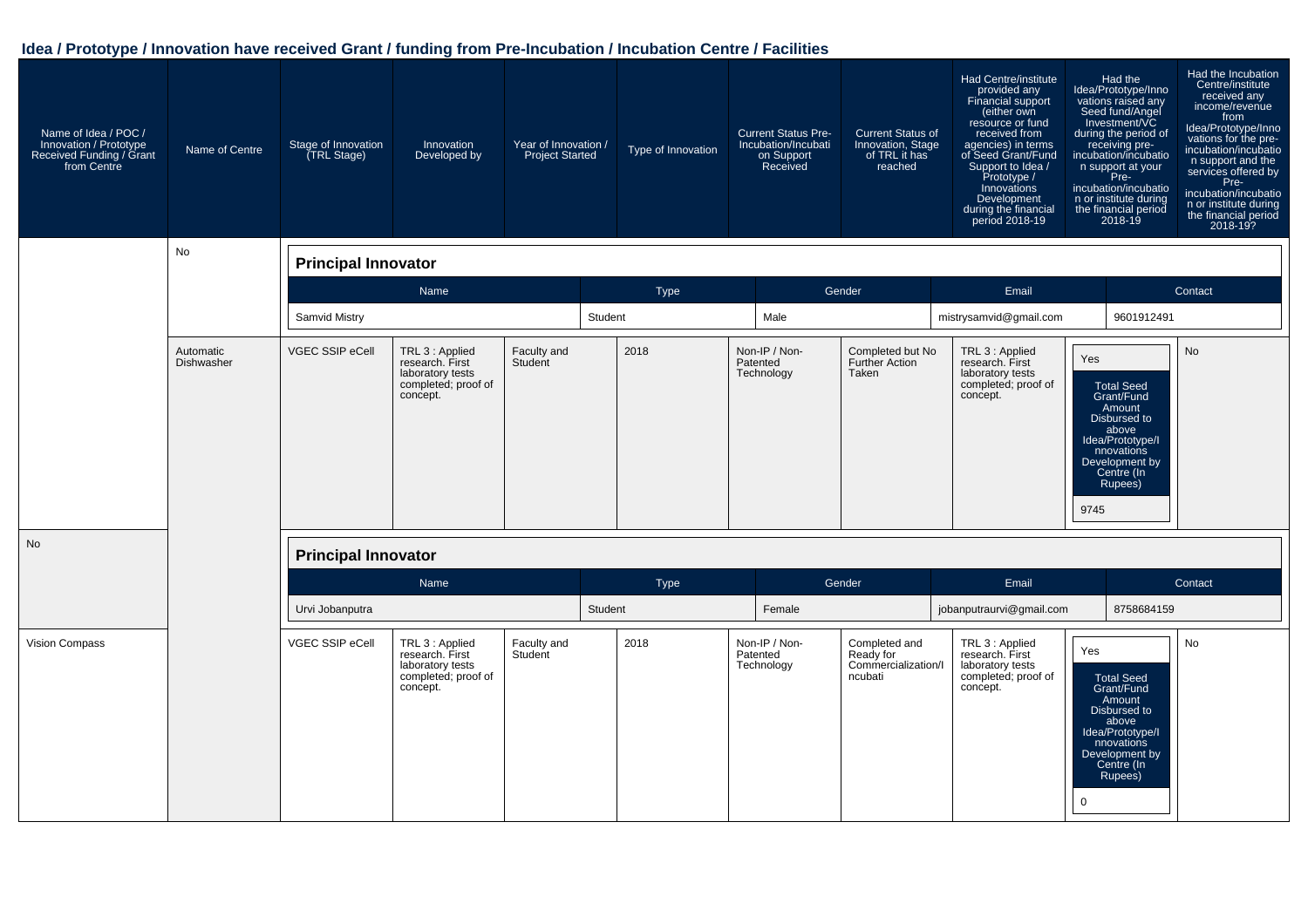| Name of Idea / POC /<br>Innovation / Prototype<br>Received Funding / Grant<br>from Centre | Name of Centre                                          | Stage of Innovation<br>(TRL Stage) | Innovation<br>Developed by                                                                | Year of Innovation /<br><b>Project Started</b> | Type of Innovation | <b>Current Status Pre-</b><br>Incubation/Incubati<br>on Support<br>Received | <b>Current Status of</b><br>Innovation, Stage<br>of TRL it has<br>reached | Had Centre/institute<br>provided any<br>Financial support<br>(either own<br>resource or fund<br>received from<br>agencies) in terms<br>of Seed Grant/Fund<br>Support to Idea /<br>Prototype /<br>Innovations<br>Development<br>during the financial<br>period 2018-19 | Had the<br>ldea/Prototype/Inno<br>vations raised any<br>Seed fund/Angel<br>Investment/VC<br>during the period of<br>receiving pre-<br>incubation/incubatio<br>n support at your<br>Pre-<br>incubation/incubatio<br>n or institute during<br>the financial period<br>2018-19 | Had the Incubation<br>Centre/institute<br>received any<br>income/revenue<br>from<br>Idea/Prototype/Inno<br>vations for the pre-<br>incubation/incubatio<br>n support and the<br>services offered by<br>Pre-<br>incubation/incubatio<br>n or institute during<br>the financial period<br>2018-19? |
|-------------------------------------------------------------------------------------------|---------------------------------------------------------|------------------------------------|-------------------------------------------------------------------------------------------|------------------------------------------------|--------------------|-----------------------------------------------------------------------------|---------------------------------------------------------------------------|-----------------------------------------------------------------------------------------------------------------------------------------------------------------------------------------------------------------------------------------------------------------------|-----------------------------------------------------------------------------------------------------------------------------------------------------------------------------------------------------------------------------------------------------------------------------|--------------------------------------------------------------------------------------------------------------------------------------------------------------------------------------------------------------------------------------------------------------------------------------------------|
|                                                                                           | No                                                      | <b>Principal Innovator</b>         |                                                                                           |                                                |                    |                                                                             |                                                                           |                                                                                                                                                                                                                                                                       |                                                                                                                                                                                                                                                                             |                                                                                                                                                                                                                                                                                                  |
|                                                                                           |                                                         |                                    | Name                                                                                      |                                                | Type               |                                                                             | Gender                                                                    | Email                                                                                                                                                                                                                                                                 |                                                                                                                                                                                                                                                                             | Contact                                                                                                                                                                                                                                                                                          |
|                                                                                           |                                                         | Vinit Sheth                        |                                                                                           |                                                | Student            | Male                                                                        |                                                                           | Vinitgsheth1996@gmail.com                                                                                                                                                                                                                                             | 9909576914                                                                                                                                                                                                                                                                  |                                                                                                                                                                                                                                                                                                  |
|                                                                                           | Real time bus<br>prediction system in<br>city transport | VGEC SSIP eCell                    | TRL 3 : Applied<br>research. First<br>laboratory tests<br>completed; proof of<br>concept. | Faculty and<br>Student                         | 2018               | Non-IP / Non-<br>Patented<br>Technology                                     | Completed and<br>Ready for<br>Commercialization/I<br>ncubati              | TRL 3 : Applied<br>research. First<br>laboratory tests<br>completed; proof of<br>concept.                                                                                                                                                                             | Yes<br><b>Total Seed</b><br>Grant/Fund<br>Amount<br>Disbursed to<br>above<br>Idea/Prototype/I<br>nnovations<br>Development by<br>Centre (In<br>Rupees)<br>38635                                                                                                             | <b>No</b>                                                                                                                                                                                                                                                                                        |
| <b>No</b>                                                                                 |                                                         | <b>Principal Innovator</b>         |                                                                                           |                                                |                    |                                                                             |                                                                           |                                                                                                                                                                                                                                                                       |                                                                                                                                                                                                                                                                             |                                                                                                                                                                                                                                                                                                  |
|                                                                                           |                                                         |                                    | Name                                                                                      |                                                | Type               |                                                                             | Gender                                                                    | Email                                                                                                                                                                                                                                                                 |                                                                                                                                                                                                                                                                             | Contact                                                                                                                                                                                                                                                                                          |
|                                                                                           |                                                         | Akash N. Patel                     |                                                                                           |                                                | Student            | Male                                                                        |                                                                           | aksp1790@gmail.com                                                                                                                                                                                                                                                    | 7046910626                                                                                                                                                                                                                                                                  |                                                                                                                                                                                                                                                                                                  |
| Motor Contro Unit for Ev                                                                  |                                                         | VGEC SSIP eCell                    | TRL 3 : Applied<br>research. First<br>laboratory tests<br>completed; proof of<br>concept. | Faculty and<br>Student                         | 2018               | Non-IP / Non-<br>Patented<br>Technology                                     | Completed but No<br><b>Further Action</b><br>Taken                        | TRL 3 : Applied<br>research. First<br>laboratory tests<br>completed; proof of<br>concept.                                                                                                                                                                             | Yes<br><b>Total Seed</b><br>Grant/Fund<br>Amount<br>Disbursed to<br>above<br>Idea/Prototype/I<br>nnovations<br>Development by<br>Centre (In<br>Rupees)<br>$\mathbf 0$                                                                                                       | <b>No</b>                                                                                                                                                                                                                                                                                        |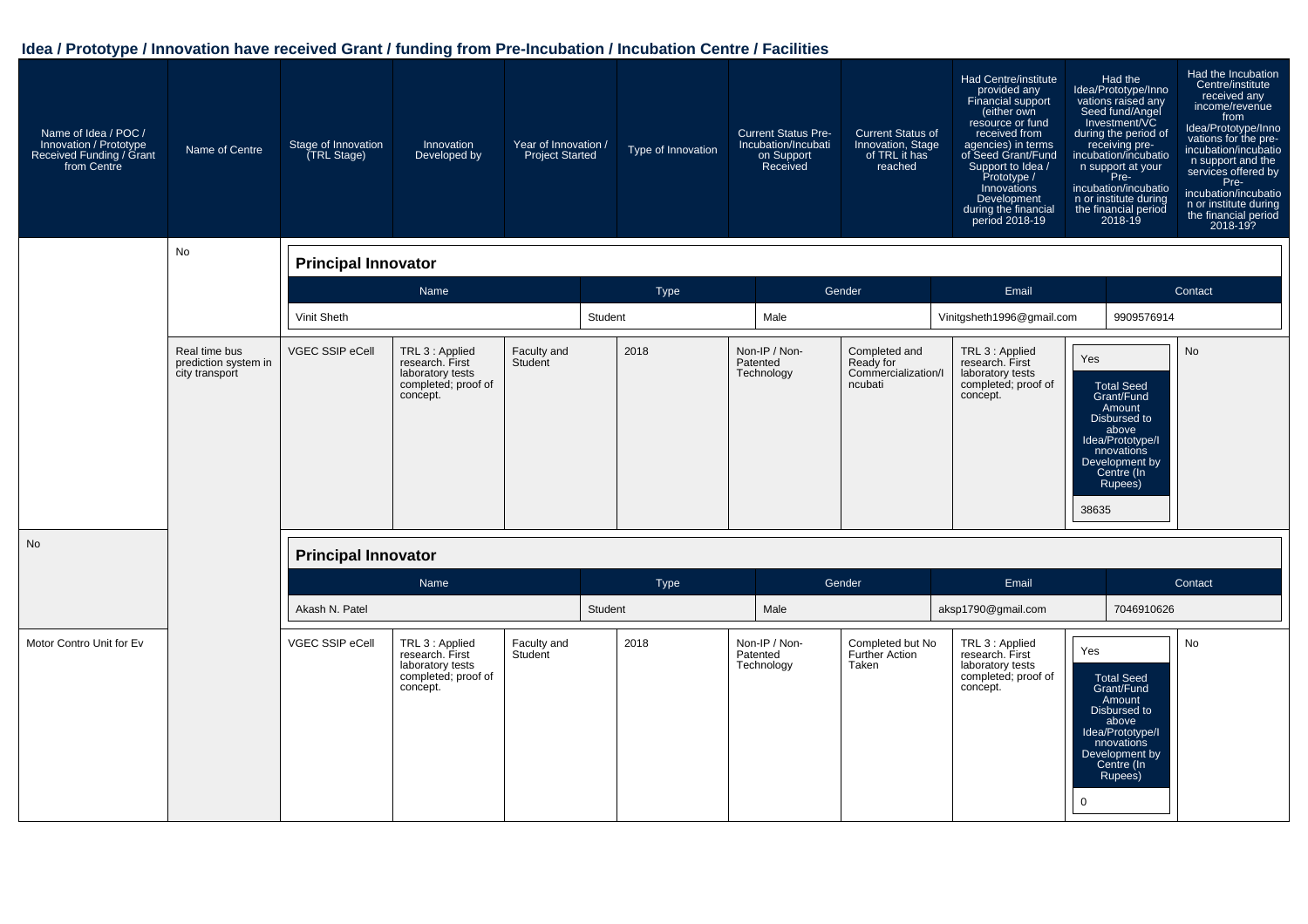| Name of Idea / POC /<br>Innovation / Prototype<br>Received Funding / Grant<br>from Centre | Name of Centre                                         | Stage of Innovation<br>(TRL Stage) | Innovation<br>Developed by                                                                | Year of Innovation /<br><b>Project Started</b> |         | Type of Innovation | <b>Current Status Pre-</b><br>Incubation/Incubati<br>on Support<br>Received | <b>Current Status of</b><br>Innovation, Stage<br>of TRL it has<br>reached | Had Centre/institute<br>provided any<br>Financial support<br>(either own<br>resource or fund<br>received from<br>agencies) in terms<br>of Seed Grant/Fund<br>Support to Idea /<br>Prototype /<br>Innovations<br>Development<br>during the financial<br>period 2018-19 | Had the<br>ldea/Prototype/Inno<br>vations raised any<br>Seed fund/Angel<br>Investment/VC<br>during the period of<br>receiving pre-<br>incubation/incubatio<br>n support at your<br>Pre-<br>incubation/incubatio<br>n or institute during<br>the financial period<br>2018-19 | Had the Incubation<br>Centre/institute<br>received any<br>income/revenue<br>from<br>Idea/Prototype/Inno<br>vations for the pre-<br>incubation/incubatio<br>n support and the<br>services offered by<br>Pre-<br>incubation/incubatio<br>n or institute during<br>the financial period<br>2018-19? |
|-------------------------------------------------------------------------------------------|--------------------------------------------------------|------------------------------------|-------------------------------------------------------------------------------------------|------------------------------------------------|---------|--------------------|-----------------------------------------------------------------------------|---------------------------------------------------------------------------|-----------------------------------------------------------------------------------------------------------------------------------------------------------------------------------------------------------------------------------------------------------------------|-----------------------------------------------------------------------------------------------------------------------------------------------------------------------------------------------------------------------------------------------------------------------------|--------------------------------------------------------------------------------------------------------------------------------------------------------------------------------------------------------------------------------------------------------------------------------------------------|
|                                                                                           | No                                                     | <b>Principal Innovator</b>         |                                                                                           |                                                |         |                    |                                                                             |                                                                           |                                                                                                                                                                                                                                                                       |                                                                                                                                                                                                                                                                             |                                                                                                                                                                                                                                                                                                  |
|                                                                                           |                                                        |                                    | Name                                                                                      |                                                |         | <b>Type</b>        |                                                                             | Gender                                                                    | Email                                                                                                                                                                                                                                                                 |                                                                                                                                                                                                                                                                             | Contact                                                                                                                                                                                                                                                                                          |
|                                                                                           |                                                        | Jaydip Finaviya                    |                                                                                           |                                                | Student |                    | Male                                                                        |                                                                           | pateljaydeep028@gmail.com                                                                                                                                                                                                                                             | 7405555812                                                                                                                                                                                                                                                                  |                                                                                                                                                                                                                                                                                                  |
|                                                                                           | closed loop control<br>of multiphase buck<br>converter | <b>VGEC SSIP eCell</b>             | TRL 3 : Applied<br>research. First<br>laboratory tests<br>completed; proof of<br>concept. | Faculty and<br>Student                         |         | 2018               | Non-IP / Non-<br>Patented<br>Technology                                     | Completed but No<br>Further Action<br>Taken                               | TRL 3 : Applied<br>research. First<br>laboratory tests<br>completed; proof of<br>concept.                                                                                                                                                                             | Yes<br><b>Total Seed</b><br>Grant/Fund<br>Amount<br>Disbursed to<br>above<br>Idea/Prototype/I<br>nnovations<br>Development by<br>Centre (In<br>Rupees)<br>13040                                                                                                             | <b>No</b>                                                                                                                                                                                                                                                                                        |
| <b>No</b>                                                                                 |                                                        | <b>Principal Innovator</b>         |                                                                                           |                                                |         |                    |                                                                             |                                                                           |                                                                                                                                                                                                                                                                       |                                                                                                                                                                                                                                                                             |                                                                                                                                                                                                                                                                                                  |
|                                                                                           |                                                        |                                    | Name                                                                                      |                                                |         | <b>Type</b>        |                                                                             | Gender                                                                    | Email                                                                                                                                                                                                                                                                 |                                                                                                                                                                                                                                                                             | Contact                                                                                                                                                                                                                                                                                          |
|                                                                                           |                                                        | Nehal Prajapati                    |                                                                                           |                                                | Student |                    | Female                                                                      |                                                                           | nehal1998.np@gmail.com                                                                                                                                                                                                                                                | 9723191396                                                                                                                                                                                                                                                                  |                                                                                                                                                                                                                                                                                                  |
| seven level inverter with<br>five switch topology                                         |                                                        | <b>VGEC SSIP eCell</b>             | TRL 3 : Applied<br>research. First<br>laboratory tests<br>completed; proof of<br>concept. | Faculty and<br>Student                         |         | 2018               | Non-IP / Non-<br>Patented<br>Technology                                     | Completed but No<br><b>Further Action</b><br>Taken                        | TRL 3 : Applied<br>research. First<br>laboratory tests<br>completed; proof of<br>concept.                                                                                                                                                                             | Yes<br><b>Total Seed</b><br>Grant/Fund<br>Amount<br>Disbursed to<br>above<br>Idea/Prototype/I<br>nnovations<br>Development by<br>Centre (In<br>Rupees)<br>14245                                                                                                             | <b>No</b>                                                                                                                                                                                                                                                                                        |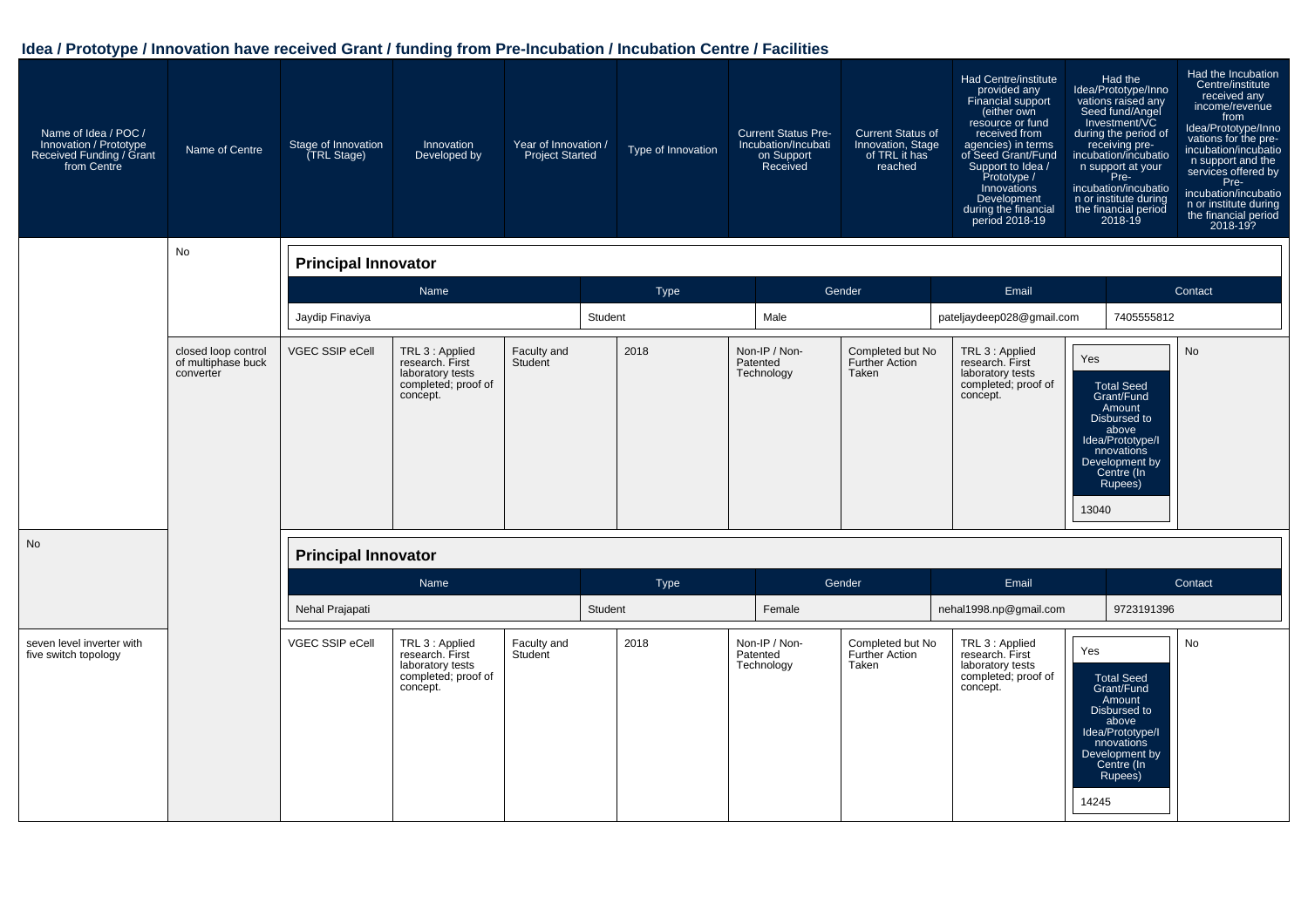| Name of Idea / POC /<br>Innovation / Prototype<br>Received Funding / Grant<br>from Centre | Name of Centre                                     | Stage of Innovation<br>(TRL Stage) | Innovation<br>Developed by                                                                | Year of Innovation /<br><b>Project Started</b> | Type of Innovation | <b>Current Status Pre-</b><br>Incubation/Incubati<br>on Support<br>Received | <b>Current Status of</b><br>Innovation, Stage<br>of TRL it has<br>reached | Had Centre/institute<br>provided any<br>Financial support<br>(either own<br>resource or fund<br>received from<br>agencies) in terms<br>of Seed Grant/Fund<br>Support to Idea /<br>Prototype /<br>Innovations<br>Development<br>during the financial<br>period 2018-19 | Had the<br>Idea/Prototype/Inno<br>vations raised any<br>Seed fund/Angel<br>Investment/VC<br>during the period of<br>receiving pre-<br>incubation/incubatio<br>n support at your<br>Pre-<br>incubation/incubatio<br>n or institute during<br>the financial period<br>2018-19 | Had the Incubation<br>Centre/institute<br>received any<br>income/revenue<br>from<br>Idea/Prototype/Inno<br>vations for the pre-<br>incubation/incubatio<br>n support and the<br>services offered by<br>Pre-<br>incubation/incubatio<br>n or institute during<br>the financial period<br>2018-19? |
|-------------------------------------------------------------------------------------------|----------------------------------------------------|------------------------------------|-------------------------------------------------------------------------------------------|------------------------------------------------|--------------------|-----------------------------------------------------------------------------|---------------------------------------------------------------------------|-----------------------------------------------------------------------------------------------------------------------------------------------------------------------------------------------------------------------------------------------------------------------|-----------------------------------------------------------------------------------------------------------------------------------------------------------------------------------------------------------------------------------------------------------------------------|--------------------------------------------------------------------------------------------------------------------------------------------------------------------------------------------------------------------------------------------------------------------------------------------------|
|                                                                                           | No                                                 | <b>Principal Innovator</b>         |                                                                                           |                                                |                    |                                                                             |                                                                           |                                                                                                                                                                                                                                                                       |                                                                                                                                                                                                                                                                             |                                                                                                                                                                                                                                                                                                  |
|                                                                                           |                                                    |                                    | Name                                                                                      |                                                | <b>Type</b>        |                                                                             | Gender                                                                    | Email                                                                                                                                                                                                                                                                 |                                                                                                                                                                                                                                                                             | Contact                                                                                                                                                                                                                                                                                          |
|                                                                                           |                                                    | sameeksha singh                    |                                                                                           |                                                | Student            | Female                                                                      |                                                                           | kutchucurly@gmail.com                                                                                                                                                                                                                                                 | 9725479227                                                                                                                                                                                                                                                                  |                                                                                                                                                                                                                                                                                                  |
|                                                                                           | Motor Management<br>System for Electric<br>Vehicle | VGEC SSIP eCell                    | TRL 3 : Applied<br>research. First<br>laboratory tests<br>completed; proof of<br>concept. | Faculty and<br>Student                         | 2018               | Non-IP / Non-<br>Patented<br>Technology                                     | Completed but No<br><b>Further Action</b><br>Taken                        | TRL 3 : Applied<br>research. First<br>laboratory tests<br>completed; proof of<br>concept.                                                                                                                                                                             | Yes<br><b>Total Seed</b><br>Grant/Fund<br>Amount<br>Disbursed to<br>above<br>Idea/Prototype/I<br>nnovations<br>Development by<br>Centre (In<br>Rupees)<br>1173                                                                                                              | No                                                                                                                                                                                                                                                                                               |
| No                                                                                        |                                                    | <b>Principal Innovator</b>         |                                                                                           |                                                |                    |                                                                             |                                                                           |                                                                                                                                                                                                                                                                       |                                                                                                                                                                                                                                                                             |                                                                                                                                                                                                                                                                                                  |
|                                                                                           |                                                    |                                    | Name                                                                                      |                                                | Type               |                                                                             | Gender                                                                    | Email                                                                                                                                                                                                                                                                 |                                                                                                                                                                                                                                                                             | Contact                                                                                                                                                                                                                                                                                          |
|                                                                                           |                                                    | <b>RAVI RAO</b>                    |                                                                                           |                                                | Student            | Male                                                                        |                                                                           | ravirao@ieee.org                                                                                                                                                                                                                                                      | 7990670291                                                                                                                                                                                                                                                                  |                                                                                                                                                                                                                                                                                                  |
| <b>Power Electronics</b><br><b>Modulator for Electrical</b><br>Vehicle                    |                                                    | VGEC SSIP eCell                    | TRL 3 : Applied<br>research. First<br>laboratory tests<br>completed; proof of<br>concept. | Faculty and<br>Student                         | 2018               | Non-IP / Non-<br>Patented<br>Technology                                     | Completed but No<br><b>Further Action</b><br>Taken                        | TRL 3 : Applied<br>research. First<br>laboratory tests<br>completed; proof of<br>concept.                                                                                                                                                                             | Yes<br><b>Total Seed</b><br>Grant/Fund<br>Amount<br>Disbursed to<br>above<br>Idea/Prototype/I<br>nnovations<br>Development by<br>Centre (In<br>Rupees)<br>18338                                                                                                             | No                                                                                                                                                                                                                                                                                               |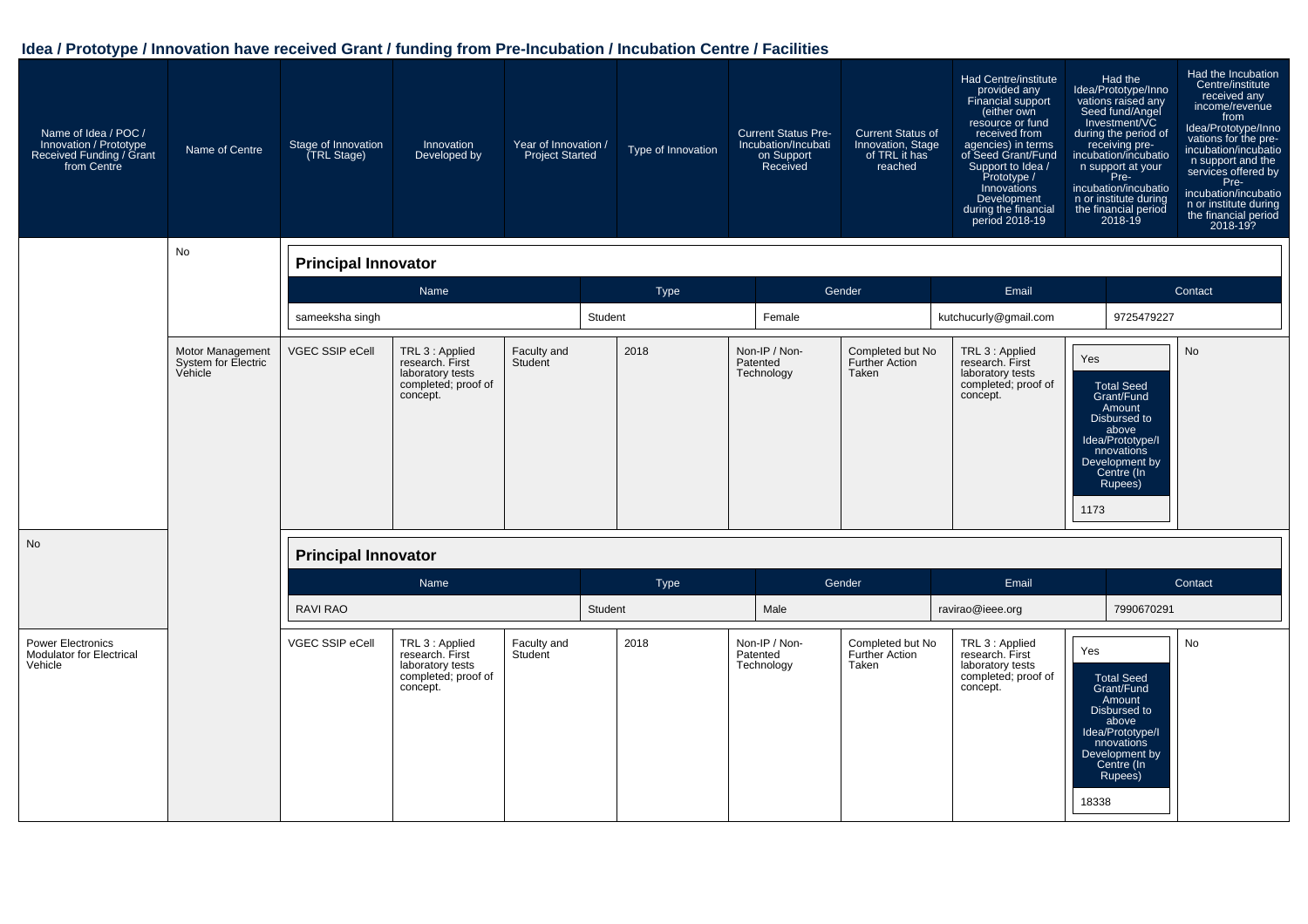| Name of Idea / POC /<br>Innovation / Prototype<br>Received Funding / Grant<br>from Centre                 | Name of Centre                                 | Stage of Innovation<br>(TRL Stage) | Innovation<br>Developed by                                                                            | Year of Innovation /<br><b>Project Started</b> | Type of Innovation | <b>Current Status Pre-</b><br>Incubation/Incubati<br>on Support<br>Received                                                                                             | <b>Current Status of</b><br>Innovation, Stage<br>of TRL it has<br>reached | Had Centre/institute<br>provided any<br><b>Financial support</b><br>(either own<br>resource or fund<br>received from<br>agencies) in terms<br>of Seed Grant/Fund<br>Support to Idea /<br>Prototype /<br>Innovations<br>Development<br>during the financial<br>period 2018-19 | Had the<br>Idea/Prototype/Inno<br>vations raised any<br>Seed fund/Angel<br>Investment/VC<br>during the period of<br>receiving pre-<br>incubation/incubatio<br>n support at your<br>Pre-<br>incubation/incubatio<br>n or institute during<br>the financial period<br>$2018 - 19$ | Had the Incubation<br>Centre/institute<br>received any<br>income/revenue<br>from<br>Idea/Prototype/Inno<br>vations for the pre-<br>incubation/incubatio<br>n support and the<br>services offered by<br>Pre-<br>incubation/incubatio<br>n or institute during<br>the financial period<br>2018-19? |
|-----------------------------------------------------------------------------------------------------------|------------------------------------------------|------------------------------------|-------------------------------------------------------------------------------------------------------|------------------------------------------------|--------------------|-------------------------------------------------------------------------------------------------------------------------------------------------------------------------|---------------------------------------------------------------------------|------------------------------------------------------------------------------------------------------------------------------------------------------------------------------------------------------------------------------------------------------------------------------|---------------------------------------------------------------------------------------------------------------------------------------------------------------------------------------------------------------------------------------------------------------------------------|--------------------------------------------------------------------------------------------------------------------------------------------------------------------------------------------------------------------------------------------------------------------------------------------------|
|                                                                                                           | No                                             | <b>Principal Innovator</b>         |                                                                                                       |                                                |                    |                                                                                                                                                                         |                                                                           |                                                                                                                                                                                                                                                                              |                                                                                                                                                                                                                                                                                 |                                                                                                                                                                                                                                                                                                  |
|                                                                                                           |                                                |                                    | Name                                                                                                  |                                                | <b>Type</b>        |                                                                                                                                                                         | Gender                                                                    | Email                                                                                                                                                                                                                                                                        |                                                                                                                                                                                                                                                                                 | Contact                                                                                                                                                                                                                                                                                          |
|                                                                                                           |                                                | FINAVIA JAYDEEP                    |                                                                                                       |                                                | Student            | Male                                                                                                                                                                    |                                                                           | pateljaydeep028@gmail.com                                                                                                                                                                                                                                                    | 7405555812                                                                                                                                                                                                                                                                      |                                                                                                                                                                                                                                                                                                  |
|                                                                                                           | Grievance<br>Redressal for Road<br>Maintenance | VGEC SSIP eCell                    | TRL 6 : Prototype<br>system tested in<br>intended<br>environment close<br>to expected<br>performance. | Faculty and<br>Student                         | 2018               | Non-IP / Non-<br>Patented<br>Technology                                                                                                                                 | Completed and<br>Ready for<br>Commercialization/I<br>ncubati              | TRL 6 : Prototype<br>system tested in<br>intended<br>environment close<br>to expected<br>performance.                                                                                                                                                                        | Yes<br><b>Total Seed</b><br>Grant/Fund<br>Amount<br>Disbursed to<br>above<br>Idea/Prototype/I<br>nnovations<br>Development by<br>Centre (In<br>Rupees)<br>$\mathbf 0$                                                                                                           | <b>No</b>                                                                                                                                                                                                                                                                                        |
| <b>No</b>                                                                                                 |                                                | <b>Principal Innovator</b>         |                                                                                                       |                                                |                    |                                                                                                                                                                         |                                                                           |                                                                                                                                                                                                                                                                              |                                                                                                                                                                                                                                                                                 |                                                                                                                                                                                                                                                                                                  |
|                                                                                                           |                                                |                                    | Name                                                                                                  |                                                | <b>Type</b>        |                                                                                                                                                                         | Gender                                                                    | Email                                                                                                                                                                                                                                                                        |                                                                                                                                                                                                                                                                                 | Contact                                                                                                                                                                                                                                                                                          |
|                                                                                                           |                                                | Dhrumil Bhavsar                    |                                                                                                       |                                                | Student            | Male                                                                                                                                                                    |                                                                           | dhrumil0209bhavsar@qmail.com                                                                                                                                                                                                                                                 | 7016738442                                                                                                                                                                                                                                                                      |                                                                                                                                                                                                                                                                                                  |
| Hydro-Dynamic Design of<br>storm water drainage grate<br>to enhance its intake<br>efficiency and strength |                                                | VGEC SSIP eCell                    | TRL 3 : Applied<br>research. First<br>laboratory tests<br>completed; proof of<br>concept.             | Faculty and<br>Student                         | 2018               | IP / Patented<br>Technology<br>Yes<br>Applie<br>d for<br>Patent<br>2019<br>Patent<br>2104<br>Applica<br>tion No<br>2356<br>2019<br>Year of<br>Patent<br>Applica<br>tion | Completed and<br>Ready for<br>Commercialization/I<br>ncubati              | TRL 6 : Prototype<br>system tested in<br>intended<br>environment close<br>to expected<br>performance.                                                                                                                                                                        | Yes<br>Total Seed<br>Grant/Fund<br>Amount<br>Disbursed to<br>above<br>Idea/Prototype/I<br>nnovations<br>Development by<br>Centre (In<br>Rupees)<br>26605                                                                                                                        | No                                                                                                                                                                                                                                                                                               |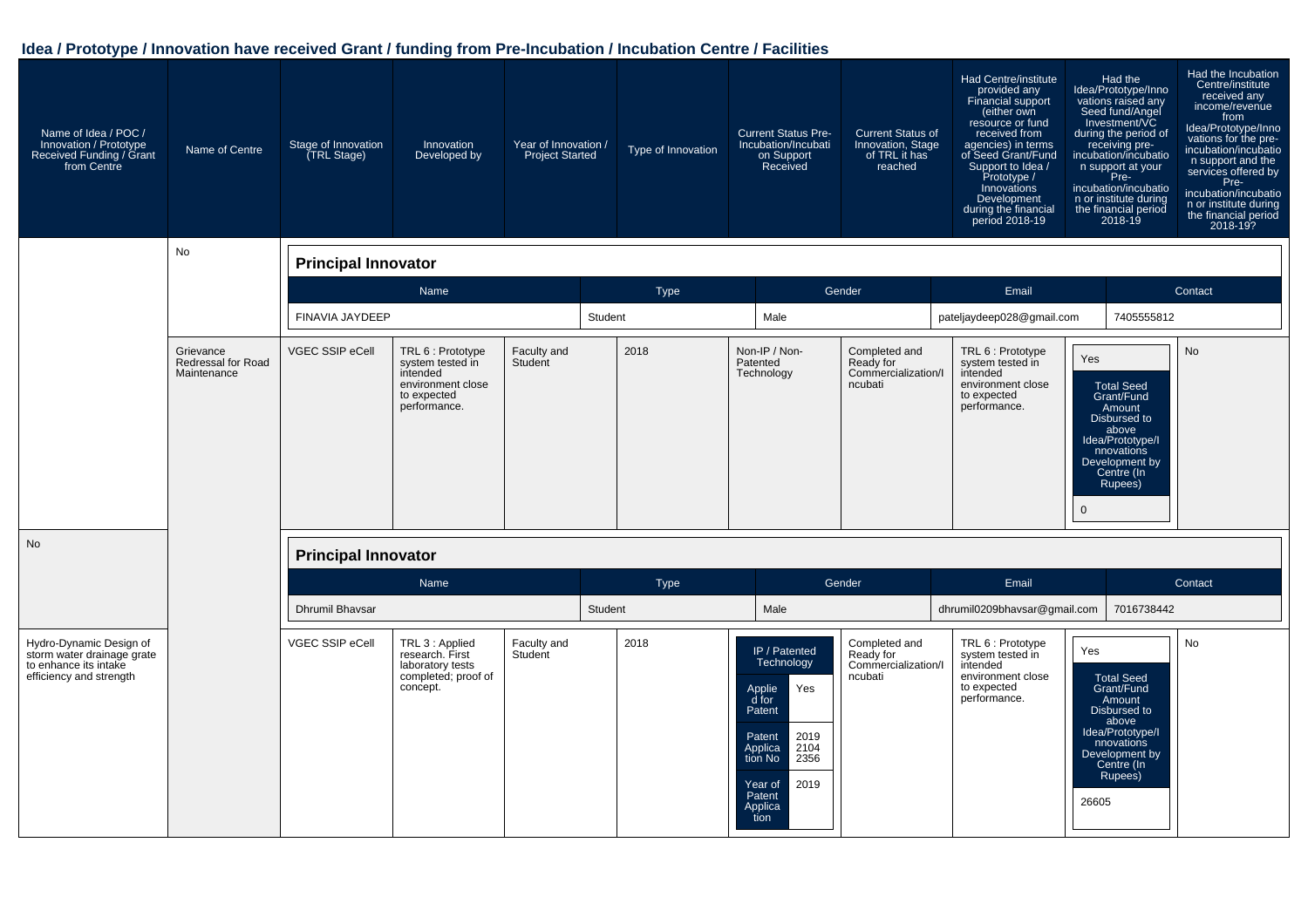| Name of Idea / POC /<br>Innovation / Prototype<br>Received Funding / Grant<br>from Centre | Name of Centre | Stage of Innovation<br>(TRL Stage) | Innovation<br>Developed by | Year of Innovation /<br><b>Project Started</b> | Type of Innovation | <b>Current Status Pre-</b><br>Incubation/Incubati<br>on Support<br>Received | <b>Current Status of</b><br>Innovation, Stage<br>of TRL it has<br>reached | Had Centre/institute<br>provided any<br>Financial support<br>(either own<br>resource or fund<br>received from<br>agencies) in terms<br>of Seed Grant/Fund<br>Support to Idea /<br>Prototype /<br>Innovations<br>Development<br>during the financial<br>period 2018-19 | Had the<br>Idea/Prototype/Inno<br>vations raised any<br>Seed fund/Angel<br>Investment/VC<br>during the period of<br>receiving pre-<br>incubation/incubatio<br>n support at your<br>Pre-<br>incubation/incubatio<br>n or institute during<br>the financial period<br>$2018 - 19$ | Had the Incubation<br>Centre/institute<br>received any<br>income/revenue<br>from<br>Idea/Prototype/Inno<br>vations for the pre-<br>incubation/incubatio<br>n support and the<br>services offered by<br>Pre-<br>incubation/incubatio<br>n or institute during<br>the financial period<br>2018-19? |
|-------------------------------------------------------------------------------------------|----------------|------------------------------------|----------------------------|------------------------------------------------|--------------------|-----------------------------------------------------------------------------|---------------------------------------------------------------------------|-----------------------------------------------------------------------------------------------------------------------------------------------------------------------------------------------------------------------------------------------------------------------|---------------------------------------------------------------------------------------------------------------------------------------------------------------------------------------------------------------------------------------------------------------------------------|--------------------------------------------------------------------------------------------------------------------------------------------------------------------------------------------------------------------------------------------------------------------------------------------------|
|                                                                                           | <b>No</b>      | <b>Principal Innovator</b>         |                            |                                                |                    |                                                                             |                                                                           |                                                                                                                                                                                                                                                                       |                                                                                                                                                                                                                                                                                 |                                                                                                                                                                                                                                                                                                  |
|                                                                                           |                |                                    | Name                       |                                                | Type               |                                                                             | Gender                                                                    | Email                                                                                                                                                                                                                                                                 |                                                                                                                                                                                                                                                                                 | Contact                                                                                                                                                                                                                                                                                          |
|                                                                                           |                |                                    | Khemka Vivek Satyendra     |                                                |                    | Male                                                                        |                                                                           |                                                                                                                                                                                                                                                                       | vivekkhemka22@gmail.com<br>9510486660                                                                                                                                                                                                                                           |                                                                                                                                                                                                                                                                                                  |

#### **Start-ups have received Grant / funding from Pre-Incubation / Incubation Centre / Facilities**

| Name of Start-up<br>Received Funding /<br><b>Grant from Centre</b> | Name of Centre  | Year of<br>Registration | Registered as          | Start-up with<br>Corporate<br>Identification<br>Number (CIN)<br>Registration | <b>Start-up Founded</b><br>by |         | Type of<br>Innovation                     | <b>Current Status</b><br>Pre-<br>Incubation/Incuba<br>tion Support<br>Received | Has the Start-up<br>Grown to a stage<br>of Employment<br>Generation to 10<br>Numbers or an<br>annual Turnover<br>to Rs. 50 Lakhs<br>during the<br>financial year<br>2018-19 | Had<br>Centre/institute<br>provided any<br>Financial support<br>(either own<br>resource or fund<br>received from<br>agencies) in<br>terms of Seed<br>Grant/Fund<br>Support to Start-<br>up during the<br>financial period<br>$2018 - 19?$ | Had the Start-up<br>raised any Seed<br>fund/Angel<br>Investment/VC<br>during the period<br>of receiving pre-<br>incubation/incuba<br>tion support at<br>incubation/incuba<br>tion or institute<br>during the<br>financial period<br>2018-19? | your Pre-  | Had the<br><b>Incubation</b><br>Centre/institute<br>Received any<br>income/revenue<br>from Start-up for<br>the pre-<br>incubation/incuba<br>tion support and<br>the services<br>offered by Pre-<br>incubation/incuba<br>tion or institute<br>during the<br>financial period<br>2018-19? |
|--------------------------------------------------------------------|-----------------|-------------------------|------------------------|------------------------------------------------------------------------------|-------------------------------|---------|-------------------------------------------|--------------------------------------------------------------------------------|-----------------------------------------------------------------------------------------------------------------------------------------------------------------------------|-------------------------------------------------------------------------------------------------------------------------------------------------------------------------------------------------------------------------------------------|----------------------------------------------------------------------------------------------------------------------------------------------------------------------------------------------------------------------------------------------|------------|-----------------------------------------------------------------------------------------------------------------------------------------------------------------------------------------------------------------------------------------------------------------------------------------|
| Mytoolbag.in POWEHI<br>PŘIVATE LIMITED                             | VGEC SSIP eCell | 2018-19                 | <b>Private Limited</b> | U52392GJ2019P<br>TC108731                                                    | Student                       |         | Service Based<br><b>Business Solution</b> | Graduated from<br>Incubation<br>Unit/Centre                                    | <b>No</b>                                                                                                                                                                   | No                                                                                                                                                                                                                                        | No                                                                                                                                                                                                                                           |            | No                                                                                                                                                                                                                                                                                      |
|                                                                    | <b>Founder</b>  |                         |                        |                                                                              |                               |         |                                           |                                                                                |                                                                                                                                                                             |                                                                                                                                                                                                                                           |                                                                                                                                                                                                                                              |            |                                                                                                                                                                                                                                                                                         |
|                                                                    |                 | <b>Name</b>             |                        | <b>DIN Number</b>                                                            |                               |         | Type                                      | Gender                                                                         |                                                                                                                                                                             | Email                                                                                                                                                                                                                                     |                                                                                                                                                                                                                                              |            | Contact                                                                                                                                                                                                                                                                                 |
|                                                                    | Prashant Dodiya |                         |                        | 08486605                                                                     |                               | Student |                                           | Male                                                                           |                                                                                                                                                                             | prashant@mytoolbag.in                                                                                                                                                                                                                     |                                                                                                                                                                                                                                              | 9510411449 |                                                                                                                                                                                                                                                                                         |

#### **Co-Incubation Partnership**

| <b>Type of Partnership</b>                                             | Partnership Institute Name | Type of Support Offered | No. of Student Projects/ Ideas / Innovation /<br><b>Startups Supported</b> | Date of MOU / Agreement Signed on |
|------------------------------------------------------------------------|----------------------------|-------------------------|----------------------------------------------------------------------------|-----------------------------------|
| Incubation Services/Support Received from<br>Other Institute/Incubator | Wadhwani Foundation        | Pre-incubation          |                                                                            | 600 29-07-2017                    |
| Incubation Services/Support Received from<br>Other Institute/Incubator | eInfochips Ltd             | Mentoring               |                                                                            | 40 22-08-2017                     |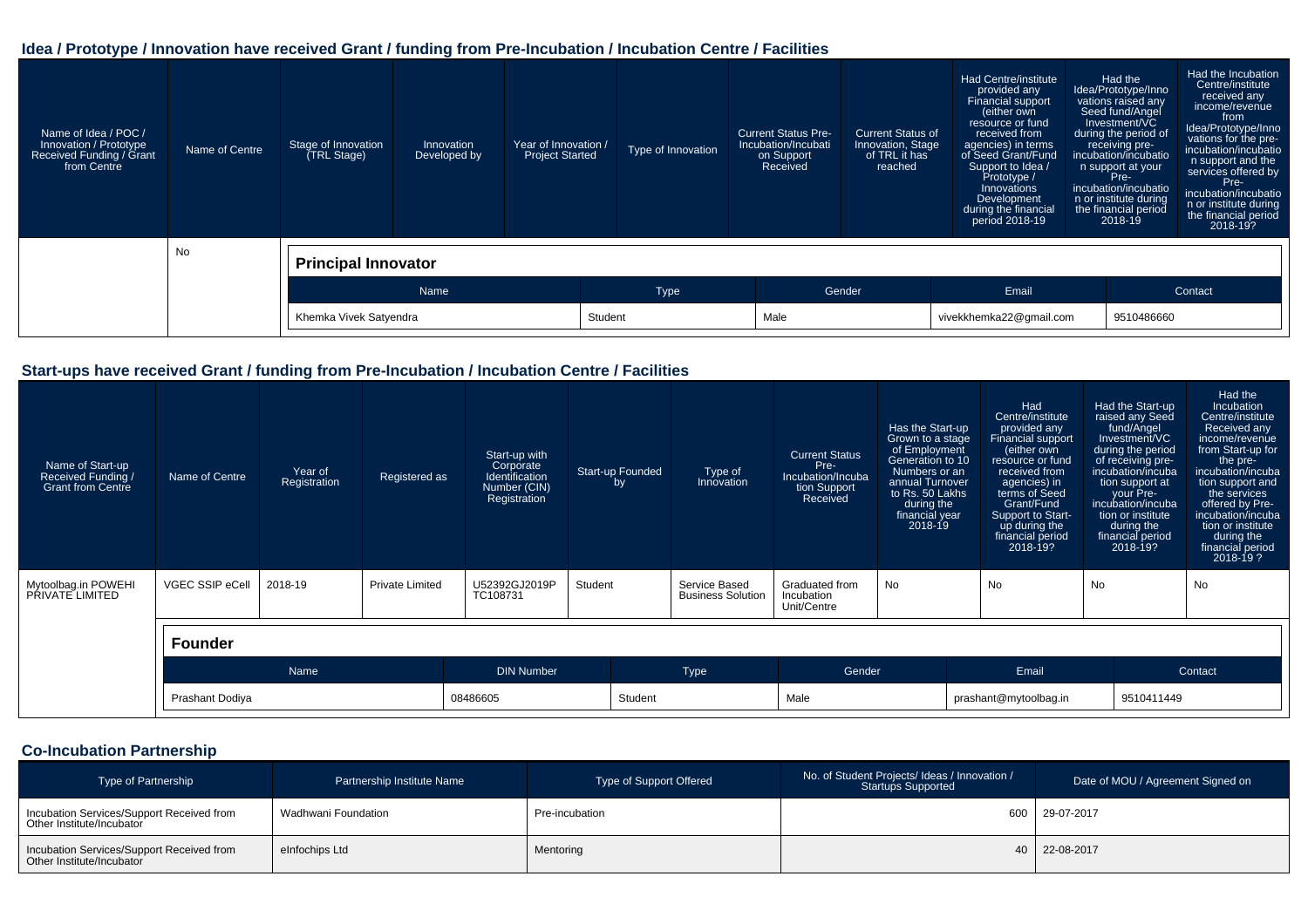**No Data Flled!**